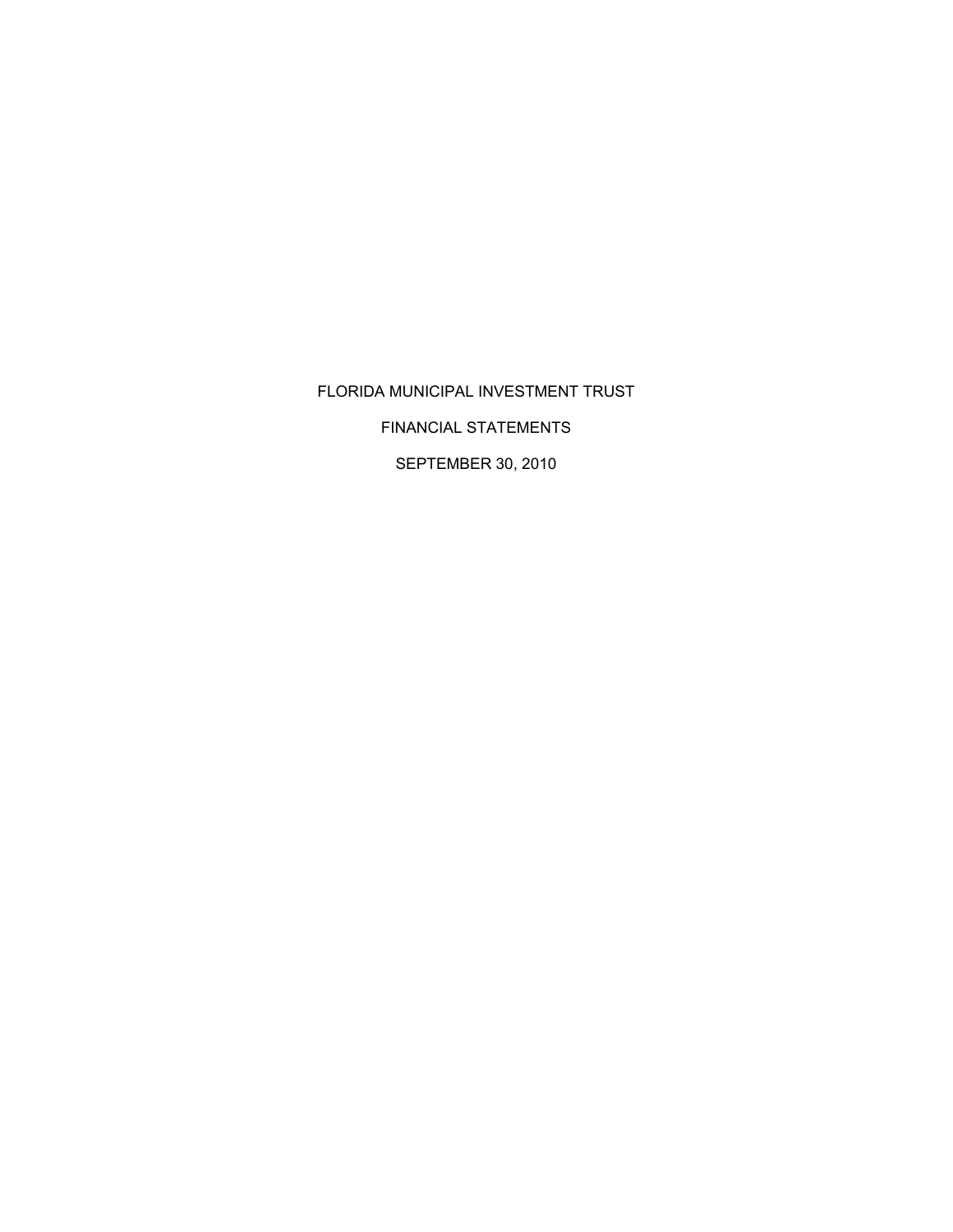SHORSTEIN & SHORSTEIN, P.A. CERTIFIED PUBLIC ACCOUNTANTS 8265 BAYBERRY ROAD JACKSONVILLE, FLORIDA 32256

JACK F. SHORSTEIN, C.P.A. SAMUEL R. SHORSTEIN, C.P.A. MARK J. SHORSTEIN, C.P.A. MICHAEL K. PARRISH, C.P.A. BARBARA J. HOUSTON, C.P.A. O.J. YOUNG MARGARET R. CONOVER, C.P.A. JOAN B. MOELL, C.P.A. WALTER L. HUNTER, C.P.A. H. DAN HOOPER, C.P.A.

TELEPHONE (904) 739-1311 FACSIMILE (904) 739-2069 WEBSITE WWW.SHORSTEINCPA.COM

February 10, 2011

#### Independent Auditors' Report

To the Board of Trustees of the

Florida Municipal Investment Trust:

We have audited the accompanying combined statement of net assets of the Florida Municipal Investment Trust as of September 30, 2010 and the related combined statement of changes in net assets for the year then ended. We have also audited the financial statements of the ten individual portfolios which comprise the Trust on pages 11 through 30. These financial statements are the responsibility of the Trust's management. Our responsibility is to express an opinion on these financial statements based on our audits.

We conducted our audits in accordance with auditing standards generally accepted in the United States of America. Those standards require that we plan and perform the audits to obtain reasonable assurance about whether the financial statements are free of material misstatement. An audit includes consideration of internal control over financial reporting as a basis for designing audit procedures that are appropriate in the circumstances, but not for the purpose of expressing an opinion on the effectiveness of the Trust's internal control over financial reporting. Accordingly, we express no such opinion. An audit also includes examining, on a test basis, evidence supporting the amounts and disclosures in the financial statements, assessing the accounting principles used and significant estimates made by management, as well as evaluating the overall financial statement presentation. We believe that our audits provide a reasonable basis for our opinion.

In our opinion, the financial statements referred to above present fairly, in all material respects, the financial position of the Florida Municipal Investment Trust as of September 30, 2010, and the changes in its net assets for the year then ended in conformity with accounting principles generally accepted in the United States of America. Also in our opinion, the financial statements of the ten individual portfolios on pages 11 through 30 present fairly, in all material respects, the financial position of each portfolio as of September 30; 2010 and the changes in each portfolio's net assets for the year then ended in conformity with accounting principles generally accepted in the United States of America.

Accounting principles generally accepted in the United States of America require that the management's discussion and analysis on pages 3 through 8 be presented to supplement the basic financial statements. Such information, although not a part of the basic financial statements, is required by the Governmental Accounting Standards Board, who considers it to be an essential part of financial reporting for placing the basic financial statements in an appropriate operational, economic, or historical context. We have applied certain limited procedures to the required supplementary information in accordance with auditing

1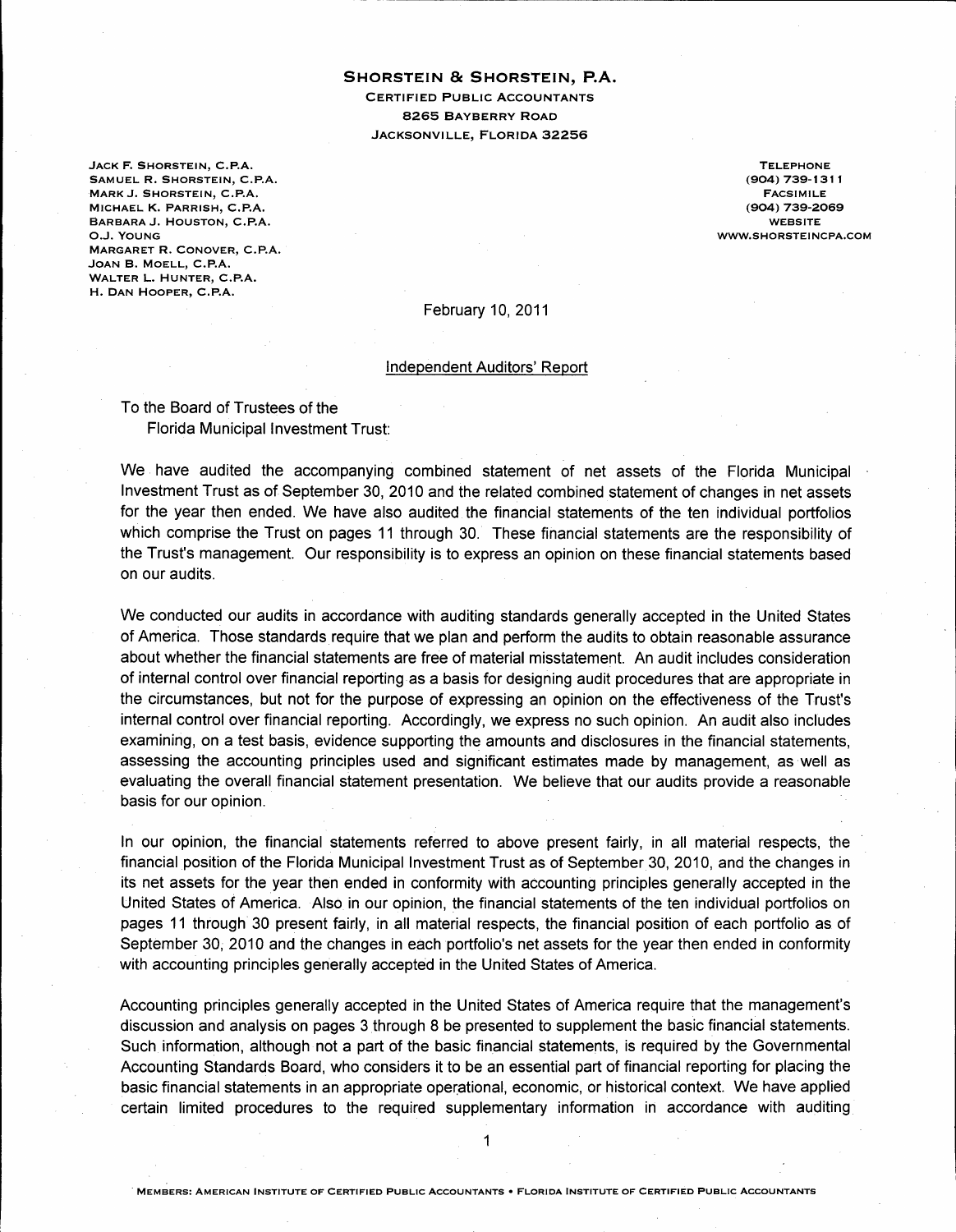standards generally accepted in the United States of America, which consisted of inquiries of management about the methods of preparing the information and comparing the information for consistency with management's responses to our inquiries, the basic financial statements, and other knowledge we obtained during our audit of the basic financial statements. We do not express an opinion or provide any assurance on the information because the limited procedures do not provide us with sufficient evidence to express an opinion or provide any assurance.

Our audit was conducted for the purpose of forming opinions on the financial statements that collectively comprise the Florida Municipal Investment Trust financial statements as a whole. The combining financial statements are presented for purposes of additional analysis and are not a required part of the financial statements. The combining financial statements are the responsibility of management and were derived from and relate directly to the underlying accounting and other records used to prepare the financial statements. This information has been subjected to the auditing procedures applied in the audit of the financial statements and certain additional procedures, including comparing and reconciling such information directly to'the underlying accounting and other records used to prepare the financial statements or to the financial statements themselves, and other additional procedures in accordance with auditing standards generally accepted in the United States of America. In our opinion, the information in the combining financial statements is fairly stated in all material respects in relation to the financial statements as a whole.

Shoratein + Shoratein, P.A.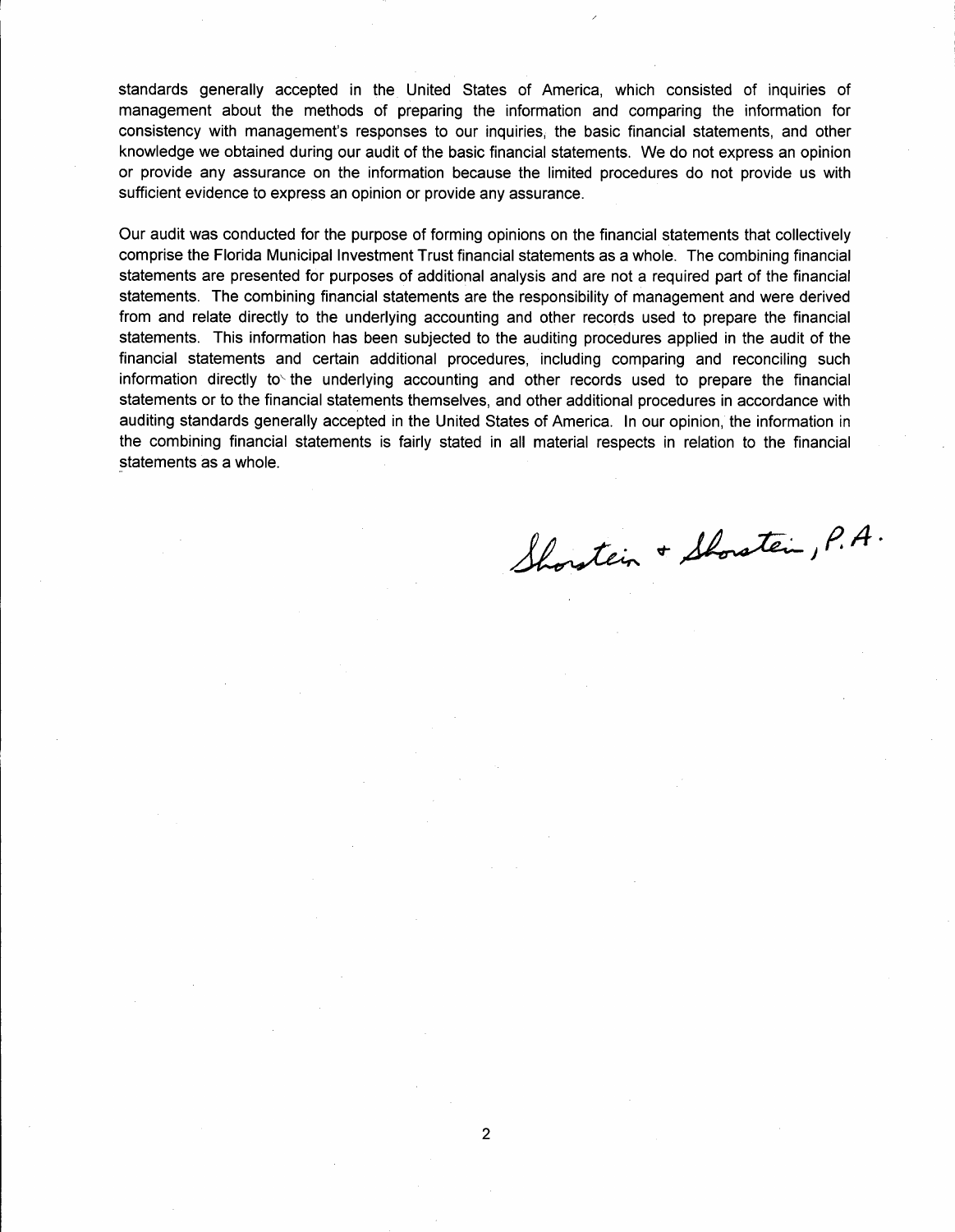The following Management Discussion and Analysis (the "MD&A") presents an overview of the Florida Municipal Investment Trust's financial activities for the fiscal year ended September 30, 2010. This is to be read in conjunction with the Trust's financial statements following the MD&A.

## **Financial Highlights**

- The net assets of the Trust at the close of fiscal year 2010 were \$1.344 billion, compared to \$1.218 billion in 2009, an increase of \$126 million or 10.3% over the prior year.
- Total revenues for fiscal year 2010 were \$70.9 million compared to \$61.5 million for 2009. The increase in revenues was primarily attributed to the \$8.9 million increase in the change in fair value of assets between fiscal year 2010 and 2009.
- Total expenses decreased to \$4.1 million for fiscal year 2010, compared to \$4.2 million the previous year. The decline in expenses of \$173,512 or 4.1% over the previous year was due to the ongoing unwinding of the securities lending program.
- Effective October 1, 2009, administrative fees increased by 1.5 basis points for all portfolios and custodian fees were absorbed by the Administrator.
- The amount of the Trust's securities on loan in the securities lending program has been reduced to \$30.1 million at fiscal year 2010 from \$82.9 million at fiscal year 2009. See Note 2 of the financial statements for additional information on the securities lending program.

#### **Overview of the Basic Financial Statements**

This overview is intended to serve as an introduction to the Trust's basic financial statements. The Trust's financial statements comprise: 1) entity-wide or combined financial statements; 2) individual portfolio financial statements; and 3) notes to the financial statements. The Trust operates five fixed income portfolios and five equity portfolios, for a total of ten investment funds or portfolios.

#### Combined Financial Statements

The Trust operates as a fiduciary trust fund under governmental accounting standards that require the Trust to prepare a series of financial statements. The combined statement of net assets provides information about the assets and liabilities at a specific point in time, in this case September 30, 2010. The combined statement of changes in net assets provides information about revenues, expenses, and sales and redemptions of shares recorded during the entire fiscal year from October 1, 2009 through September 30, 2010.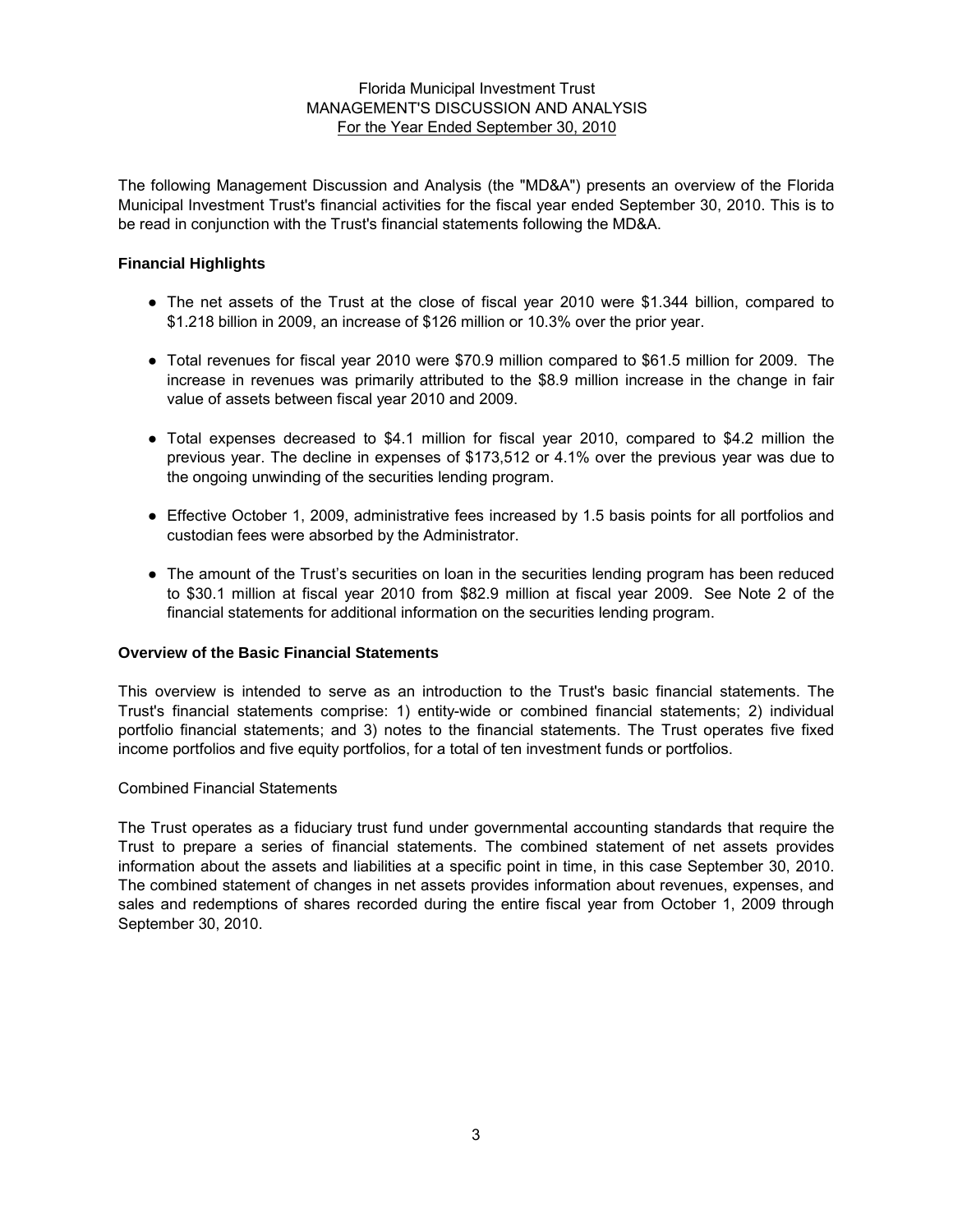## **Overview of the Basic Financial Statements** (Continued)

The accrual basis of accounting was used to prepare the Trust's financial statements. Revenues are recorded when earned and expenses when incurred, regardless of whether or not cash has been received or paid. Investments are recorded at market, as provided by the Trust's Custodian. The fair value of the positions in the Trust's portfolios is the same as the value of the portfolio shares. Information on the specific types of investments owned by each portfolio as well as total shares sold and redeemed by each portfolio is detailed in the notes to the financial statements.

#### Individual Portfolio Financial Statements

Financial statements for each individual portfolio are included in this report and are prepared using the same measurement focus and basis of accounting as the combined financial statements. The amounts reported in the combined statement of net assets and the combined statement of changes in net assets are the sums of the amounts reported in the financial statements of the individual portfolios.

## Notes to the Financial Statements

The notes to the financial statements provide additional information that is essential to an understanding of the data provided in the Trust's financial statements. The notes to the financial statements can be found following the individual portfolio financial statements.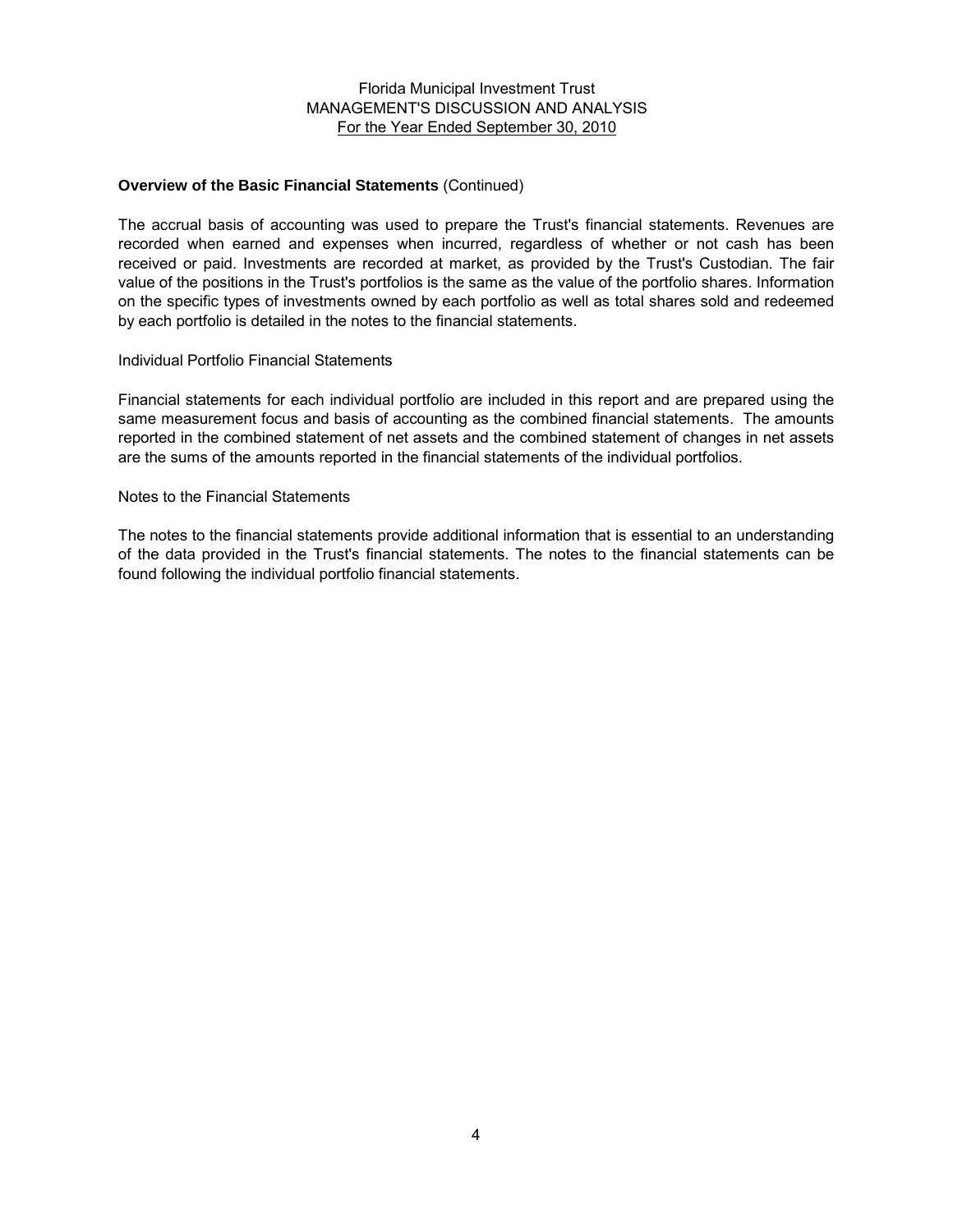#### **Financial Analysis of the Trust as a Whole Comparative Financial Information**

|                                                                          |                                   | <b>Net Assets</b>                 |                                    |                    |
|--------------------------------------------------------------------------|-----------------------------------|-----------------------------------|------------------------------------|--------------------|
|                                                                          | 9/30/2010                         | 9/30/2009                         | Change                             | %<br>Change        |
| <b>ASSETS</b>                                                            |                                   |                                   |                                    |                    |
| Investments in Securities at Fair Value:<br><b>Collateral Held Under</b> |                                   |                                   |                                    |                    |
| Securities Lending Agreement<br>Other Investments                        | 30,725,405<br>\$<br>1,303,149,349 | \$<br>71,058,248<br>1,207,694,225 | (40, 332, 843)<br>\$<br>95,455,124 | $-56.76%$<br>7.90% |
| <b>Total Investments</b>                                                 | 1,333,874,754                     | 1,278,752,473                     | 55,122,281                         | 4.31%              |
| Cash Equivalents                                                         | 42,488,345                        | 49,243,637                        | (6,755,292)                        | $-13.72%$          |
| Receivables                                                              |                                   |                                   |                                    |                    |
| <b>Interest and Dividends</b>                                            | 4,575,072                         | 4,908,995                         | (333, 923)                         | $-6.80%$           |
| Securities Lending Income                                                | 2,145                             | 8,955                             | (6, 810)                           | $-76.05%$          |
| Securities Sold                                                          | 177,569                           | 2,388,324                         | (2, 210, 755)                      | $-92.57%$          |
| <b>TOTAL ASSETS</b>                                                      | 1,381,117,885                     | 1,335,302,384                     | 45,815,501                         | 3.43%              |
| <b>LIABILITIES</b>                                                       |                                   |                                   |                                    |                    |
| Payables:                                                                |                                   |                                   |                                    |                    |
| <b>Collateral Held Under Securities</b>                                  |                                   |                                   |                                    |                    |
| Lending Agreement                                                        | 30,725,405                        | 85,018,830                        | (54, 293, 425)                     | $-63.86%$          |
| Securities Purchased                                                     | 5,591,842                         | 31,197,292                        | (25,605,450)                       | $-82.08%$          |
| Accrued Expenses:                                                        |                                   |                                   |                                    |                    |
| Investment Management                                                    |                                   |                                   |                                    |                    |
| Fees Payable                                                             | 520,746                           | 404,566                           | 116,180                            | 28.72%             |
| Administrative Fees Payable                                              | 393,334                           | 305,553                           | 87,781                             | 28.73%             |
| Custodian Fees Payable                                                   |                                   | 31,446                            | (31, 446)                          | $-100.00\%$        |
| Audit Fees Payable                                                       | 107,200                           | 94,458                            | 12,742                             | 13.49%             |
| <b>Consulting Fees Payable</b>                                           |                                   | 26,630                            | (26, 630)                          | $-100.00\%$        |
| Miscellaneous Accrued Expenses                                           | 6,863                             | 11,329                            | (4, 466)                           | $-39.42%$          |
| <b>TOTAL LIABILITIES</b>                                                 | 37,345,390                        | 117,090,104                       | (79, 744, 714)                     | $-68.11%$          |
| NET ASSETS HELD IN TRUST                                                 |                                   |                                   |                                    |                    |
| <b>FOR POOL PARTICIPANTS</b>                                             | \$1,343,772,495                   | \$1,218,212,280                   | 125,560,215<br>\$.                 | 10.31%             |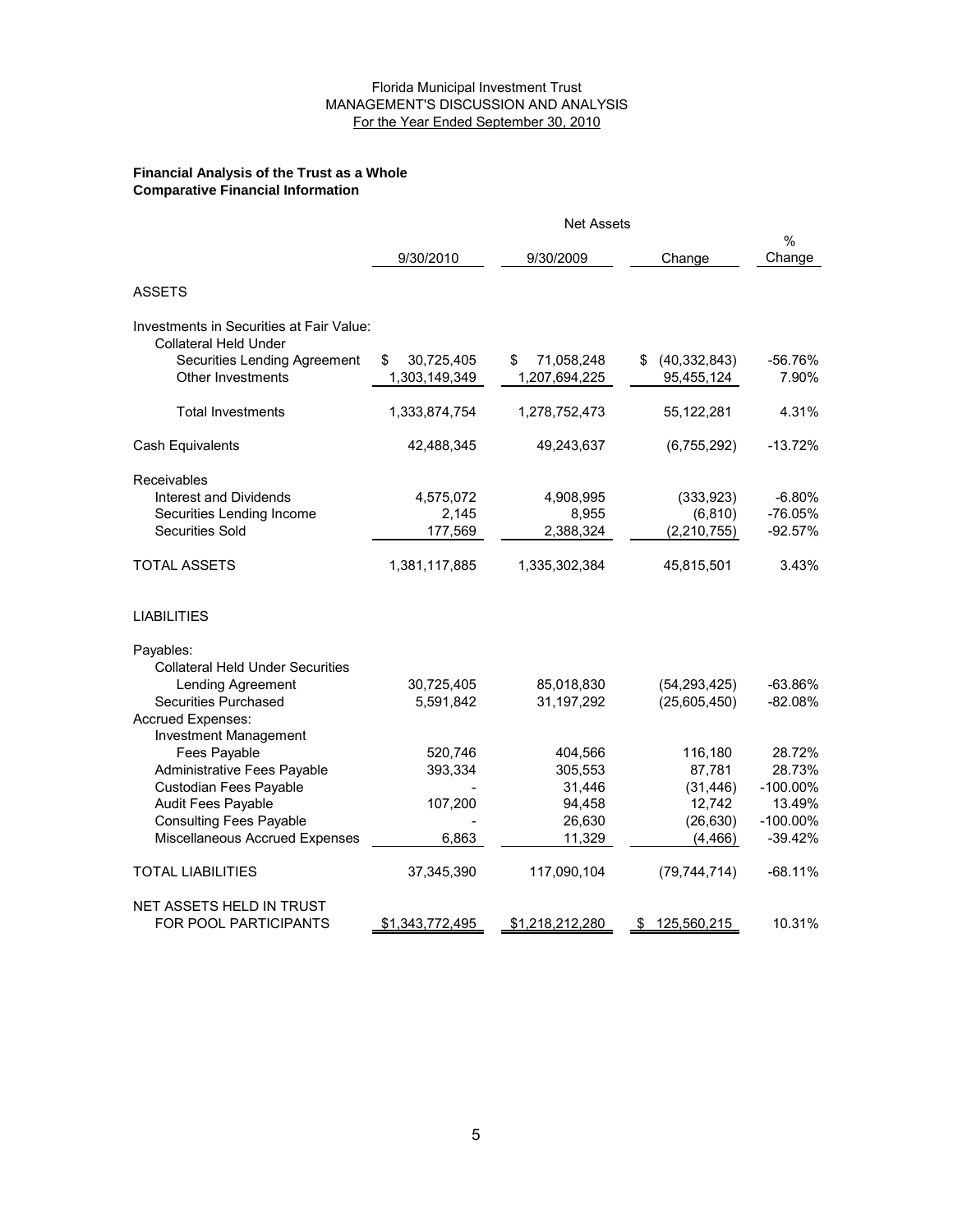#### MANAGEMENT'S DISCUSSION AND ANALYSIS For the Year Ended September 30, 2010 Florida Municipal Investment Trust

#### **Financial Analysis of the Trust as a Whole Comparative Financial Information**

|                                                                                                                                                                                                                                                                                                                                                             |                                                                                                                               | Changes in Net Assets                                                                                                             |                                                                                                                                   |                                                                                                                                         |
|-------------------------------------------------------------------------------------------------------------------------------------------------------------------------------------------------------------------------------------------------------------------------------------------------------------------------------------------------------------|-------------------------------------------------------------------------------------------------------------------------------|-----------------------------------------------------------------------------------------------------------------------------------|-----------------------------------------------------------------------------------------------------------------------------------|-----------------------------------------------------------------------------------------------------------------------------------------|
|                                                                                                                                                                                                                                                                                                                                                             | 9/30/2010                                                                                                                     | 9/30/2009                                                                                                                         | Change                                                                                                                            | $\%$<br>Change                                                                                                                          |
| <b>ADDITIONS:</b>                                                                                                                                                                                                                                                                                                                                           |                                                                                                                               |                                                                                                                                   |                                                                                                                                   |                                                                                                                                         |
| <b>REVENUES</b>                                                                                                                                                                                                                                                                                                                                             |                                                                                                                               |                                                                                                                                   |                                                                                                                                   |                                                                                                                                         |
| Interest and Dividend Income<br>Securities Lending Income<br>Fair Value Increases                                                                                                                                                                                                                                                                           | \$<br>38,871,619<br>91,279                                                                                                    | \$<br>36,474,637<br>1,953,408                                                                                                     | \$<br>2,396,982<br>(1,862,129)                                                                                                    | 6.57%<br>$-95.33%$                                                                                                                      |
| and Decreases                                                                                                                                                                                                                                                                                                                                               | 31,913,954                                                                                                                    | 23,030,011                                                                                                                        | 8,883,943                                                                                                                         | 38.58%                                                                                                                                  |
| <b>Total Revenues</b>                                                                                                                                                                                                                                                                                                                                       | 70,876,852                                                                                                                    | 61,458,056                                                                                                                        | 9,418,796                                                                                                                         | 15.33%                                                                                                                                  |
| <b>EXPENSES</b><br>Securities Lending Expense:<br><b>Borrower Rebates</b>                                                                                                                                                                                                                                                                                   | 64,173                                                                                                                        | 1,261,534                                                                                                                         | (1, 197, 361)                                                                                                                     | $-94.91%$                                                                                                                               |
| <b>Agent Fees</b>                                                                                                                                                                                                                                                                                                                                           | 904                                                                                                                           |                                                                                                                                   | 904                                                                                                                               | 100.00%                                                                                                                                 |
| <b>Total Securities Lending</b><br>Expense                                                                                                                                                                                                                                                                                                                  | 65,077                                                                                                                        | 1,261,534                                                                                                                         | (1, 196, 457)                                                                                                                     | -94.84%                                                                                                                                 |
| <b>Investment Management Fees</b><br><b>Administrative Fees</b><br><b>Custodian Fees</b><br><b>Audit Fees</b><br><b>Consulting Fees</b><br>Rating Agency Fees<br>General Insurance<br><b>Trustee Fees and Travel</b><br>Production and Merchandising<br><b>Legal Fees</b><br>Miscellaneous<br><b>Total Expenses</b><br>Net Investment Income<br>DEDUCTIONS: | 2,169,504<br>1,527,860<br>1,699<br>116,981<br>108,880<br>35,500<br>6,400<br>16,740<br>256<br>1,564<br>4,050,461<br>66,826,391 | 1,578,431<br>1,010,169<br>117,234<br>98,711<br>102,750<br>35,000<br>3,747<br>15,575<br>634<br>98<br>90<br>4,223,973<br>57,234,083 | 591,073<br>517,691<br>(115, 535)<br>18,270<br>6,130<br>500<br>2,653<br>1,165<br>(378)<br>(98)<br>1,474<br>(173, 512)<br>9,592,308 | 37.45%<br>51.25%<br>-98.55%<br>18.51%<br>5.97%<br>1.43%<br>70.80%<br>7.48%<br>-59.62%<br>$-100.00\%$<br>1,637.78%<br>$-4.11%$<br>16.76% |
| <b>Dividends</b>                                                                                                                                                                                                                                                                                                                                            |                                                                                                                               | (765, 712)                                                                                                                        | 765,712                                                                                                                           | $-100.00\%$                                                                                                                             |
| <b>Beneficial Interest Share Transactions</b><br>Proceeds from Sale of Shares<br>Cost of Shares Redeemed                                                                                                                                                                                                                                                    | 228,652,285<br>(169, 918, 461)                                                                                                | 316,339,383<br>(163, 838, 080)                                                                                                    | (87, 687, 098)<br>(6,080,381)                                                                                                     | 27.72%<br>3.71%                                                                                                                         |
| Net Increase from<br><b>Shares Transactions</b>                                                                                                                                                                                                                                                                                                             | 58,733,824                                                                                                                    | 152,501,303                                                                                                                       | (93, 767, 479)                                                                                                                    | $-61.49%$                                                                                                                               |
| <b>Total Increase</b><br>in Net Assets<br><b>Net Assets</b>                                                                                                                                                                                                                                                                                                 | 125,560,215                                                                                                                   | 208,969,674                                                                                                                       | (83, 409, 459)                                                                                                                    | $-39.91%$                                                                                                                               |
| Beginning of Year                                                                                                                                                                                                                                                                                                                                           | 1,218,212,280                                                                                                                 | 1,009,242,606                                                                                                                     | 208,969,674                                                                                                                       | 20.71%                                                                                                                                  |
| End of Year                                                                                                                                                                                                                                                                                                                                                 | \$1,343,772,495                                                                                                               | \$1,218,212,280                                                                                                                   | \$125,560,215                                                                                                                     | 10.31%                                                                                                                                  |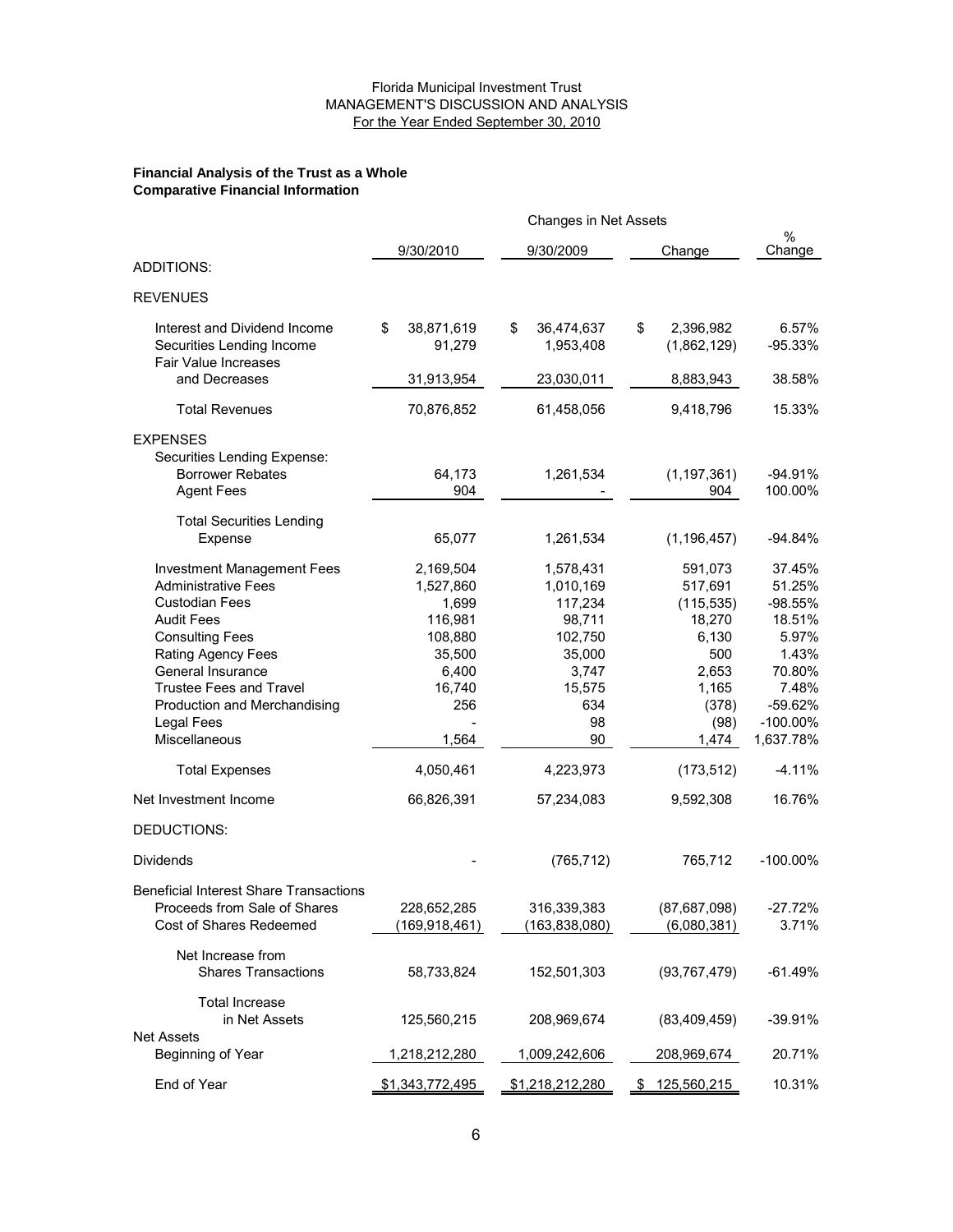As previously noted, Trust net assets (assets-liabilities) increased by \$126 million to \$1.344 billion for 2010. Trust investments increased as a result of fair value increases and net contributions. There were significant decreases in securities lending assets and liabilities as a result of the unwinding of the program.

The Trust's net investment income was \$66.8 million compared to \$57.2 million the previous year. Revenue sources for the Trust include interest and dividend income, securities lending income, and fair value changes on investments.

For fiscal year 2010, the net-of-fee returns of the various portfolios ranged as high as 14.93% for the Expanded High Yield Bond Fund and as low as 0.86% for the 0-2 Year High Quality Bond Fund.

With the exception of securities lending and custodian fees, the majority of trust operating expenses increased due to additional investments under management for the year. Securities lending expenses declined by \$1.2 million and contributed to the overall decline in total Trust expenses.

#### **Annual Budget**

The Trust does not have a legislative budget. However, an annual budget is prepared and budgetary results are reported quarterly to the Trustees.

#### **Capital Asset and Long-Term Debt Activity**

The Trust has no capital assets or any long-term debt.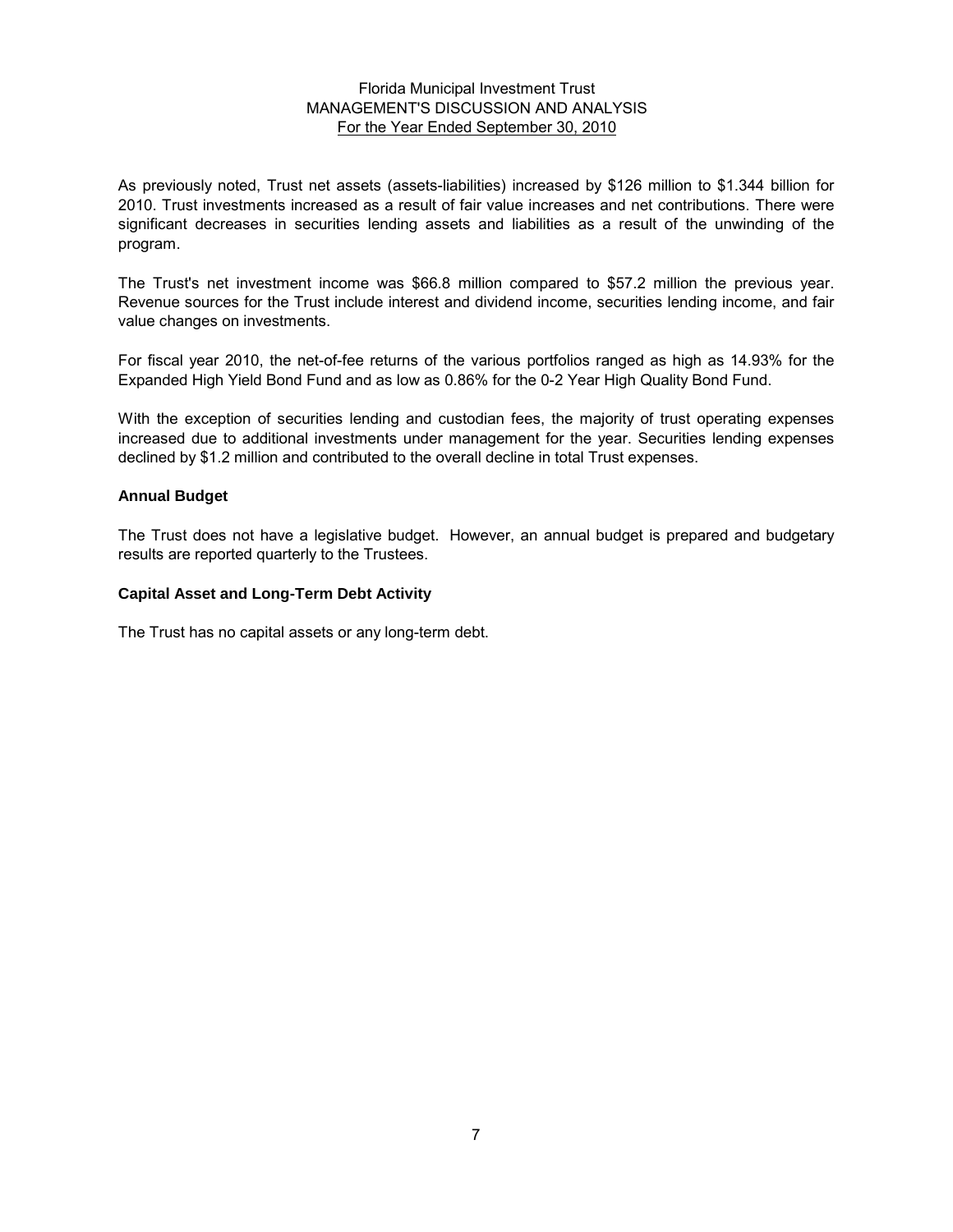## **Economic Factors**

The U.S. economy is in the early stages of a recovery. According to the Trust's investment consultant, the economy continued to expand during the third quarter, albeit at a more moderate pace from the firsthalf of 2010, because of restrained consumer spending. Consumers are constrained by continued economic uncertainty, high unemployment levels, and modest income growth. However, business spending on equipment and software has been healthy as corporations use excess cash that accumulated during the economic downturn.

The Federal Reserve (Fed) began considering additional steps to boost economic growth such as purchasing additional Treasury bonds. By purchasing more Treasuries, the Fed seeks to drive down interest rates on mortgages, corporate debt and other loans hoping lower interest rates will spur credit lending and increase spending.

Florida's Office of Economic and Demographic Research (EDR) reports that the state is on a different recovery path than the nation as a whole. The Deepwater Horizon oil spill has exacerbated these differences. The national recession significantly slowed Florida's population gains, the primary engine of economic growth for the state. This has led to record unemployment and poor job growth. Additionally, with the meltdown in the mortgage market and the subsequent credit crunch, housing starts and jobs associated with the construction industry went into a significant decline that showed little improvement until this year. Finally, Florida's \$60 billion tourism industry, already reeling from the downturn, took an additional hit from the oil spill.

The budgeted forecast of the FMIvT's net assets is cautiously optimistic. As local governments, such as cities and counties, meet the challenges of declining tax revenues, many are faced with either raising tax rates to meet service demands or cutting expenses and service levels. A reduction in the FMIvT's net assets appears likely as local governments tap investment reserves to balance their budgets. Even with these expected withdrawals, however, an increase in net assets is also anticipated due to the continued environment of extremely low interest rates on money market type investments coupled with the higher yields of the Trust's bond portfolios.

#### **Request for Information**

The information contained in this MD&A was designed to provide readers with a general overview of the Trust's existing and foreseeable financial condition. Questions concerning any of the information provided in this report or requests for additional information should be addressed to Michael Sittig, Administrator for the Florida Municipal Investment Trust, 301 South Bronough Street, Suite 300, Tallahassee, FL 32301.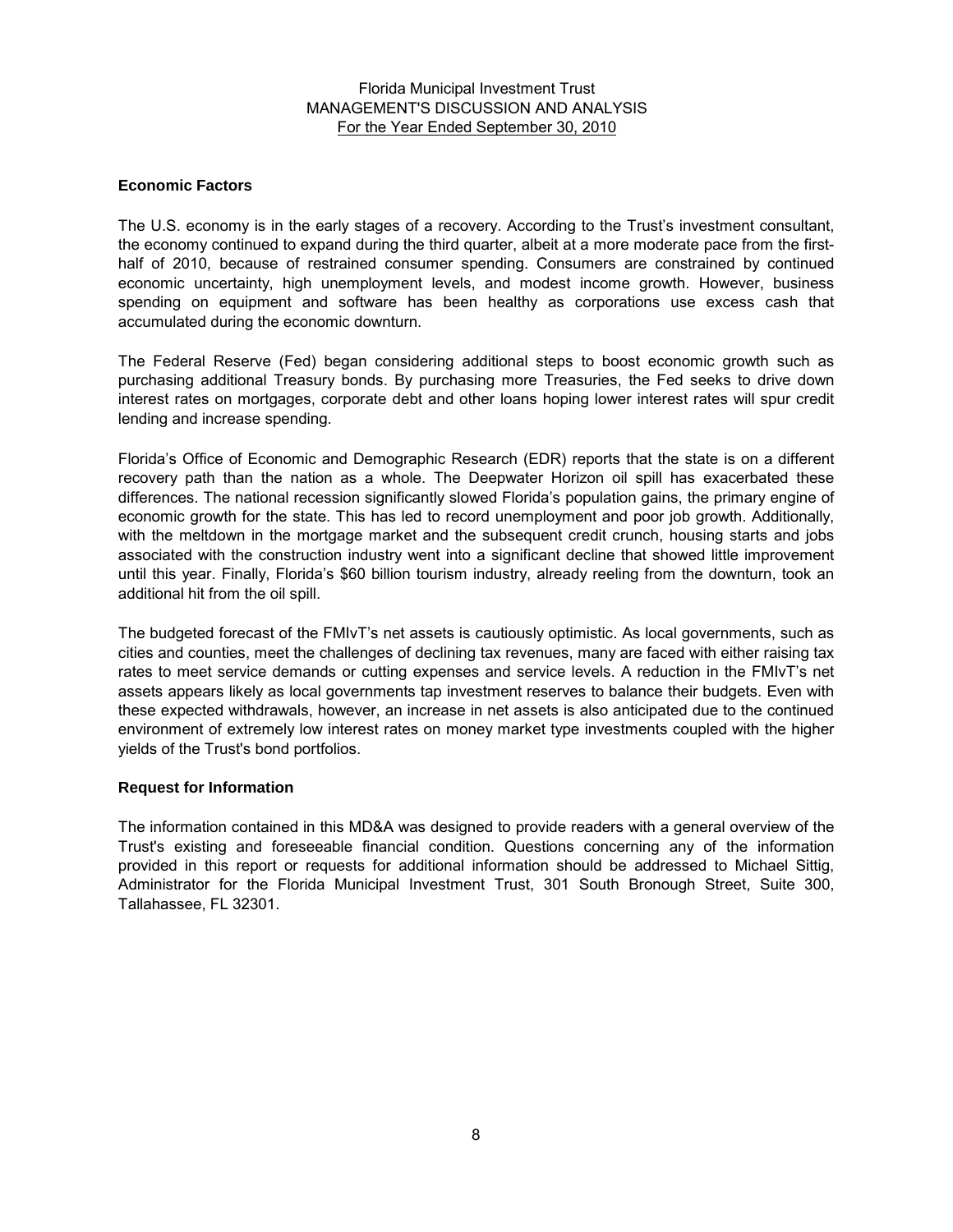# Florida Municipal Investment Trust \*COMBINED STATEMENT OF NET ASSETS September 30, 2010

# **ASSETS**

| Investment in Securities at Fair Value:                    |                  |                 |
|------------------------------------------------------------|------------------|-----------------|
| <b>Collateral Held Under Securities Lending Agreements</b> | 30,725,405<br>\$ |                 |
| Other Investments                                          | 1,303,149,349    |                 |
| <b>Total Investments</b>                                   | 1,333,874,754    |                 |
| <b>Cash Equivalents</b>                                    | 42,488,345       |                 |
| Receivables:                                               |                  |                 |
| <b>Interest and Dividends</b>                              | 4,575,072        |                 |
| Securities Lending Income                                  | 2,145            |                 |
| <b>Securities Sold</b>                                     | 177,569          |                 |
| <b>Total Assets</b>                                        |                  | \$1,381,117,885 |
| <b>LIABILITIES</b>                                         |                  |                 |
| Payables:                                                  |                  |                 |
| <b>Collateral Held Under Securities Lending Agreements</b> | 30,725,405       |                 |
| <b>Securities Purchased</b>                                | 5,591,842        |                 |
| <b>Accrued Expenses:</b>                                   |                  |                 |
| <b>Investment Management Fee Payable</b>                   | 520,746          |                 |
| Administrative Fee Payable                                 | 393,334          |                 |
| Audit Fee Payable                                          | 107,200          |                 |
| Miscellaneous Accrued Expenses                             | 6,863            |                 |
| <b>Total Liabilities</b>                                   |                  | 37,345,390      |
| <b>NET ASSETS</b>                                          |                  |                 |
| Net Assets Held in Trust for Pool Participants             |                  | \$1,343,772,495 |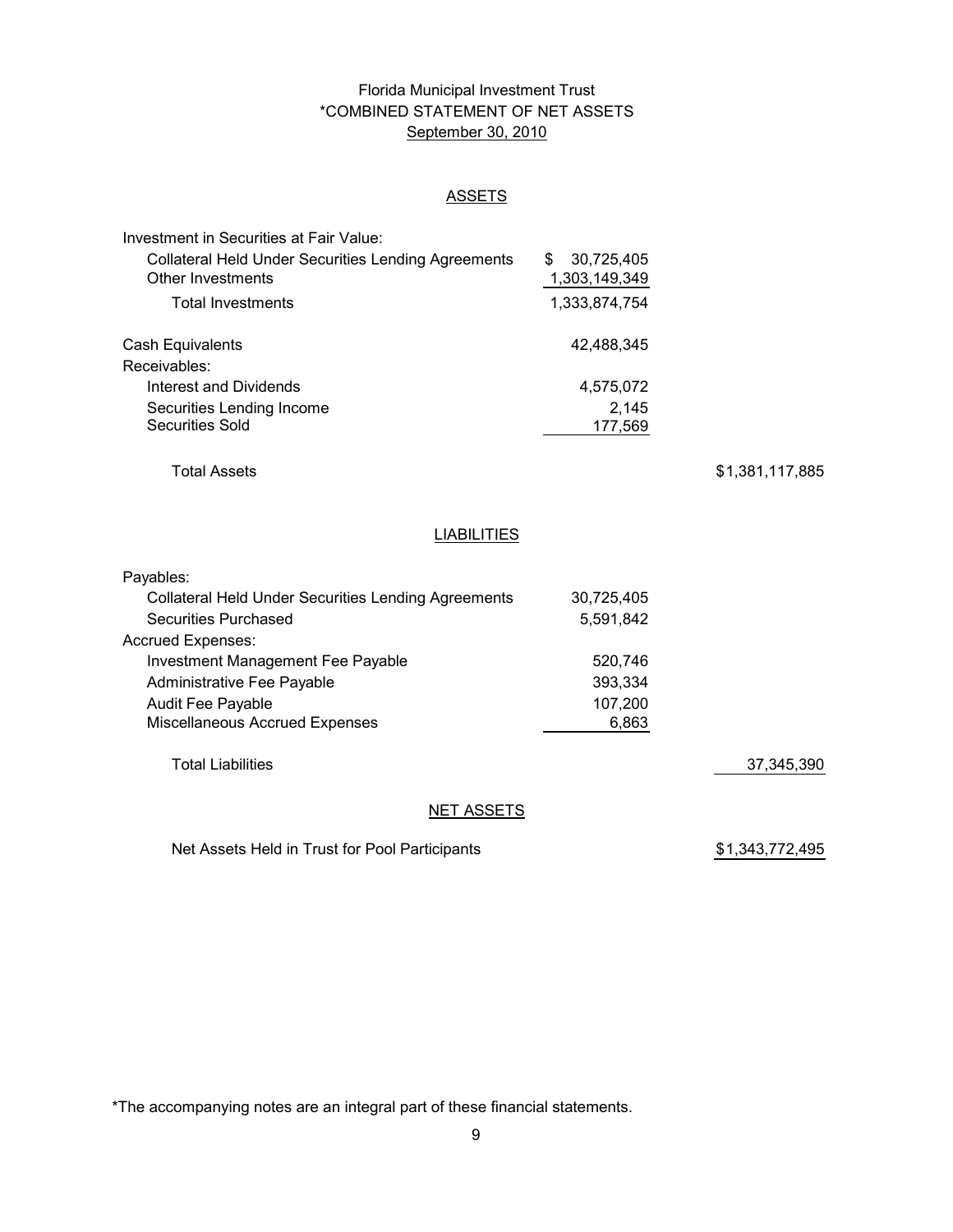# Florida Municipal Investment Trust \*COMBINED STATEMENT OF CHANGES IN NET ASSETS For the Year Ended September 30, 2010

## ADDITIONS:

| Revenues                                                     |                  |     |               |
|--------------------------------------------------------------|------------------|-----|---------------|
| Interest and Dividend Income                                 | \$<br>38,871,619 |     |               |
| Securities Lending Income                                    | 91,279           |     |               |
| <b>Fair Value Increases and Decreases</b>                    | 31,913,954       |     |               |
| <b>Total Revenues</b>                                        |                  | \$  | 70,876,852    |
|                                                              |                  |     |               |
| <b>Expenses</b>                                              |                  |     |               |
| Securities Lending Expense:                                  |                  |     |               |
| <b>Borrower Rebates</b>                                      | 64,173           |     |               |
| <b>Agent Fees</b><br><b>Total Securities Lending Expense</b> | 904<br>65,077    |     |               |
|                                                              |                  |     |               |
| <b>Investment Management Fees</b>                            | 2,169,504        |     |               |
| Administrative Fees                                          | 1,527,860        |     |               |
| <b>Custodian Fees</b>                                        | 1,699            |     |               |
| <b>Audit Fees</b>                                            | 116,981          |     |               |
| <b>Consulting Fees</b>                                       | 108,880          |     |               |
| Rating Agency Fees                                           | 35,500           |     |               |
| General Insurance                                            | 6,400            |     |               |
| <b>Trustee Fees and Travel</b>                               | 16,740           |     |               |
| Production and Merchandising                                 | 256              |     |               |
| Miscellaneous                                                | 1,564            |     |               |
| <b>Total Expenses</b>                                        |                  |     | 4,050,461     |
| Net Investment Income                                        |                  |     | 66,826,391    |
| <b>Beneficial Interest Share Transactions</b>                |                  |     |               |
| Proceeds from Sale of Shares                                 | 228,652,285      |     |               |
| Cost of Shares Redeemed                                      | (169, 918, 461)  |     |               |
| Net Increase from Share Transactions                         |                  |     | 58,733,824    |
| Total Increase in Net Assets                                 |                  |     | 125,560,215   |
| DEDUCTIONS:                                                  |                  |     |               |
|                                                              |                  |     |               |
| <b>Net Assets</b><br>Beginning of Year                       |                  |     | 1,218,212,280 |
|                                                              |                  |     |               |
| End of Year                                                  |                  | \$. | 1,343,772,495 |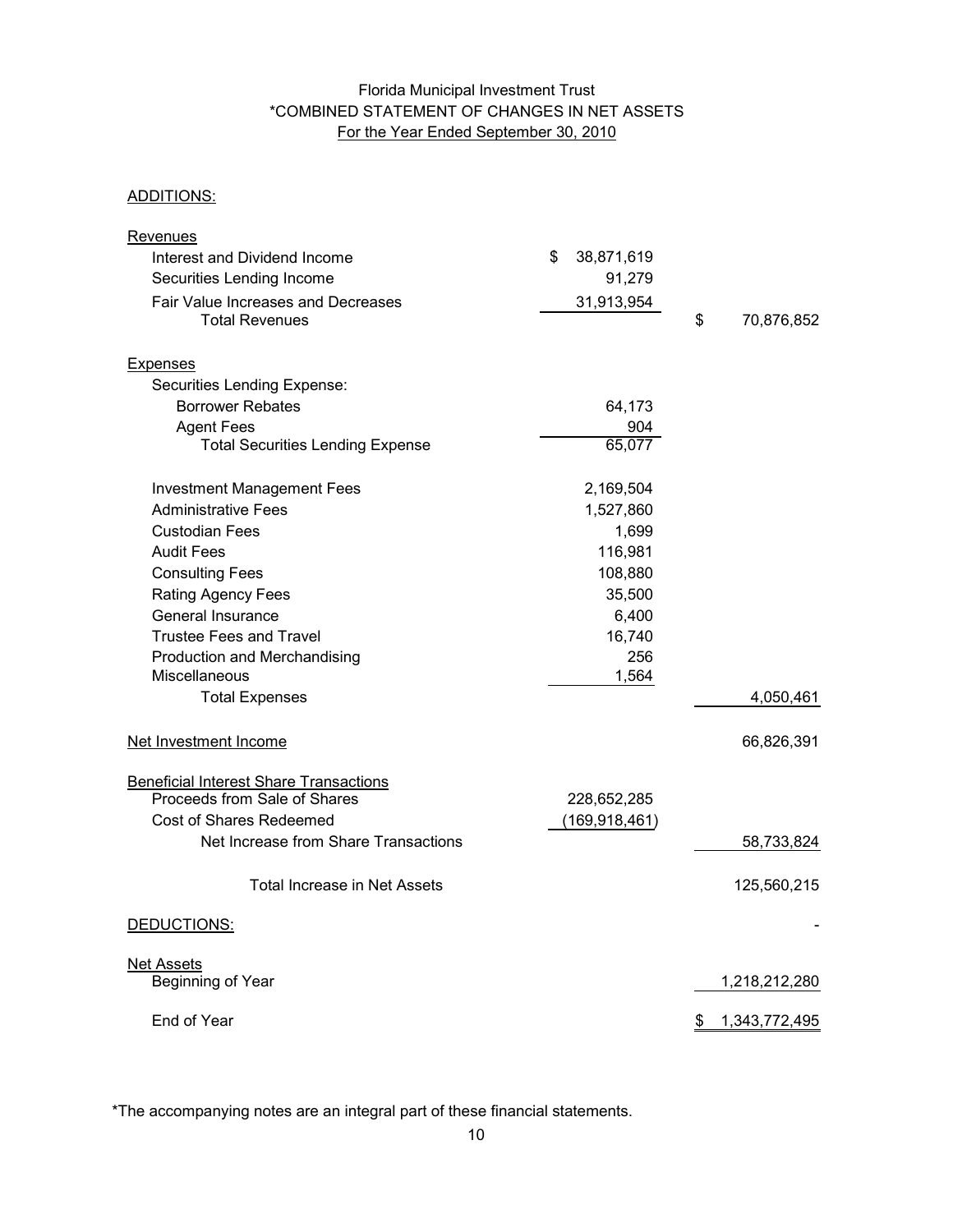# Florida Municipal Investment Trust September 30, 2010 0-2 Year High Quality Bond Fund \*STATEMENT OF NET ASSETS

#### **ASSETS**

| Investment in Securities at Fair Value<br>Cash Equivalents |                    | 156,544,207<br>\$<br>13,659,322 |                   |
|------------------------------------------------------------|--------------------|---------------------------------|-------------------|
| Receivables:                                               |                    |                                 |                   |
| Interest and Dividends                                     |                    | 334,490                         |                   |
| <b>Total Assets</b>                                        |                    |                                 | \$<br>170,538,019 |
|                                                            | <b>LIABILITIES</b> |                                 |                   |
| <b>Accrued Expenses:</b>                                   |                    |                                 |                   |
| <b>Investment Management Fee Payable</b>                   |                    | 48,901                          |                   |
| Administrative Fee Payable                                 |                    | 51,346                          |                   |
| Audit Fee Payable                                          |                    | 10,720                          |                   |
| Miscellaneous Accrued Expenses                             |                    | 297                             |                   |
| <b>Total Liabilities</b>                                   |                    |                                 | 111,264           |
|                                                            | <b>NET ASSETS</b>  |                                 |                   |
| Net Assets Held in Trust for Fund Participants             |                    |                                 |                   |
| (Equivalent to \$10.22 per share based                     |                    |                                 |                   |
| on 16,682,942.5082 shares outstanding)                     |                    |                                 | \$<br>170,426,755 |

on 16,682,942.5082 shares outstanding)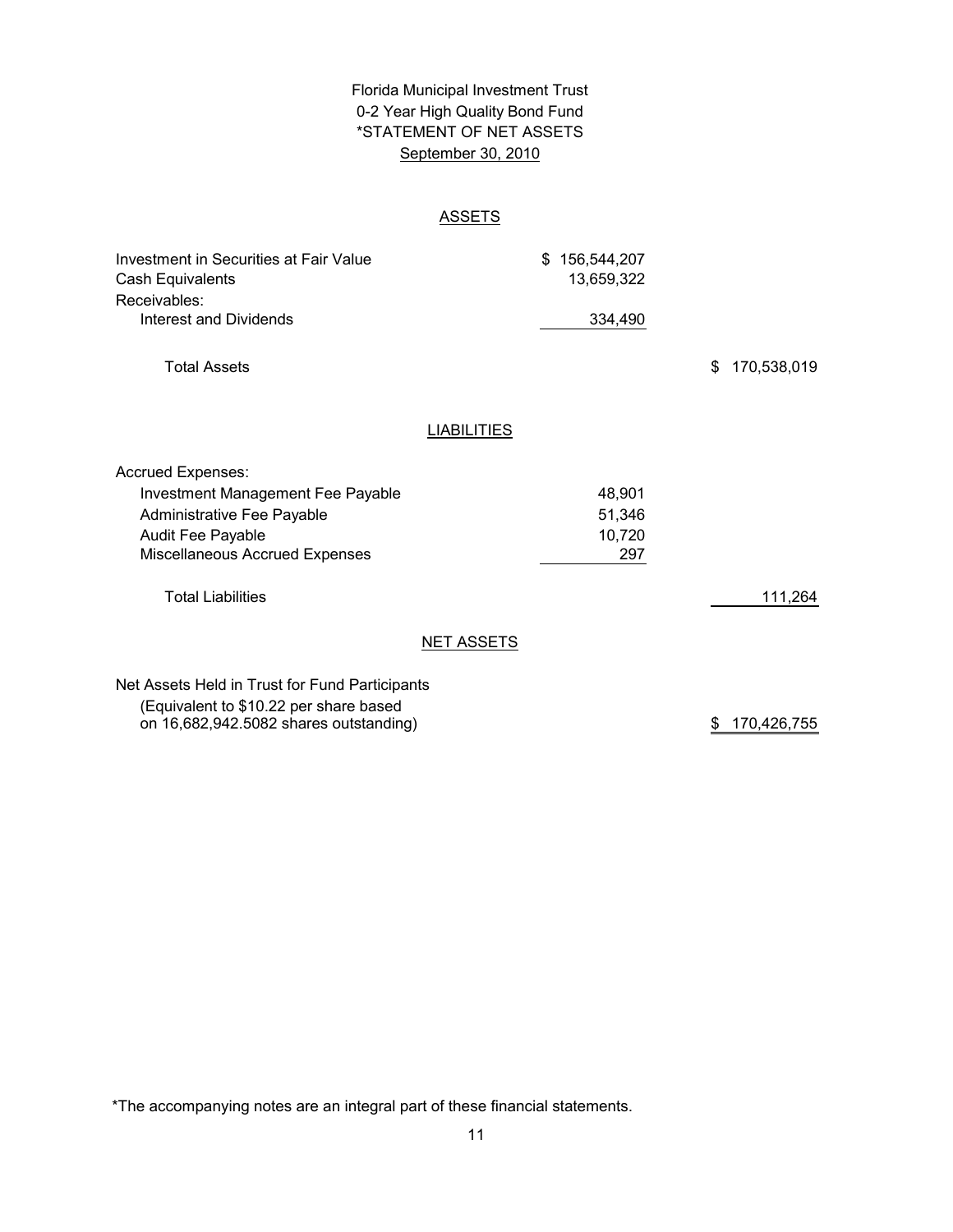# 0-2 Year High Quality Bond Fund \*STATEMENT OF CHANGES IN NET ASSETS For the Year Ended September 30, 2010 Florida Municipal Investment Trust

# ADDITIONS:

| Revenues                                      |                 |                   |
|-----------------------------------------------|-----------------|-------------------|
| Interest and Dividend Income                  | \$<br>5,459,726 |                   |
| <b>Fair Value Increases and Decreases</b>     | (3, 189, 190)   |                   |
| <b>Total Revenues</b>                         |                 | \$<br>2,270,536   |
|                                               |                 |                   |
| <b>Expenses</b>                               |                 |                   |
| <b>Investment Management Fees</b>             | 197,958         |                   |
| <b>Administrative Fees</b>                    | 207,273         |                   |
| <b>Audit Fees</b>                             | 11,714          |                   |
| <b>Consulting Fees</b>                        | 10,888          |                   |
| Rating Agency Fees                            | 8,500           |                   |
| General Insurance                             | 640             |                   |
| <b>Trustee Fees and Travel</b>                | 1,674           |                   |
| Miscellaneous                                 | 156             |                   |
| <b>Total Expenses</b>                         |                 | 438,803           |
| Net Investment Income                         |                 | 1,831,733         |
| <b>Beneficial Interest Share Transactions</b> |                 |                   |
| Proceeds from Sale of Shares                  | 45,824,467      |                   |
| <b>Cost of Shares Redeemed</b>                | (56,620,276)    |                   |
| Net Decrease from Share Transactions          |                 | (10, 795, 809)    |
| <b>Total Decrease in Net Assets</b>           |                 | (8,964,076)       |
| DEDUCTIONS:                                   |                 |                   |
| <b>Net Assets</b>                             |                 |                   |
| Beginning of Year                             |                 | 179,390,831       |
| End of Year                                   |                 | 170,426,755<br>\$ |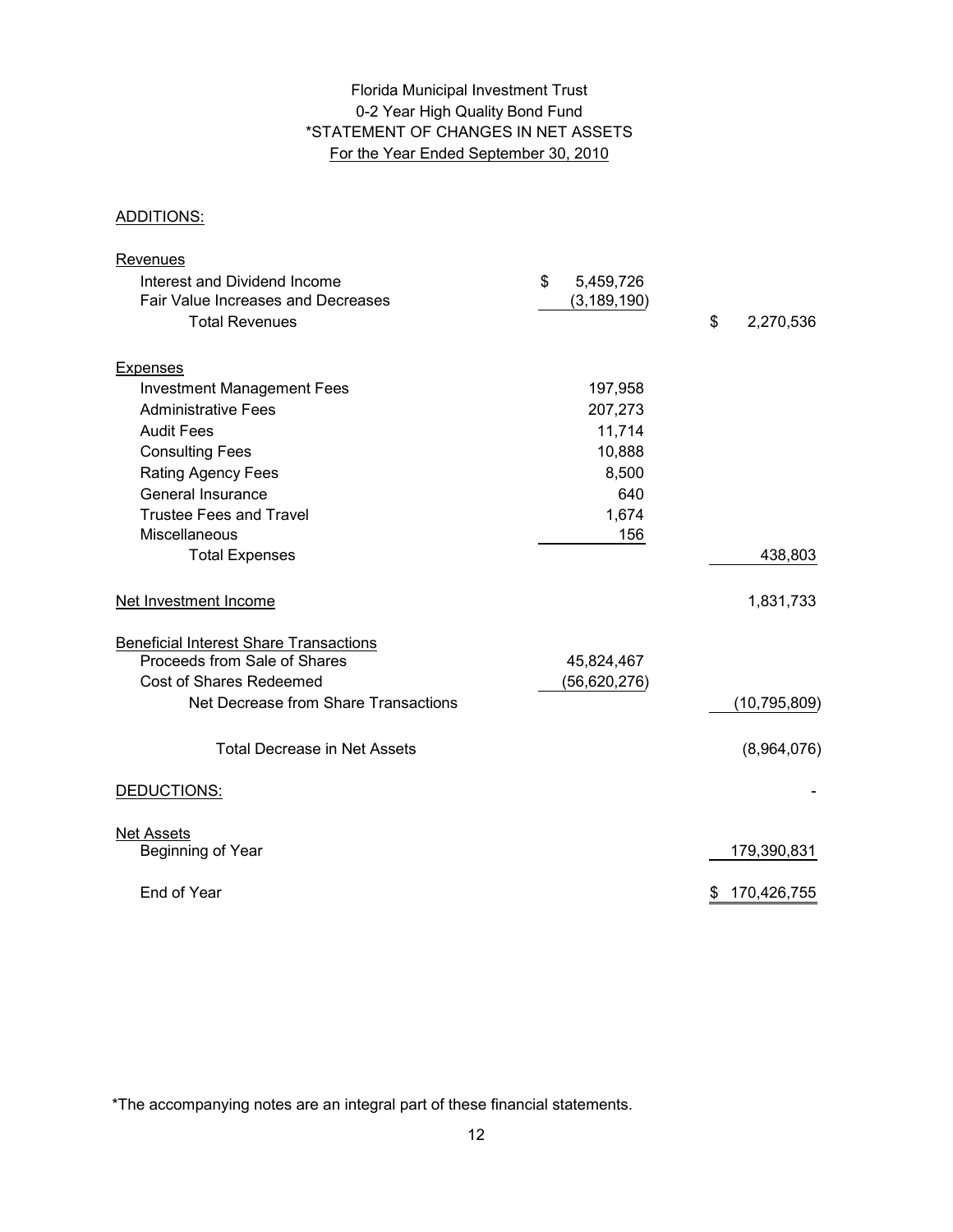# \*STATEMENT OF NET ASSETS Florida Municipal Investment Trust 1-3 Year High Quality Bond Fund September 30, 2010

#### ASSETS

| Investment in Securities at Fair Value:                    |                 |  |
|------------------------------------------------------------|-----------------|--|
| <b>Collateral Held Under Securities Lending Agreements</b> | \$<br>4,200,199 |  |
| Other Investments                                          | 420,482,181     |  |
| <b>Total Investments</b>                                   | 424,682,380     |  |
| Cash Equivalents                                           | 4,042,230       |  |
| Receivables:                                               |                 |  |
| Interest and Dividends                                     | 1,484,852       |  |
| Securities Lending Income                                  | 1.075           |  |

Total Assets

\$ 430,210,537

## **LIABILITIES**

| Payables:                                                  |           |  |
|------------------------------------------------------------|-----------|--|
| <b>Collateral Held Under Securities Lending Agreements</b> | 4,200,199 |  |
| <b>Accrued Expenses:</b>                                   |           |  |
| Investment Management Fee Payable                          | 114,111   |  |
| Administrative Fee Payable                                 | 119,817   |  |
| Audit Fee Payable                                          | 10.720    |  |
| Miscellaneous Accrued Expenses                             | 1,986     |  |
|                                                            |           |  |

Total Liabilities

## 4,446,833

# **NET ASSETS**

Net Assets Held in Trust for Fund Participants (Equivalent to \$17.61 per share based on 24,176,754.7263 shares outstanding) 425,763,704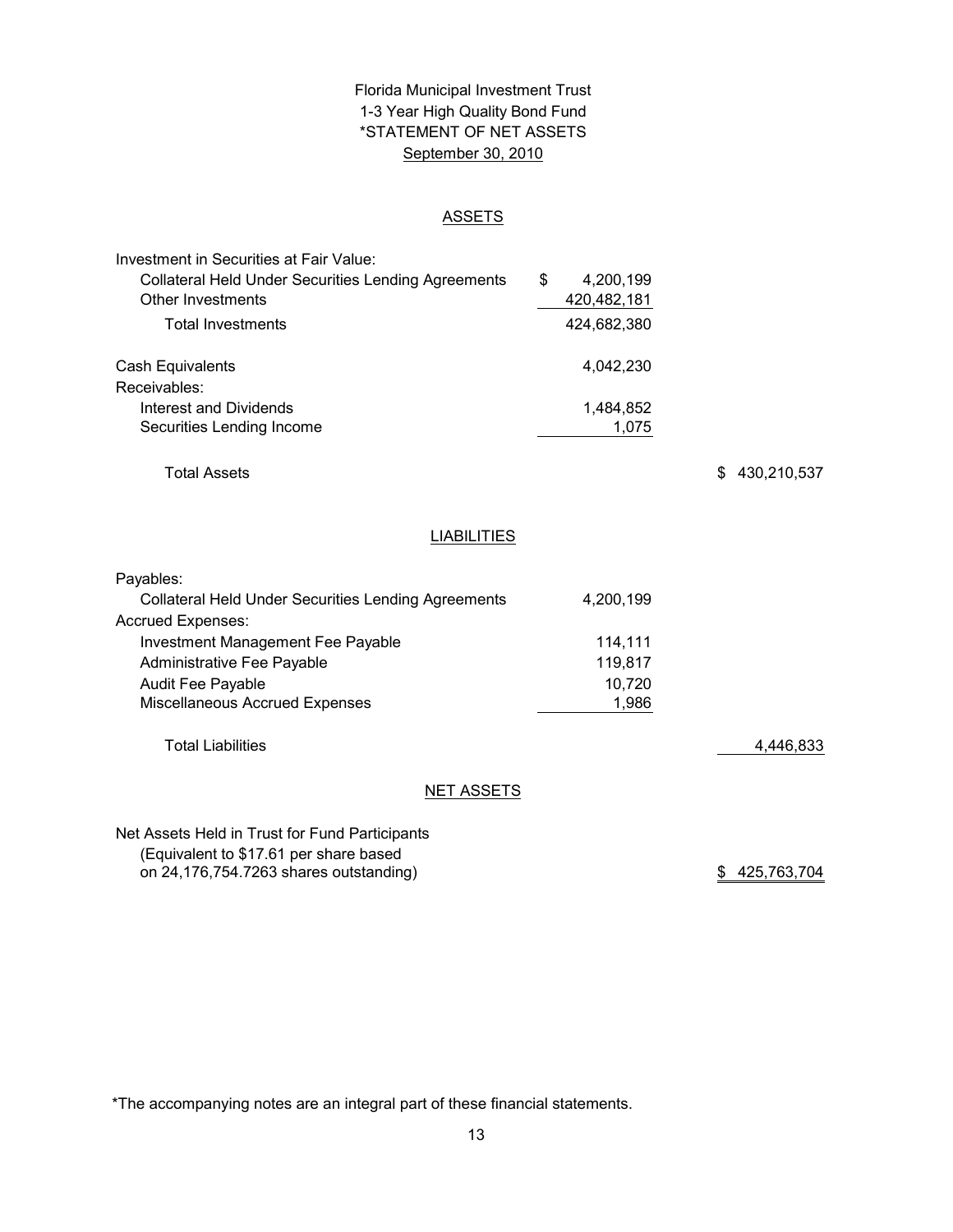# 1-3 Year High Quality Bond Fund \*STATEMENT OF CHANGES IN NET ASSETS For the Year Ended September 30, 2010 Florida Municipal Investment Trust

# ADDITIONS:

| Revenues                                      |                  |                   |
|-----------------------------------------------|------------------|-------------------|
| Interest and Dividend Income                  | \$<br>11,081,411 |                   |
| Securities Lending Income                     | 46,075           |                   |
| <b>Fair Value Increases and Decreases</b>     | 115,771          |                   |
| <b>Total Revenues</b>                         |                  | \$<br>11,243,257  |
| <b>Expenses</b>                               |                  |                   |
| Securities Lending Expense:                   |                  |                   |
| <b>Borrower Rebates</b>                       | 32,393           |                   |
| <b>Agent Fees</b>                             | 456              |                   |
| <b>Total Securities Lending Expense</b>       | 32,849           |                   |
| <b>Investment Management Fees</b>             | 441,161          |                   |
| <b>Administrative Fees</b>                    | 463,219          |                   |
| <b>Custodian Fees</b>                         | 509              |                   |
| <b>Audit Fees</b>                             | 11,714           |                   |
| <b>Consulting Fees</b>                        | 10,888           |                   |
| Rating Agency Fees                            | 9,000            |                   |
| General Insurance                             | 640              |                   |
| <b>Trustee Fees and Travel</b>                | 1,674            |                   |
| Miscellaneous                                 | 156              |                   |
| <b>Total Expenses</b>                         |                  | 971,810           |
| Net Investment Income                         |                  | 10,271,447        |
| <b>Beneficial Interest Share Transactions</b> |                  |                   |
| Proceeds from Sale of Shares                  | 97,806,775       |                   |
| <b>Cost of Shares Redeemed</b>                | (80, 857, 097)   |                   |
| Net Increase from Share Transactions          |                  | 16,949,678        |
| <b>Total Increase in Net Assets</b>           |                  | 27,221,125        |
| DEDUCTIONS:                                   |                  |                   |
| <b>Net Assets</b>                             |                  |                   |
| Beginning of Year                             |                  | 398,542,579       |
| End of Year                                   |                  | 425,763,704<br>\$ |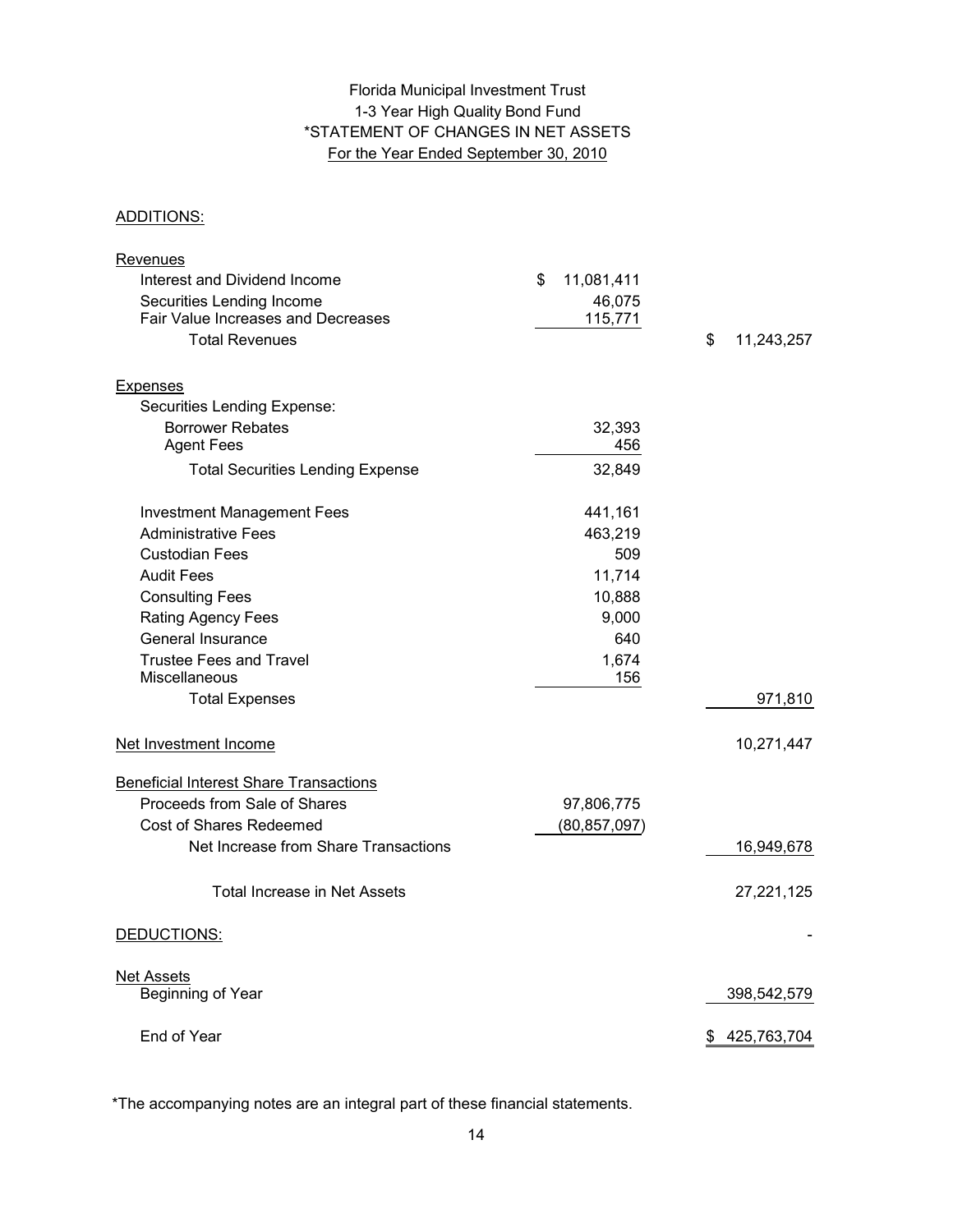# Florida Municipal Investment Trust Intermediate High Quality Bond Fund \*STATEMENT OF NET ASSETS September 30, 2010

#### ASSETS

| <b>Investment in Securities at Fair Value:</b>                                         |                                 |                   |
|----------------------------------------------------------------------------------------|---------------------------------|-------------------|
| <b>Collateral Held Under Securities Lending Agreements</b><br><b>Other Investments</b> | \$<br>21,338,607<br>294,673,056 |                   |
| <b>Total Investments</b>                                                               | 316,011,663                     |                   |
| Cash Equivalents                                                                       | 8,370,253                       |                   |
| Receivables:                                                                           |                                 |                   |
| <b>Interest and Dividends</b>                                                          | 1,342,475                       |                   |
| Securities Lending Income                                                              | 575                             |                   |
| <b>Total Assets</b>                                                                    |                                 | \$<br>325,724,966 |
| <b>LIABILITIES</b>                                                                     |                                 |                   |
| Payables:                                                                              |                                 |                   |
| <b>Collateral Held Under Securities Lending Agreements</b>                             | 21,338,607                      |                   |
| <b>Securities Purchased</b>                                                            | 2,952,216                       |                   |
| <b>Accrued Expenses:</b>                                                               |                                 |                   |
| Investment Management Fee Payable                                                      | 74,792                          |                   |
| Administrative Fee Payable                                                             | 78,531                          |                   |
| Audit Fee Payable                                                                      | 10,720                          |                   |
| Miscellaneous Accrued Expenses                                                         | 2,157                           |                   |
| <b>Total Liabilities</b>                                                               |                                 | 24,457,023        |
| <b>NET ASSETS</b>                                                                      |                                 |                   |
| Net Assets Held in Trust for Fund Participants                                         |                                 |                   |

(Equivalent to \$20.52 per share based on 14,680,995.4526 shares outstanding)

\$ 301,267,943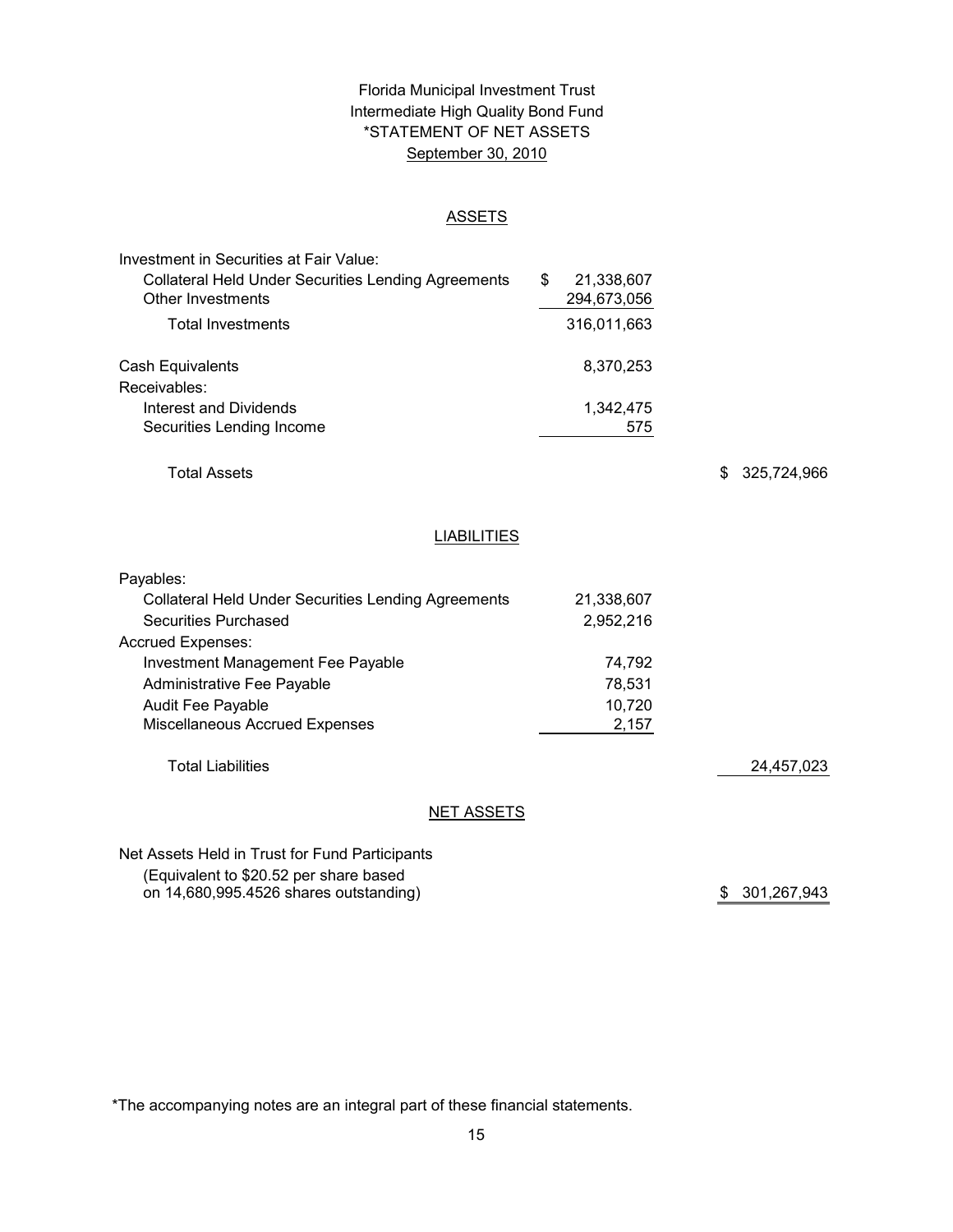# Intermediate High Quality Bond Fund For the Year Ended September 30, 2010 Florida Municipal Investment Trust \*STATEMENT OF CHANGES IN NET ASSETS

# ADDITIONS:

| <b>Revenues</b>                               |                  |                   |
|-----------------------------------------------|------------------|-------------------|
| Interest and Dividend Income                  | \$<br>10,688,379 |                   |
| Securities Lending Income                     | 24,551           |                   |
| Fair Value Increases and Decreases            | 6,400,256        |                   |
| <b>Total Revenues</b>                         |                  | \$<br>17,113,186  |
| <b>Expenses</b>                               |                  |                   |
| Securities Lending Expense:                   |                  |                   |
| <b>Borrower Rebates</b>                       | 17,260           |                   |
| <b>Agent Fees</b>                             | 243              |                   |
| <b>Total Securities Lending Expense</b>       | 17,503           |                   |
| <b>Investment Management Fees</b>             | 291,449          |                   |
| <b>Administrative Fees</b>                    | 305,025          |                   |
| <b>Audit Fees</b>                             | 11,714           |                   |
| <b>Consulting Fees</b>                        | 10,888           |                   |
| Rating Agency Fees                            | 9,000            |                   |
| <b>General Insurance</b>                      | 640              |                   |
| <b>Trustee Fees and Travel</b>                | 1,674            |                   |
| Miscellaneous                                 | 156              |                   |
| <b>Total Expenses</b>                         |                  | 648,049           |
| Net Investment Income                         |                  | 16,465,137        |
| <b>Beneficial Interest Share Transactions</b> |                  |                   |
| Proceeds from Sale of Shares                  | 33,256,446       |                   |
| Cost of Shares Redeemed                       | (26, 248, 858)   |                   |
| Net Increase from Share Transactions          |                  | 7,007,588         |
| <b>Total Increase in Net Assets</b>           |                  | 23,472,725        |
| DEDUCTIONS:                                   |                  |                   |
| <b>Net Assets</b>                             |                  |                   |
| Beginning of Year                             |                  | 277,795,218       |
| End of Year                                   |                  | 301,267,943<br>\$ |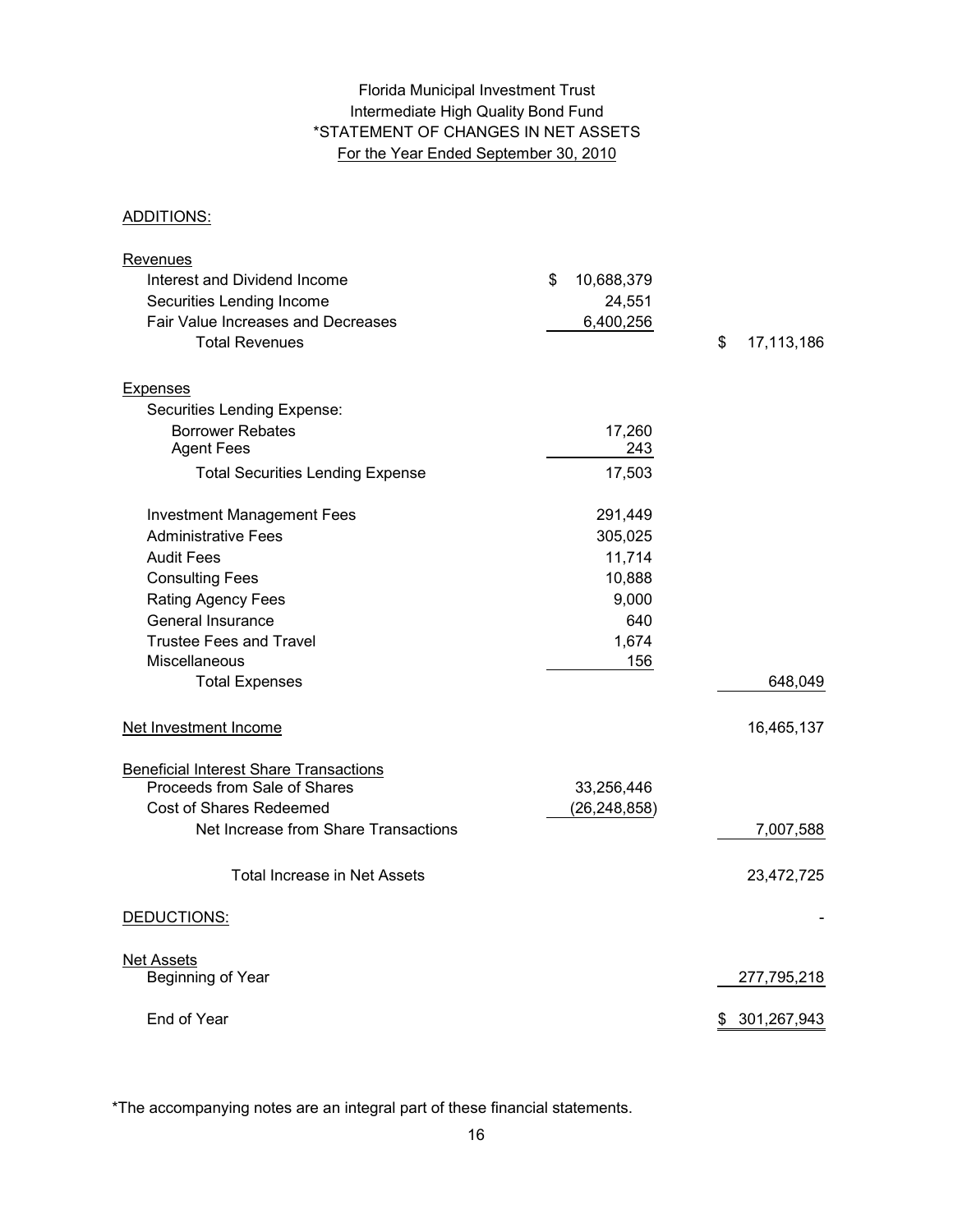# Florida Municipal Investment Trust Broad Market High Quality Bond Fund September 30, 2010 \*STATEMENT OF NET ASSETS

#### ASSETS

| Investment in Securities at Fair Value:                    |                 |                   |
|------------------------------------------------------------|-----------------|-------------------|
| <b>Collateral Held Under Securities Lending Agreements</b> | \$<br>2,036,235 |                   |
| Other Investments                                          | 143,336,100     |                   |
| <b>Total Investments</b>                                   | 145,372,335     |                   |
| Cash Equivalents                                           | 14,199,146      |                   |
| Receivables:                                               |                 |                   |
| Interest and Dividends                                     | 501,837         |                   |
| Securities Lending Income                                  | 365             |                   |
| <b>Total Assets</b>                                        |                 | 160,073,683<br>\$ |
| <b>LIABILITIES</b>                                         |                 |                   |
| Payables:                                                  |                 |                   |
| <b>Collateral Held Under Securities Lending Agreements</b> | 2,036,235       |                   |
| <b>Securities Purchased</b>                                | 2,227,110       |                   |
| <b>Accrued Expenses:</b>                                   |                 |                   |
| Investment Management Fee Payable                          | 58,059          |                   |
| Administrative Fee Payable                                 | 56,123          |                   |
| Audit Fee Payable                                          | 10,720          |                   |
| <b>Miscellaneous Accrued Expenses</b>                      | 405             |                   |

Miscellaneous Accrued Expenses

Total Liabilities

4,388,652

### **NET ASSETS**

Net Assets Held in Trust for Fund Participants (Equivalent to \$19.99 per share based on 7,787,748.2313 shares outstanding)

\$ 155,685,031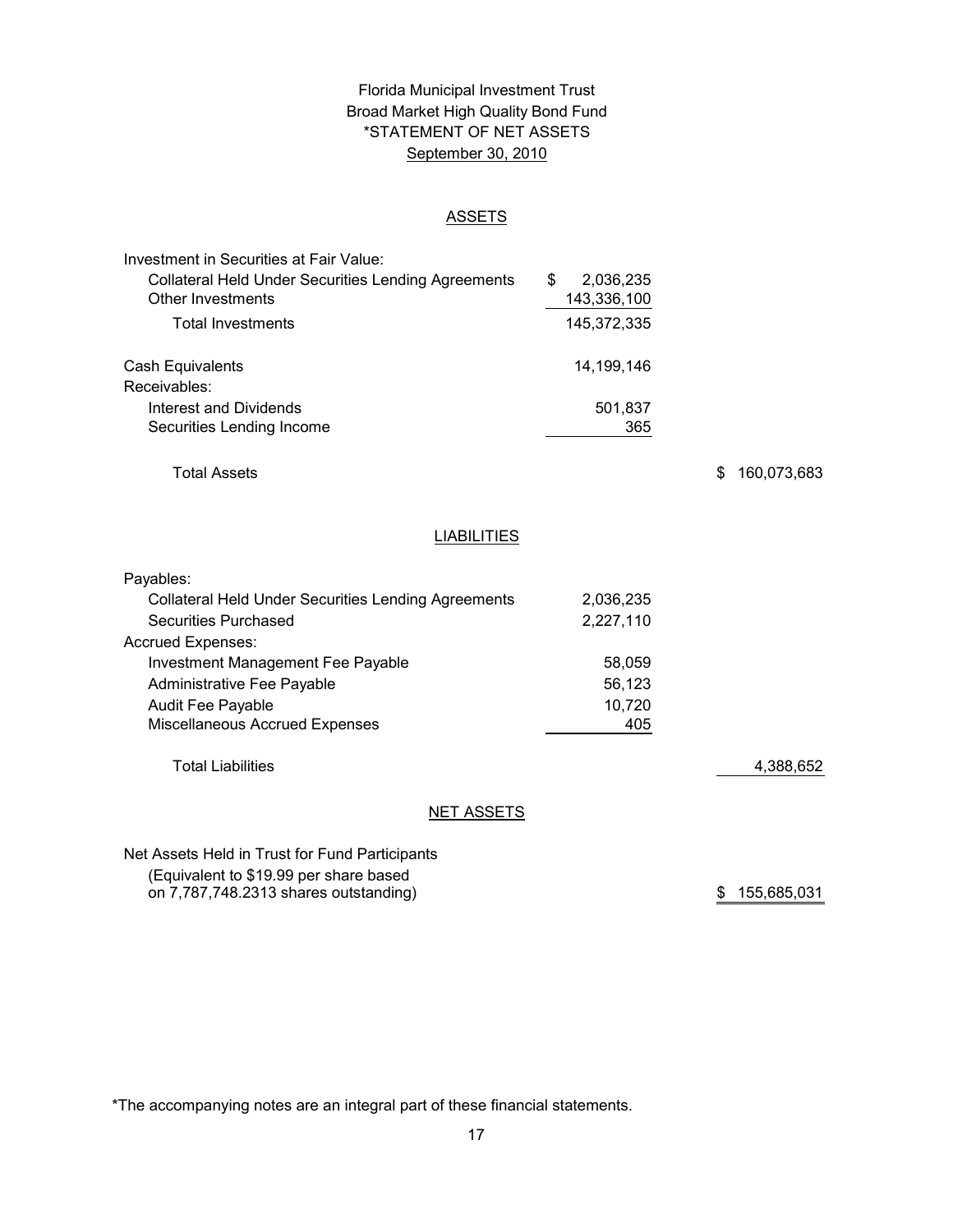# Florida Municipal Investment Trust Broad Market High Quality Bond Fund \*STATEMENT OF CHANGES IN NET ASSETS For the Year Ended September 30, 2010

# ADDITIONS:

| <b>Revenues</b>                               |                 |                  |
|-----------------------------------------------|-----------------|------------------|
| Interest and Dividend Income                  | \$<br>6,849,380 |                  |
| Securities Lending Income                     | 15,537          |                  |
| Fair Value Increases and Decreases            | 3,549,079       |                  |
| <b>Total Revenues</b>                         |                 | \$<br>10,413,996 |
| Expenses                                      |                 |                  |
| Securities Lending Expense:                   |                 |                  |
| <b>Borrower Rebates</b>                       | 10,923          |                  |
| <b>Agent Fees</b>                             | 154             |                  |
| <b>Total Securities Lending Expense</b>       | 11,077          |                  |
| <b>Investment Management Fees</b>             | 222,507         |                  |
| <b>Administrative Fees</b>                    | 214,849         |                  |
| <b>Audit Fees</b>                             | 11,714          |                  |
| <b>Consulting Fees</b>                        | 10,888          |                  |
| Rating Agency Fees                            | 9,000           |                  |
| General Insurance                             | 640             |                  |
| <b>Trustee Fees and Travel</b>                | 1,674           |                  |
| Production and Merchandising                  | 29              |                  |
| Miscellaneous                                 | 157             |                  |
| <b>Total Expenses</b>                         |                 | 482,535          |
| Net Investment Income                         |                 | 9,931,461        |
| <b>Beneficial Interest Share Transactions</b> |                 |                  |
| Proceeds from Sale of Shares                  | 8,392,400       |                  |
| Cost of Shares Redeemed                       | (4,972,378)     |                  |
| Net Increase from Share Transactions          |                 | 3,420,022        |
| Total Increase in Net Assets                  |                 | 13,351,483       |
| DEDUCTIONS:                                   |                 |                  |
| <b>Net Assets</b>                             |                 |                  |
| Beginning of Year                             |                 | 142,333,548      |
| End of Year                                   |                 | \$155,685,031    |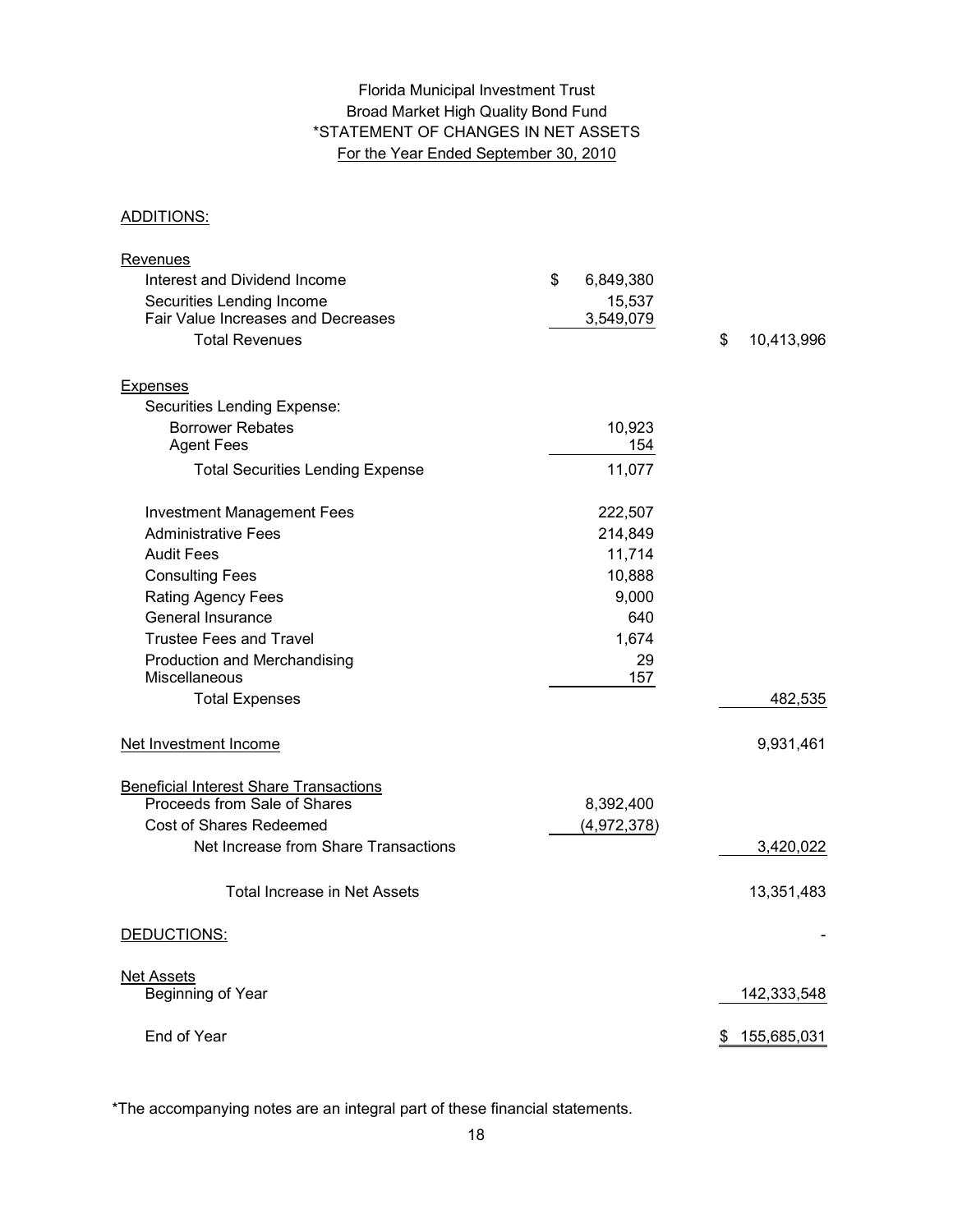# \*STATEMENT OF NET ASSETS Florida Municipal Investment Trust Expanded High Yield Bond Fund September 30, 2010

#### ASSETS

| Investment in Securities at Fair Value<br>Cash Equivalents |                    | \$<br>46,329,581<br>18,918 |                    |
|------------------------------------------------------------|--------------------|----------------------------|--------------------|
| Receivables:                                               |                    |                            |                    |
| Interest and Dividends                                     |                    | 836,109                    |                    |
| <b>Total Assets</b>                                        |                    |                            | \$<br>47,184,608   |
|                                                            | <b>LIABILITIES</b> |                            |                    |
| <b>Accrued Expenses:</b>                                   |                    |                            |                    |
| Investment Management Fee Payable                          |                    | 5,693                      |                    |
| Administrative Fee Payable                                 |                    | 16,509                     |                    |
| Audit Fee Payable                                          |                    | 10,720                     |                    |
| Miscellaneous Accrued Expenses                             |                    | 307                        |                    |
| <b>Total Liabilities</b>                                   |                    |                            | 33,229             |
|                                                            | <b>NET ASSETS</b>  |                            |                    |
| Net Assets Held in Trust for Fund Participants             |                    |                            |                    |
| (Equivalent to \$12.10 per share based                     |                    |                            |                    |
| on 3,897,359.6698 shares outstanding)                      |                    |                            | \$<br>47, 151, 379 |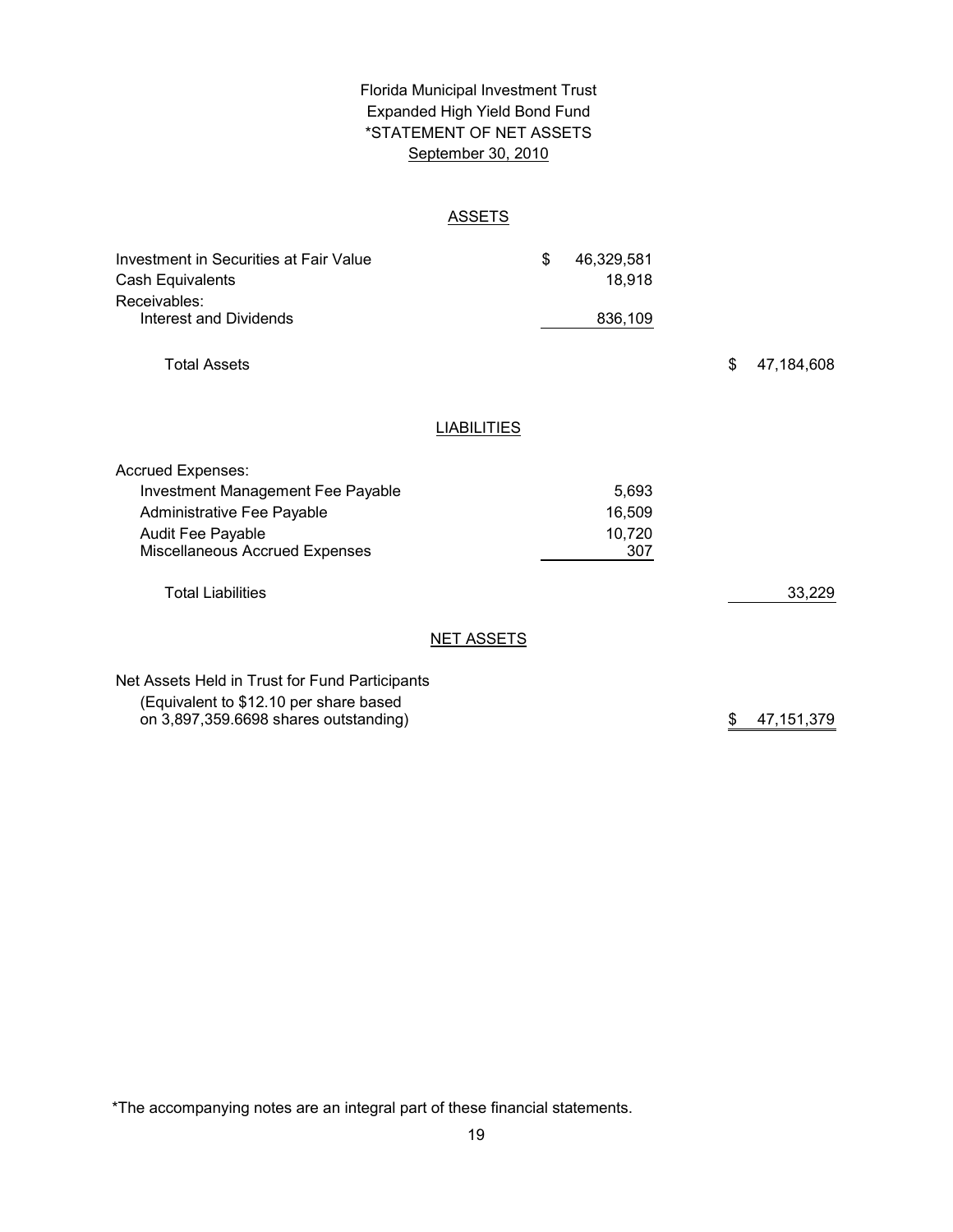# Expanded High Yield Bond Fund \*STATEMENT OF CHANGES IN NET ASSETS For the Year Ended September 30, 2010 Florida Municipal Investment Trust

# ADDITIONS:

| Revenues                                      |                 |                 |
|-----------------------------------------------|-----------------|-----------------|
| Interest and Dividend Income                  | \$<br>3,292,320 |                 |
| Fair Value Increases and Decreases            | 2,933,583       |                 |
| <b>Total Revenues</b>                         |                 | \$<br>6,225,903 |
|                                               |                 |                 |
| <b>Expenses</b>                               |                 |                 |
| <b>Investment Management Fees</b>             | 21,886          |                 |
| <b>Administrative Fees</b>                    | 63,467          |                 |
| <b>Custodian Fees</b>                         | 123             |                 |
| <b>Audit Fees</b>                             | 11,714          |                 |
| <b>Consulting Fees</b>                        | 10,888          |                 |
| General Insurance                             | 640             |                 |
| <b>Trustee Fees and Travel</b>                | 1,674           |                 |
| Miscellaneous                                 | 157             |                 |
| <b>Total Expenses</b>                         |                 | 110,549         |
| Net Investment Income                         |                 | 6,115,354       |
| <b>Beneficial Interest Share Transactions</b> |                 |                 |
| Proceeds from Sale of Shares                  |                 |                 |
| <b>Cost of Shares Redeemed</b>                |                 |                 |
| Net Increase from Share Transactions          |                 |                 |
| <b>Total Increase in Net Assets</b>           |                 | 6,115,354       |
| DEDUCTIONS:                                   |                 |                 |
| <b>Net Assets</b>                             |                 |                 |
| Beginning of Year                             |                 | 41,036,025      |
| End of Year                                   |                 | \$47,151,379    |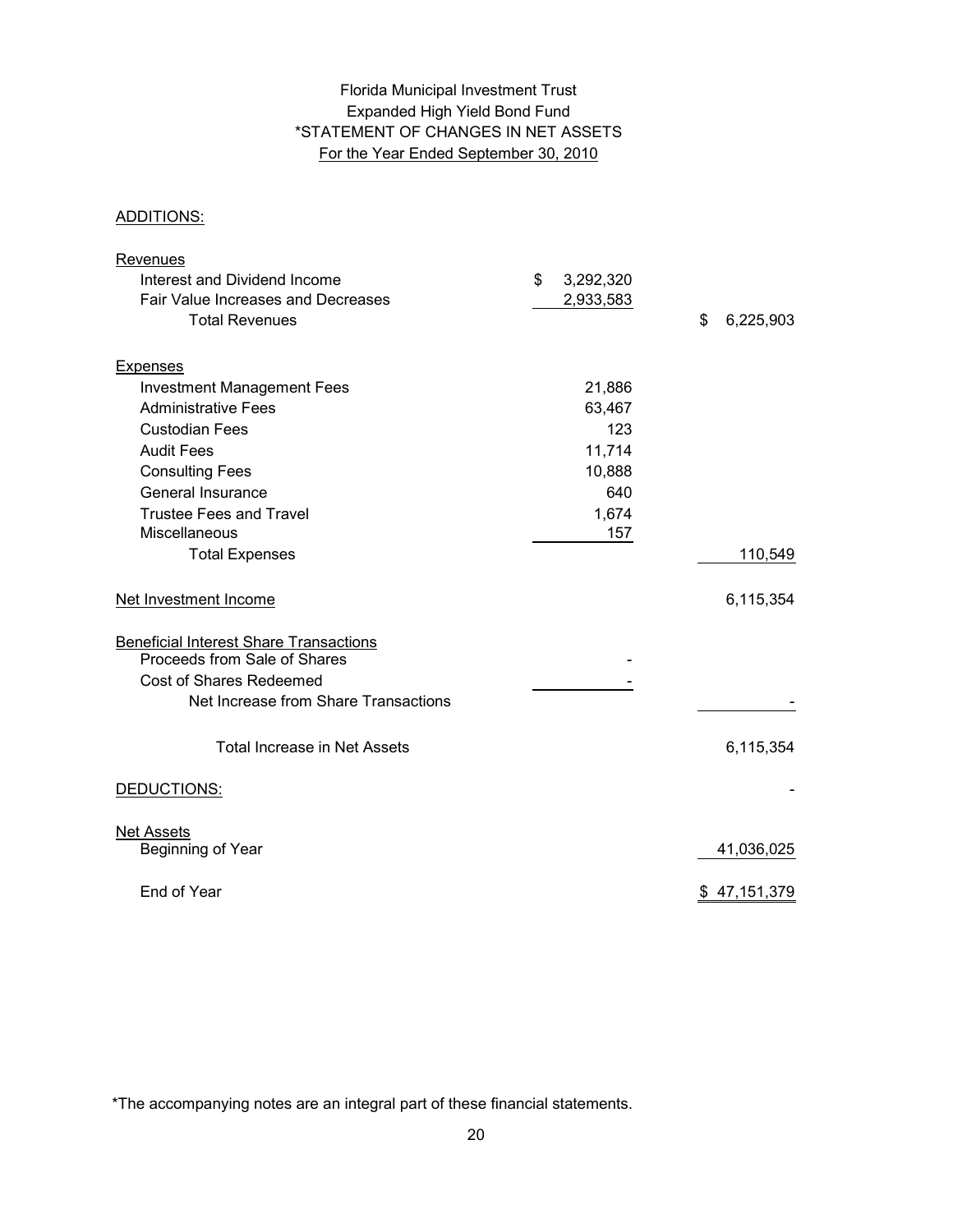# \*STATEMENT OF NET ASSETS Florida Municipal Investment Trust High Quality Growth Portfolio September 30, 2010

# **ASSETS**

| <b>Investment in Securities at Fair Value:</b>                                         |                               |                  |
|----------------------------------------------------------------------------------------|-------------------------------|------------------|
| <b>Collateral Held Under Securities Lending Agreements</b><br><b>Other Investments</b> | \$<br>1,016,659<br>30,447,665 |                  |
| <b>Total Investments</b>                                                               | 31,464,324                    |                  |
| Cash Equivalents                                                                       | 593,221                       |                  |
| Receivables:                                                                           |                               |                  |
| <b>Interest and Dividends</b>                                                          | 32,089                        |                  |
| Securities Lending Income                                                              | 17                            |                  |
| <b>Total Assets</b>                                                                    |                               | \$<br>32,089,651 |
| <b>LIABILITIES</b>                                                                     |                               |                  |
| Payables:                                                                              |                               |                  |
| <b>Collateral Held Under Securities Lending Agreements</b><br><b>Accrued Expenses:</b> | 1,016,659                     |                  |
| <b>Investment Management Fee Payable</b>                                               | 30,521                        |                  |
| Administrative Fee Payable                                                             | 9,835                         |                  |
| Audit Fee Payable                                                                      | 10,720                        |                  |
| Miscellaneous Accrued Expenses                                                         | 320                           |                  |
| <b>Total Liabilities</b>                                                               |                               | 1,068,055        |
| <b>NET ASSETS</b>                                                                      |                               |                  |
| Net Assets Held in Trust for Portfolio Participants                                    |                               |                  |
| (Equivalent to \$14.29 per share based                                                 |                               |                  |
| on 2,170,626.8913 shares outstanding)                                                  |                               | 31,021,596<br>S  |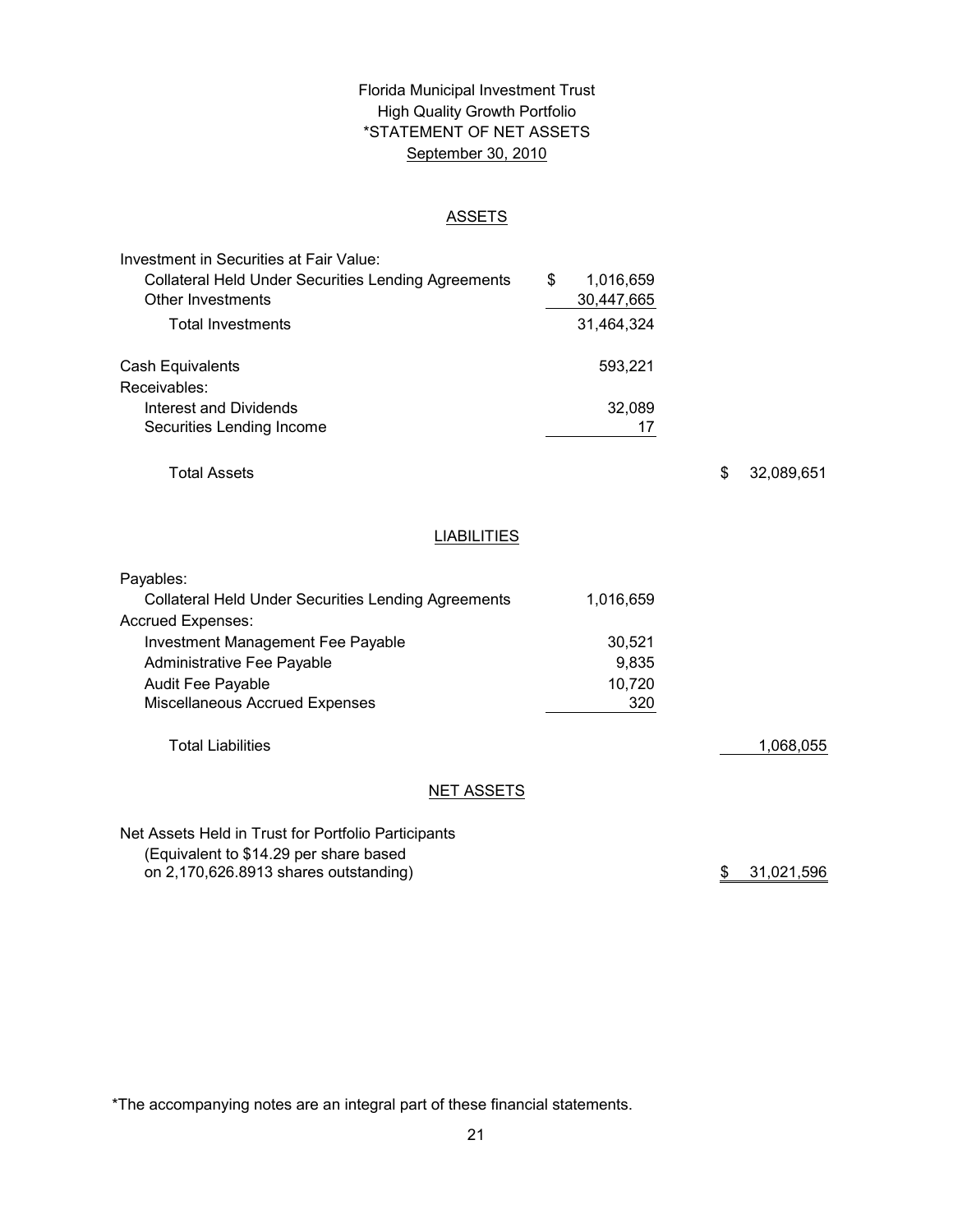# Florida Municipal Investment Trust High Quality Growth Portfolio \*STATEMENT OF CHANGES IN NET ASSETS For the Year Ended September 30, 2010

# ADDITIONS:

| Revenues                                      |               |                  |
|-----------------------------------------------|---------------|------------------|
| Interest and Dividend Income                  | \$<br>403,562 |                  |
| Securities Lending Income                     | 578           |                  |
| Fair Value Increases and Decreases            | 2,225,879     |                  |
| <b>Total Revenues</b>                         |               | \$<br>2,630,019  |
| <b>Expenses</b>                               |               |                  |
| Securities Lending Expense:                   |               |                  |
| <b>Borrower Rebates</b>                       | 406           |                  |
| <b>Agent Fees</b>                             | 6             |                  |
| <b>Total Securities Lending Expense</b>       | 412           |                  |
| <b>Investment Management Fees</b>             | 120,437       |                  |
| <b>Administrative Fees</b>                    | 38,779        |                  |
| <b>Audit Fees</b>                             | 11,555        |                  |
| <b>Consulting Fees</b>                        | 10,888        |                  |
| General Insurance                             | 640           |                  |
| <b>Trustee Fees and Travel</b>                | 1,674         |                  |
| Miscellaneous                                 | 156           |                  |
| <b>Total Expenses</b>                         |               | 184,541          |
| Net Investment Income                         |               | 2,445,478        |
| <b>Beneficial Interest Share Transactions</b> |               |                  |
| Proceeds from Sale of Shares                  | 5,131,472     |                  |
| <b>Cost of Shares Redeemed</b>                | (152, 173)    |                  |
| Net Increase from Share Transactions          |               | 4,979,299        |
| <b>Total Increase in Net Assets</b>           |               | 7,424,777        |
| DEDUCTIONS:                                   |               |                  |
| <b>Net Assets</b>                             |               |                  |
| Beginning of Year                             |               | 23,596,819       |
| End of Year                                   |               | \$<br>31,021,596 |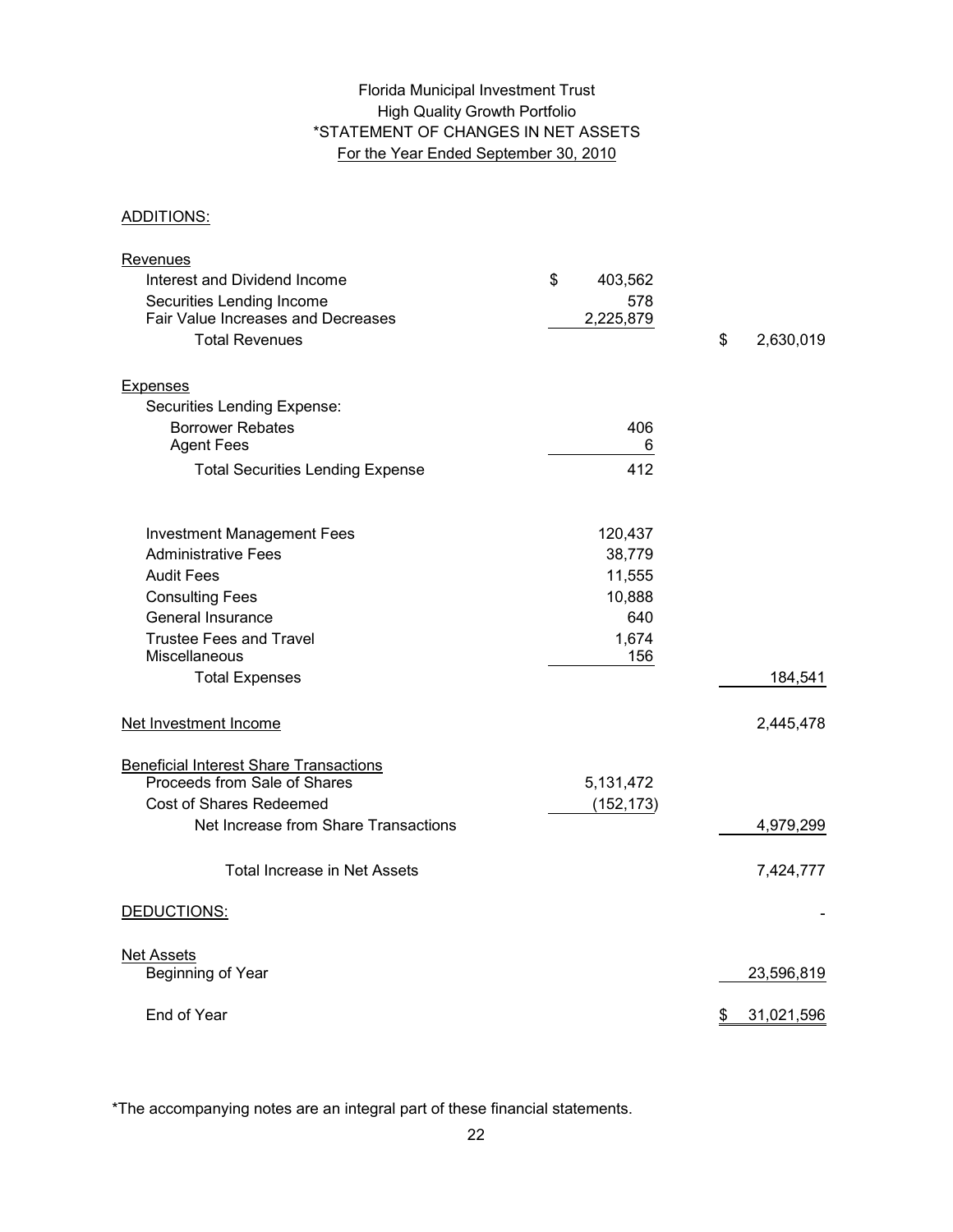# \*STATEMENT OF NET ASSETS Florida Municipal Investment Trust Diversified Small to Mid Cap Equity Portfolio September 30, 2010

# ASSETS

| Investment in Securities at Fair Value:                                         |                               |                  |
|---------------------------------------------------------------------------------|-------------------------------|------------------|
| <b>Collateral Held Under Securities Lending Agreements</b><br>Other Investments | 2,133,705<br>\$<br>51,139,954 |                  |
| <b>Total Investments</b>                                                        | 53,273,659                    |                  |
| Cash Equivalents                                                                | 1,312,510                     |                  |
| Receivables:                                                                    |                               |                  |
| <b>Interest and Dividends</b><br>Securities Lending Income                      | 17,405<br>82                  |                  |
| <b>Total Assets</b>                                                             |                               | \$<br>54,603,656 |
| <b>LIABILITIES</b>                                                              |                               |                  |
| Payables:                                                                       |                               |                  |
| <b>Collateral Held Under Securities Lending Agreements</b><br>Accrued Expenses: | 2,133,705                     |                  |
| <b>Investment Management Fee Payable</b>                                        | 53,430                        |                  |
| Administrative Fee Payable                                                      | 17,216                        |                  |
| Audit Fee Payable                                                               | 10,720                        |                  |
| Miscellaneous Accrued Expenses                                                  | 335                           |                  |
| <b>Total Liabilities</b>                                                        |                               | 2,215,406        |
| <b>NET ASSETS</b>                                                               |                               |                  |
| Net Assets Held in Trust for Portfolio Participants                             |                               |                  |
| (Equivalent to \$26.22 per share based                                          |                               |                  |
| on 1,997,767.1665 shares outstanding)                                           |                               | 52,388,250<br>\$ |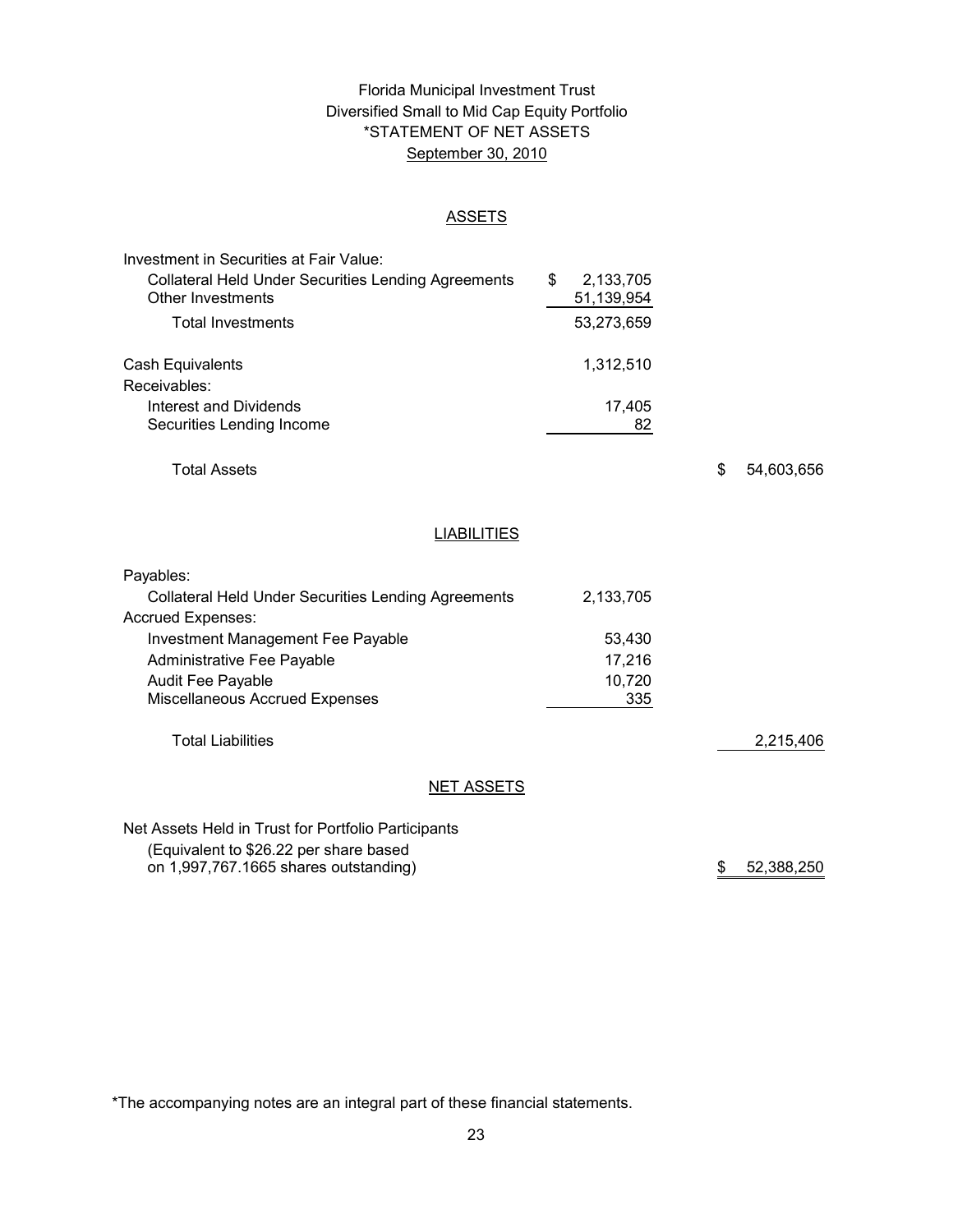# Florida Municipal Investment Trust Diversified Small to Mid Cap Equity Portfolio \*STATEMENT OF CHANGES IN NET ASSETS For the Year Ended September 30, 2010

## ADDITIONS:

| Revenues                                                    |               |                  |
|-------------------------------------------------------------|---------------|------------------|
| Interest and Dividend Income                                | \$<br>397,579 |                  |
| Securities Lending Income                                   | 3,362         |                  |
| Fair Value Increases and Decreases<br><b>Total Revenues</b> | 6,493,695     | \$<br>6,894,636  |
| Expenses                                                    |               |                  |
| Securities Lending Expense:                                 |               |                  |
| <b>Borrower Rebates</b>                                     | 2,364         |                  |
| <b>Agent Fees</b>                                           | 33            |                  |
| <b>Total Securities Lending Expense</b>                     | 2,397         |                  |
| <b>Investment Management Fees</b>                           | 209,631       |                  |
| <b>Administrative Fees</b>                                  | 67,548        |                  |
| <b>Custodian Fees</b>                                       | 340           |                  |
| <b>Audit Fees</b>                                           | 11,714        |                  |
| <b>Consulting Fees</b>                                      | 10,888        |                  |
| General Insurance                                           | 640           |                  |
| <b>Trustee Fees and Travel</b>                              | 1,674         |                  |
| Miscellaneous                                               | 156           |                  |
| <b>Total Expenses</b>                                       |               | 304,988          |
| Net Investment Income                                       |               | 6,589,648        |
| <b>Beneficial Interest Share Transactions</b>               |               |                  |
| Proceeds from Sale of Shares                                | 5,742,292     |                  |
| Cost of Shares Redeemed                                     | (347,000)     |                  |
| Net Increase from Share Transactions                        |               | 5,395,292        |
| <b>Total Increase in Net Assets</b>                         |               | 11,984,940       |
| DEDUCTIONS:                                                 |               |                  |
| <b>Net Assets</b>                                           |               |                  |
| Beginning of Year                                           |               | 40,403,310       |
| End of Year                                                 |               | \$<br>52,388,250 |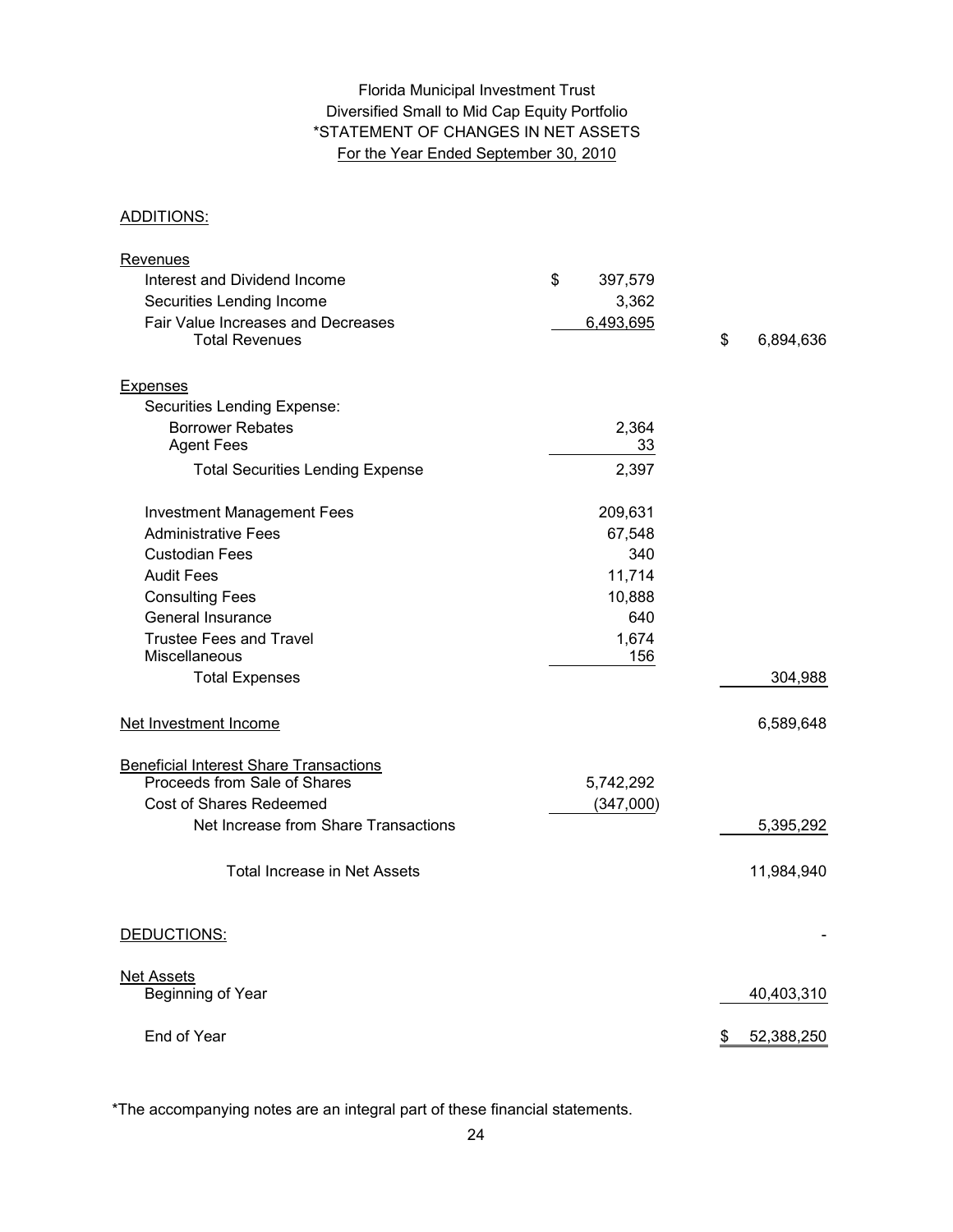# Florida Municipal Investment Trust Russell 1000 Enhanced Index Portfolio September 30, 2010 \*STATEMENT OF NET ASSETS

## ASSETS

| Investment in Securities at Fair Value<br>Cash Equivalents |                    | \$<br>86,418,042<br>1,387 |                  |
|------------------------------------------------------------|--------------------|---------------------------|------------------|
| Receivables:                                               |                    |                           |                  |
|                                                            |                    | 11,239                    |                  |
| <b>Securities Sold</b>                                     |                    |                           |                  |
| <b>Total Assets</b>                                        |                    |                           | \$<br>86,430,668 |
|                                                            |                    |                           |                  |
|                                                            | <b>LIABILITIES</b> |                           |                  |
| Payables:                                                  |                    |                           |                  |
| <b>Securities Purchased</b>                                |                    | 259,268                   |                  |
| <b>Accrued Expenses:</b>                                   |                    |                           |                  |
| Administrative Fee Payable                                 |                    | 20,291                    |                  |
| Audit Fee Payable                                          |                    | 10,720                    |                  |
| Miscellaneous Accrued Expenses                             |                    | 456                       |                  |
| <b>Total Liabilities</b>                                   |                    |                           | 290,735          |
|                                                            | <b>NET ASSETS</b>  |                           |                  |
| Net Assets Held in Trust for Portfolio Participants        |                    |                           |                  |
| (Equivalent to \$9.91 per share based                      |                    |                           |                  |

\$ 86,139,933

\*The accompanying notes are an integral part of these financial statements.

on 8,688,291.4341 shares outstanding)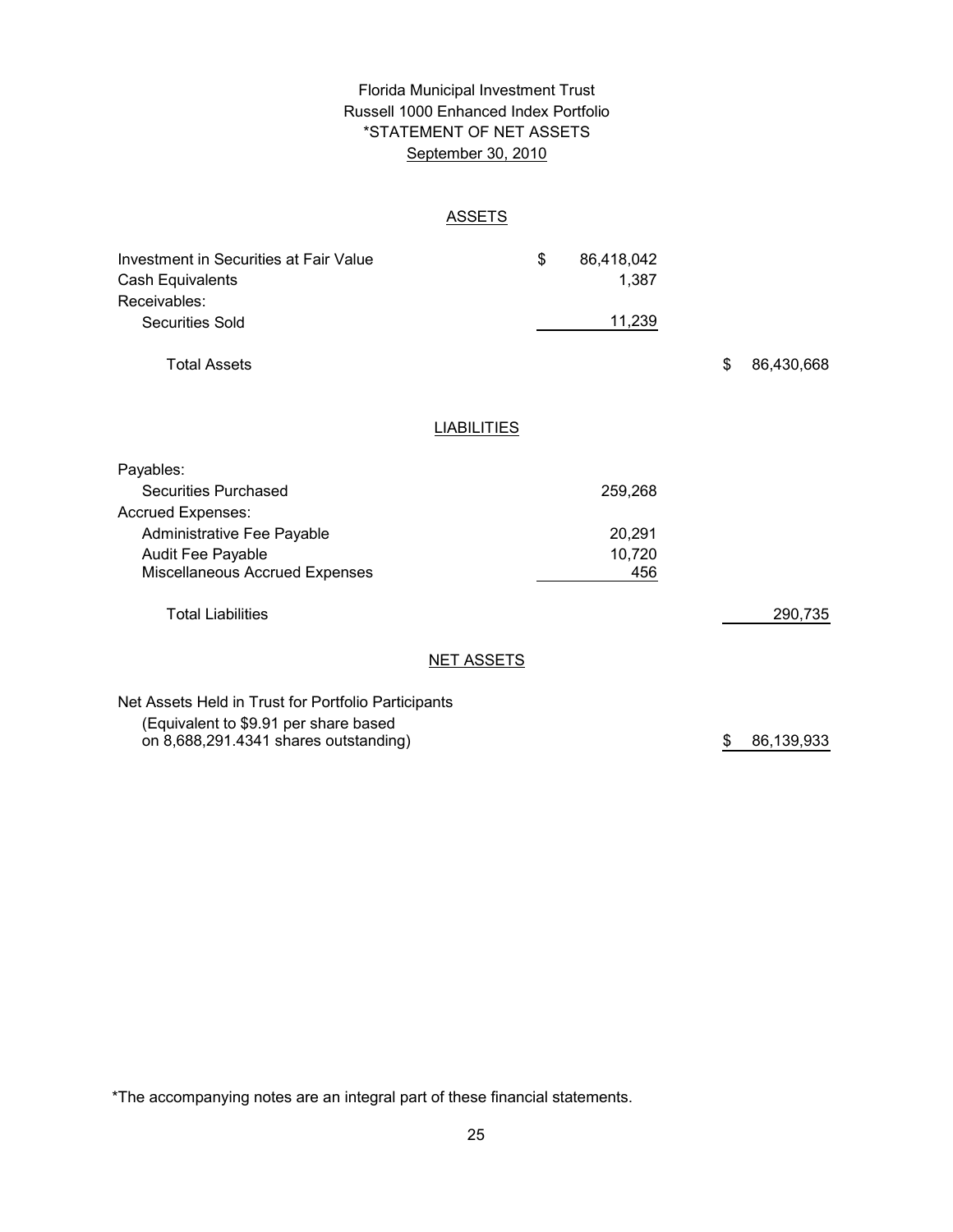# Russell 1000 Enhanced Index Portfolio \*STATEMENT OF CHANGES IN NET ASSETS For the Year Ended September 30, 2010 Florida Municipal Investment Trust

# ADDITIONS:

| <b>Revenues</b>                                                 |                   |                 |
|-----------------------------------------------------------------|-------------------|-----------------|
| Interest and Dividend Income                                    | \$                |                 |
| Fair Value Increases and Decreases                              | 9,549,582         |                 |
| <b>Total Revenues</b>                                           |                   | \$<br>9,549,583 |
|                                                                 |                   |                 |
| <b>Expenses</b>                                                 |                   |                 |
| <b>Investment Management Fees</b><br><b>Administrative Fees</b> | 136,541<br>75,431 |                 |
| <b>Custodian Fees</b>                                           | 157               |                 |
| <b>Audit Fees</b>                                               | 11,714            |                 |
|                                                                 | 10,888            |                 |
| <b>Consulting Fees</b><br>General Insurance                     | 640               |                 |
| <b>Trustee Fees and Travel</b>                                  | 1,674             |                 |
| Miscellaneous                                                   | 157               |                 |
| <b>Total Expenses</b>                                           |                   | 237,202         |
| Net Investment Income                                           |                   | 9,312,381       |
| <b>Beneficial Interest Share Transactions</b>                   |                   |                 |
| Proceeds from Sale of Shares                                    | 14,755,834        |                 |
| <b>Cost of Shares Redeemed</b>                                  | (456, 058)        |                 |
| Net Increase from Share Transactions                            |                   | 14,299,776      |
| Total Increase in Net Assets                                    |                   | 23,612,157      |
| DEDUCTIONS:                                                     |                   |                 |
| <b>Net Assets</b>                                               |                   |                 |
| Beginning of Year                                               |                   | 62,527,776      |
| End of Year                                                     |                   | 86,139,933<br>S |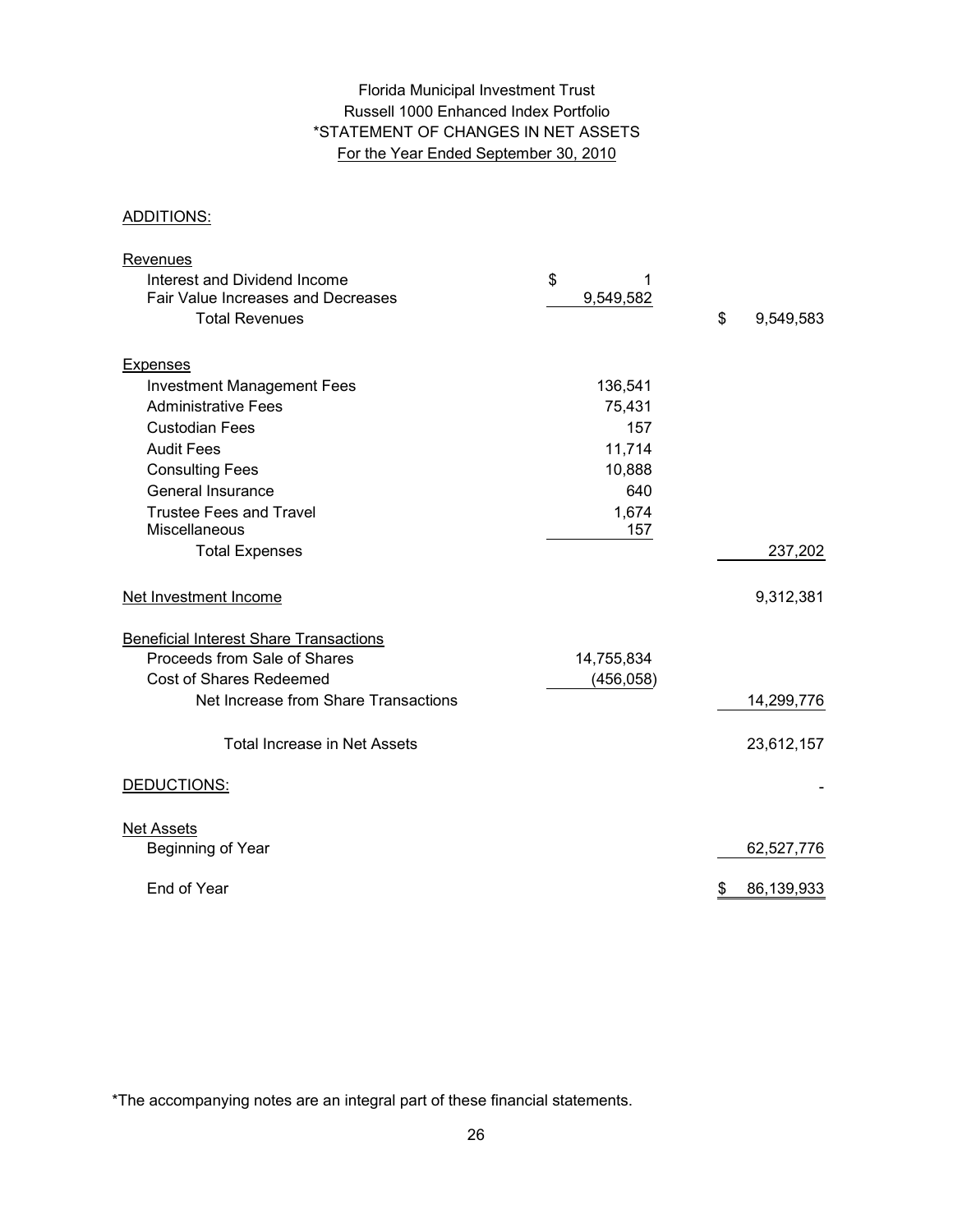# Florida Municipal Investment Trust International Blend Portfolio September 30, 2010 \*STATEMENT OF NET ASSETS

# ASSETS

| Investment in Securities at Fair Value<br>Cash Equivalents                                                                                                              | \$<br>43,600,749<br>932           |                  |
|-------------------------------------------------------------------------------------------------------------------------------------------------------------------------|-----------------------------------|------------------|
| <b>Total Assets</b>                                                                                                                                                     |                                   | \$<br>43,601,681 |
| <b>LIABILITIES</b>                                                                                                                                                      |                                   |                  |
| Accrued Expenses:<br>Investment Management Fee Payable<br>Administrative Fee Payable<br>Audit Fee Payable<br>Miscellaneous Accrued Expenses<br><b>Total Liabilities</b> | 79,411<br>13,547<br>10,720<br>307 | 103,985          |
| <b>NET ASSETS</b>                                                                                                                                                       |                                   |                  |
| Net Assets Held in Trust for Portfolio Participants<br>(Equivalent to \$10.57 per share based<br>based on 4,116,259.2936 shares outstanding)                            |                                   | 43,497,696       |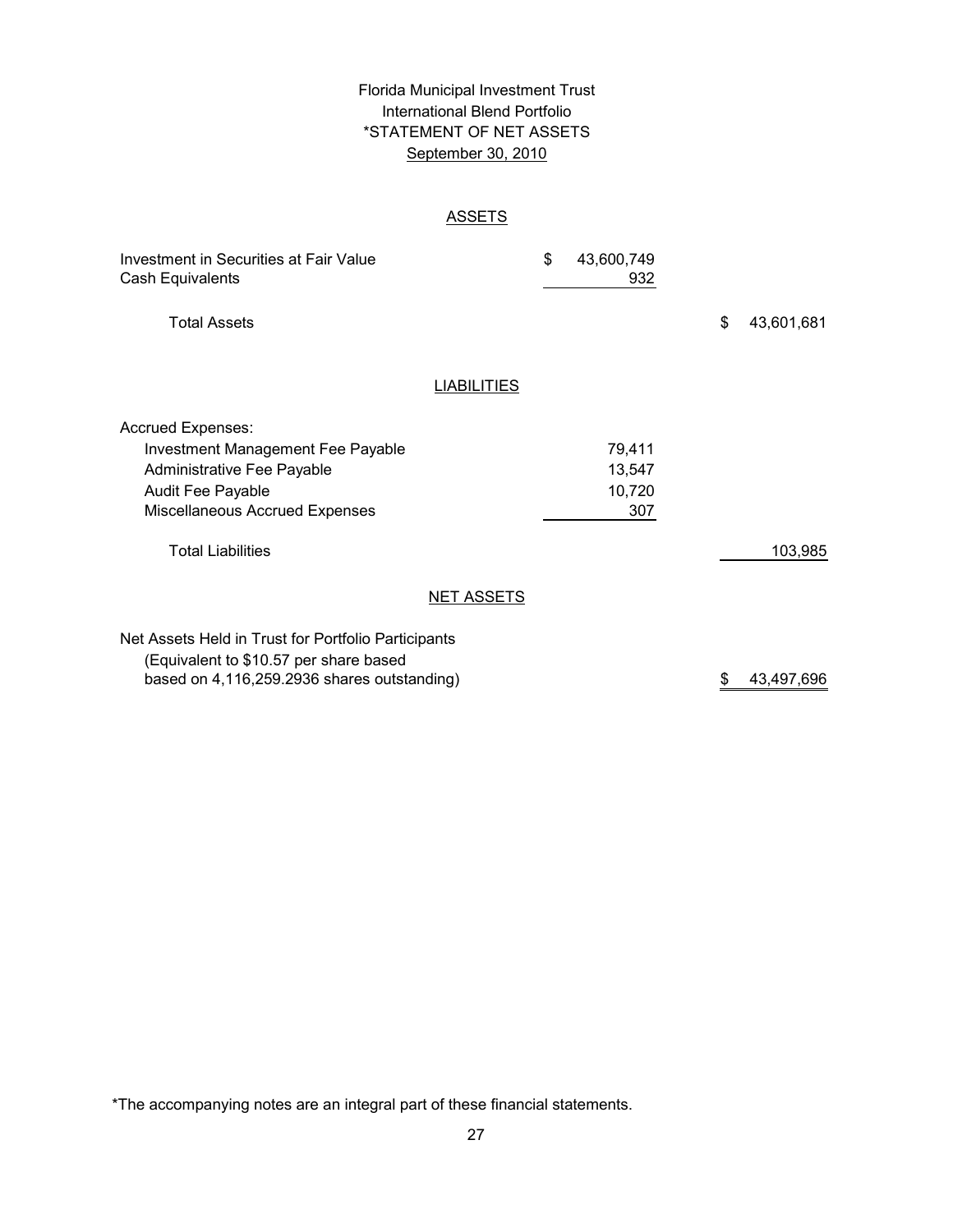# Florida Municipal Investment Trust International Blend Portfolio \*STATEMENT OF CHANGES IN NET ASSETS For the Year Ended September 30, 2010

# ADDITIONS:

| Revenues                                      |            |                  |
|-----------------------------------------------|------------|------------------|
| Interest and Dividend Income                  | \$         |                  |
| Fair Value Increases and Decreases            | 1,277,663  |                  |
| <b>Total Revenues</b>                         |            | \$<br>1,277,664  |
| <b>Expenses</b>                               |            |                  |
| <b>Investment Management Fees</b>             | 310,697    |                  |
| <b>Administrative Fees</b>                    | 52,895     |                  |
| <b>Audit Fees</b>                             | 11,714     |                  |
| <b>Consulting Fees</b>                        | 10,888     |                  |
| General Insurance                             | 640        |                  |
| <b>Trustee Fees and Travel</b>                | 1,674      |                  |
| Production and Merchandising                  | 227        |                  |
| Miscellaneous                                 | 156        |                  |
| <b>Total Expenses</b>                         |            | 388,891          |
| Net Investment Income                         |            | 888,773          |
| <b>Beneficial Interest Share Transactions</b> |            |                  |
| Proceeds from Sale of Shares                  | 12,359,151 |                  |
| Cost of Shares Redeemed                       | (33, 939)  |                  |
| Net Increase from Share Transactions          |            | 12,325,212       |
| <b>Total Increase in Net Assets</b>           |            | 13,213,985       |
| DEDUCTIONS:                                   |            |                  |
| <b>Net Assets</b>                             |            |                  |
| Beginning of Year                             |            | 30,283,711       |
| End of Year                                   |            | 43,497,696<br>\$ |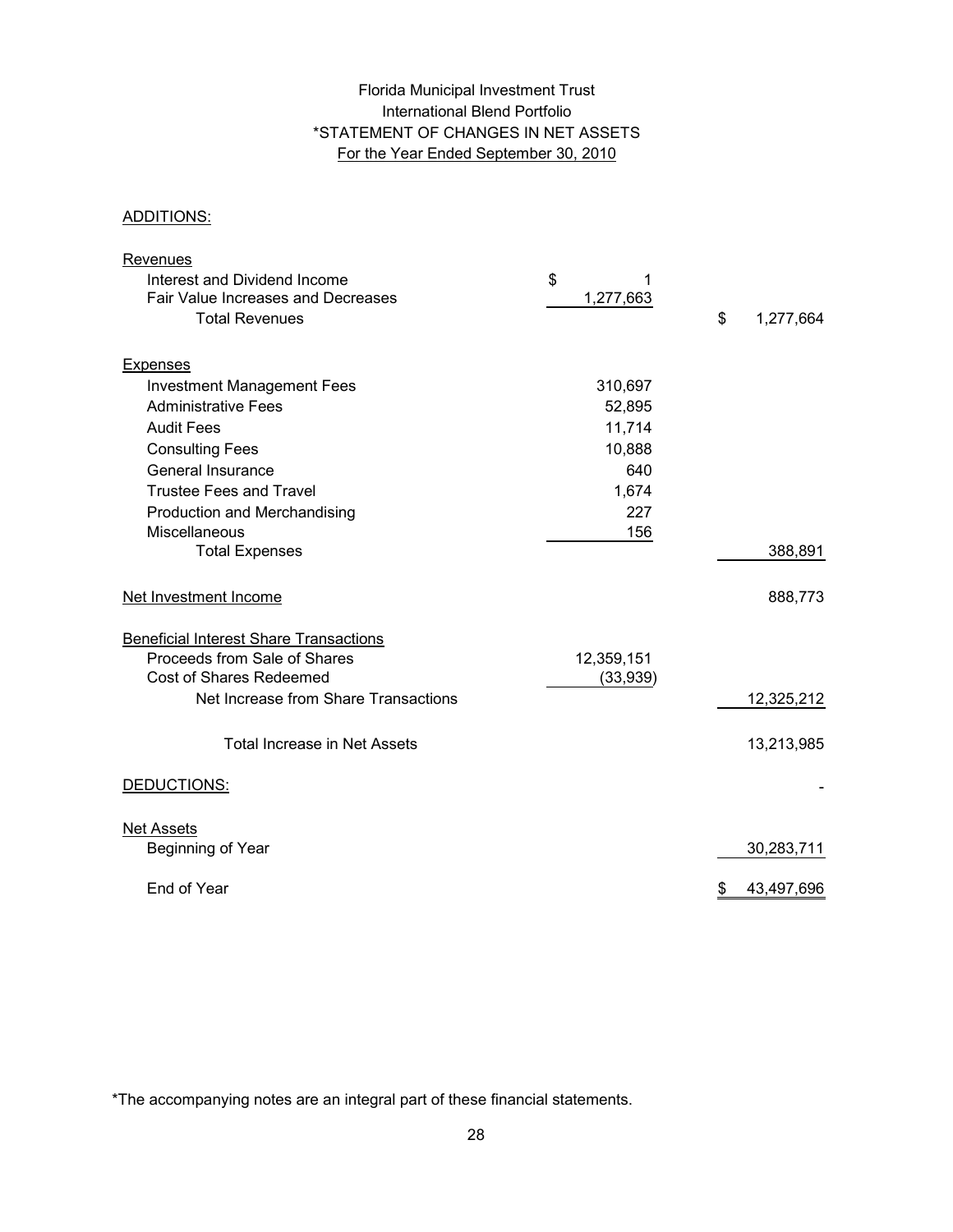# \*STATEMENT OF NET ASSETS Florida Municipal Investment Trust Large Cap Diversified Value Portfolio September 30, 2010

## **ASSETS**

| <b>Investment in Securities at Fair Value</b><br>Cash and Cash Equivalents     | \$<br>30,177,814<br>290,426 |                  |
|--------------------------------------------------------------------------------|-----------------------------|------------------|
| Receivables:                                                                   |                             |                  |
| Interest and Dividends                                                         | 25,815                      |                  |
| Securities Lending Income                                                      | 31                          |                  |
| <b>Securities Sold</b>                                                         | 166,330                     |                  |
| <b>Total Assets</b>                                                            |                             | \$<br>30,660,416 |
| <b>LIABILITIES</b>                                                             |                             |                  |
| Payables:                                                                      |                             |                  |
| <b>Securities Purchased</b>                                                    | 153,248                     |                  |
| <b>Accrued Expenses:</b>                                                       |                             |                  |
| <b>Investment Management Fee Payable</b>                                       | 55,828                      |                  |
| Administrative Fee Payable                                                     | 10,119                      |                  |
| <b>Audit Fee Payable</b>                                                       | 10,720                      |                  |
| Miscellaneous Accrued Expenses                                                 | 293                         |                  |
| <b>Total Liabilities</b>                                                       |                             | 230,208          |
| <b>NET ASSETS</b>                                                              |                             |                  |
| Net Assets Held in Trust for Portfolio Participants                            |                             |                  |
| (Equivalent to \$7.17 per share based<br>on 4,241,550.4923 shares outstanding) |                             | 30,430,208<br>\$ |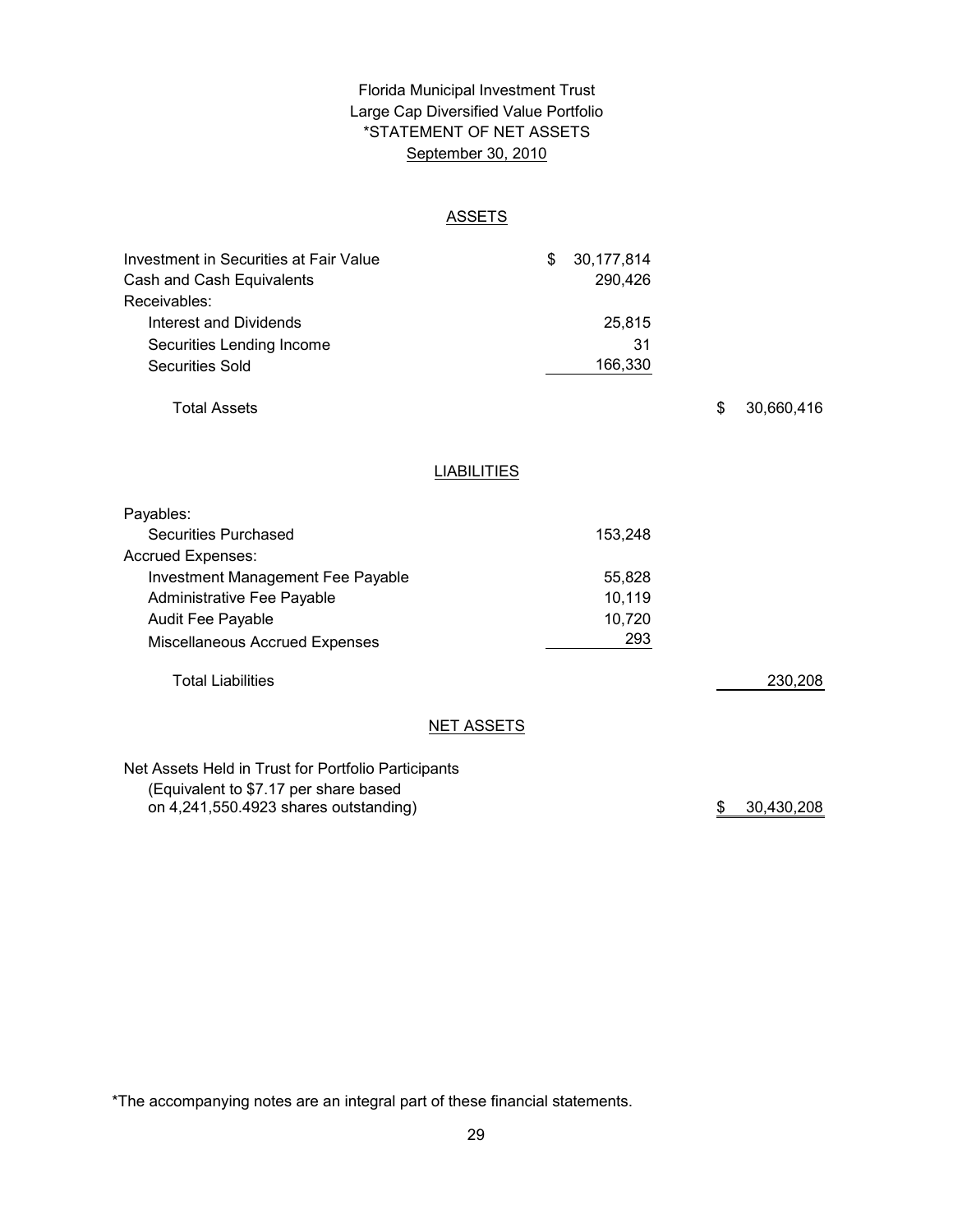# Large Cap Diversified Value Portfolio \*STATEMENT OF CHANGES IN NET ASSETS For the Year Ended September 30, 2010 Florida Municipal Investment Trust

# ADDITIONS:

| Revenues                                      |               |                  |
|-----------------------------------------------|---------------|------------------|
| Interest and Dividend Income                  | \$<br>699,260 |                  |
| Securities Lending Income                     | 1,176         |                  |
| Fair Value Increases and Decreases            | 2,557,636     |                  |
| <b>Total Revenues</b>                         |               | \$<br>3,258,072  |
| <b>Expenses</b>                               |               |                  |
| Securities Lending Expense:                   |               |                  |
| <b>Borrower Rebates</b>                       | 827           |                  |
| <b>Agent Fees</b>                             | 12            |                  |
| <b>Total Securities Lending Expense</b>       | 839           |                  |
| <b>Investment Management Fees</b>             | 217,237       |                  |
| <b>Administrative Fees</b>                    | 39,374        |                  |
| <b>Custodian Fees</b>                         | 570           |                  |
| <b>Audit Fees</b>                             | 11,714        |                  |
| <b>Consulting Fees</b>                        | 10,888        |                  |
| General Insurance                             | 640           |                  |
| <b>Trustee Fees and Travel</b>                | 1,674         |                  |
| Miscellaneous                                 | 157           |                  |
| <b>Total Expenses</b>                         |               | 283,093          |
| Net Investment Income                         |               | 2,974,979        |
| <b>Beneficial Interest Share Transactions</b> |               |                  |
| Proceeds from Sale of Shares                  | 5,383,448     |                  |
| Cost of Shares Redeemed                       | (230, 682)    |                  |
| Net Increase from Share Transactions          |               | 5,152,766        |
| <b>Total Increase in Net Assets</b>           |               | 8,127,745        |
| DEDUCTIONS:                                   |               |                  |
| <b>Net Assets</b>                             |               |                  |
| Beginning of Year                             |               | 22,302,463       |
| End of Year                                   |               | \$<br>30,430,208 |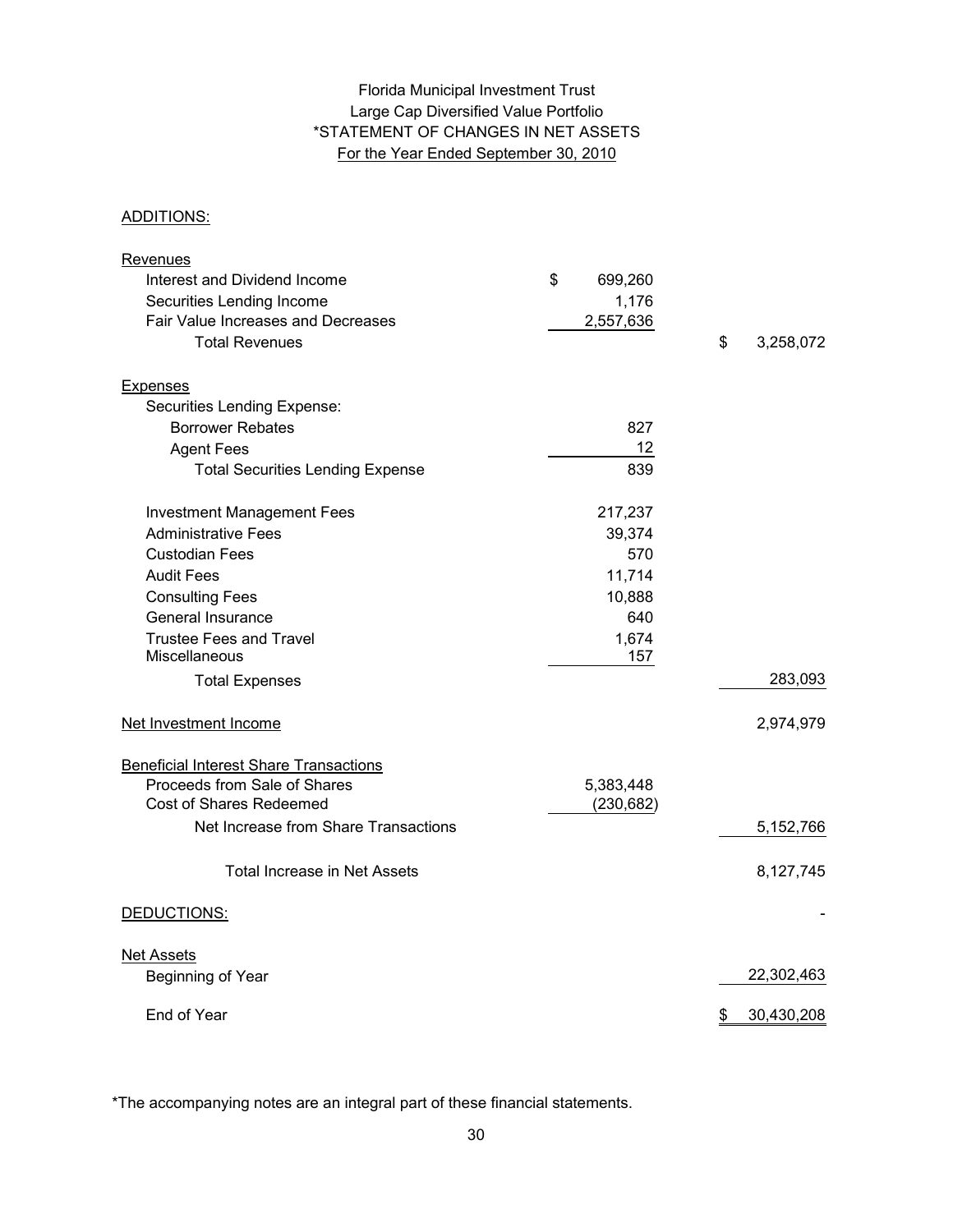0-2 Year High Quality Bond Fund International Blend Portfolio Florida Municipal Investment Trust Intermediate High Quality Bond Fund 1-3 Year High Quality Bond Fund Broad Market High Quality Bond Fund High Quality Growth Portfolio Diversified Small to Mid Cap Equity Portfolio Large Cap Diversified Value Portfolio Expanded High Yield Bond Fund Russell 1000 Enhanced Index Portfolio

#### NOTES TO FINANCIAL STATEMENTS September 30, 2010

#### Note 1 - Organization and Significant Accounting Policies

A. Organization and Purpose - The Trust was created on April 28, 1993, under the laws of the State of Florida, to provide eligible units of local governments with an investment vehicle to pool their surplus funds and to reinvest such funds in one or more investment portfolios under the direction and daily supervision of an investment advisor. The Trust began operations on October 1, 1993.

The Trust's attorneys have advised that the Trust is exempt from registration under the Securities Act of 1933, the Investment Company Act of 1940, and the Florida Securities and Investor Protection Act.

The Trust is governed by a Board of Trustees consisting of the President (or his appointee) and Second Vice President of the Florida League of Cities, Inc. (League), two representatives of the Florida Municipal Insurance Trust, and up to three additional appointed members who are elected officials of the governmental entities who actively participate in the Trust.

B. Reporting Entity and Basis of Accounting - The Trust is an independent reporting entity accounted for as a fiduciary trust fund in accordance with generally accepted accounting principles for governments as established by the Governmental Accounting Standards Board (GASB). The Trust uses the flow of economic resources measurement focus and accrual basis of accounting. Under this method, revenues are recorded when earned and expenses are recorded at the time the liabilities are incurred. These financial statements have been prepared utilizing accounting principles for governmental external investment pools.

The preparation of financial statements in conformity with generally accepted accounting principles requires management to make estimates and assumptions that affect the reported amounts of assets and liabilities and disclosure of contingent assets and liabilities at the date of the financial statements and the reported amounts of revenues and expenses during the reporting period. Actual results could differ from those estimates.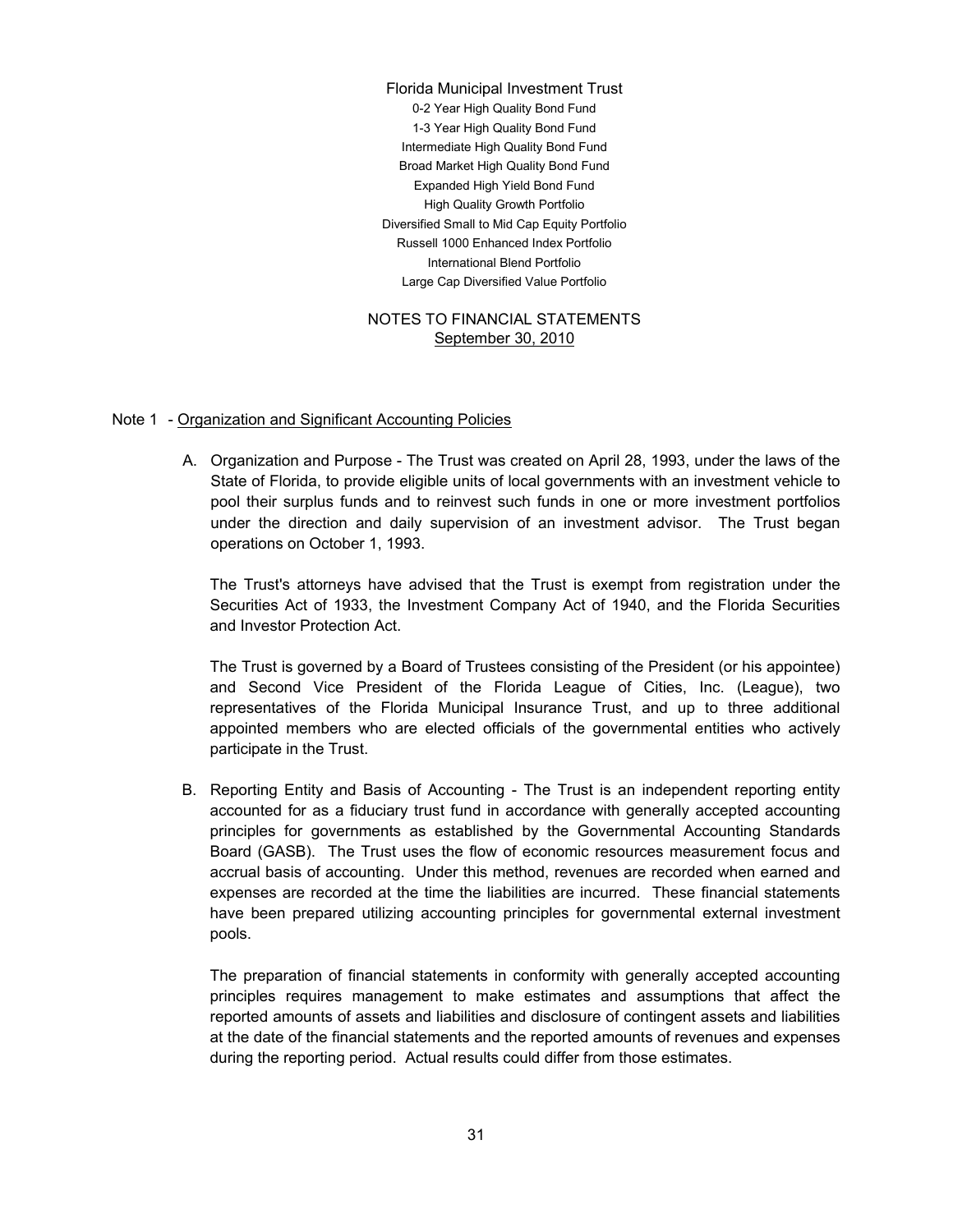## Note 1 - Organization and Significant Accounting Policies (Continued)

- C. Security Valuation Securities are reported at fair value, the amount at which an investment could be exchanged in a current transaction between willing parties, other than in a forced or liquidation sale. Securities' market values were provided by the Custodian of each portfolio, utilizing an independent pricing service. Pricing services typically consider such factors as security prices, yields, maturities, call features, prepayment rates, ratings and other information as it relates in determining a specific security's market price.
- D. Cash equivalents include short-term investments with original maturities of three months or less, other than short-term investments purchased with cash collateral and held by the securities lending agent.
- E. Federal Income Taxes The Trust is exempt from federal income taxes.
- F. Other The Trust follows industry practice and records security transactions on a trade date basis. Dividend and interest income is recognized on the accrual basis. Fair value increases and decreases include both realized gains and losses and the change in unrealized gains and losses during the period. Securities lending income is comprised of interest and dividends earned on collateral investments and fees paid by borrowers providing non-cash collateral, but excludes realized and unrealized gains and losses on cash collateral investments.

# Note 2 - Securities Lending and Collateral Held Under Securities Lending Agreements

# A. Securities Lending

As authorized under its investment policy, the Trust participates in a securities lending program managed by the Trust's custodian, Wells Fargo Bank, N.A. (Custodian). Securities owned by the Trust are loaned to participating brokers-dealers who must provide cash collateral. Under the terms of the agreement, collateral is initially pledged at 102% of the fair market value of the loaned securities. Additional collateral must be provided by the next business day if the value of the collateral falls to 100% of the fair market value of the loaned securities. The Trust cannot pledge or sell securities received as collateral unless the borrower defaults. The amount of loans that could be made was limited by the Trust and was reduced throughout the year from \$100 million to \$30.1 million at September 30, 2010.

At September 30, 2010, the Trust had no credit risk exposure because the amounts the Trust owed to the borrowers exceeded the amounts the borrowers owed the Trust. The contract with the Custodian requires it to indemnify the Trust if the borrowers fail to return the securities or if the cash collateral received is insufficient to replace the securities.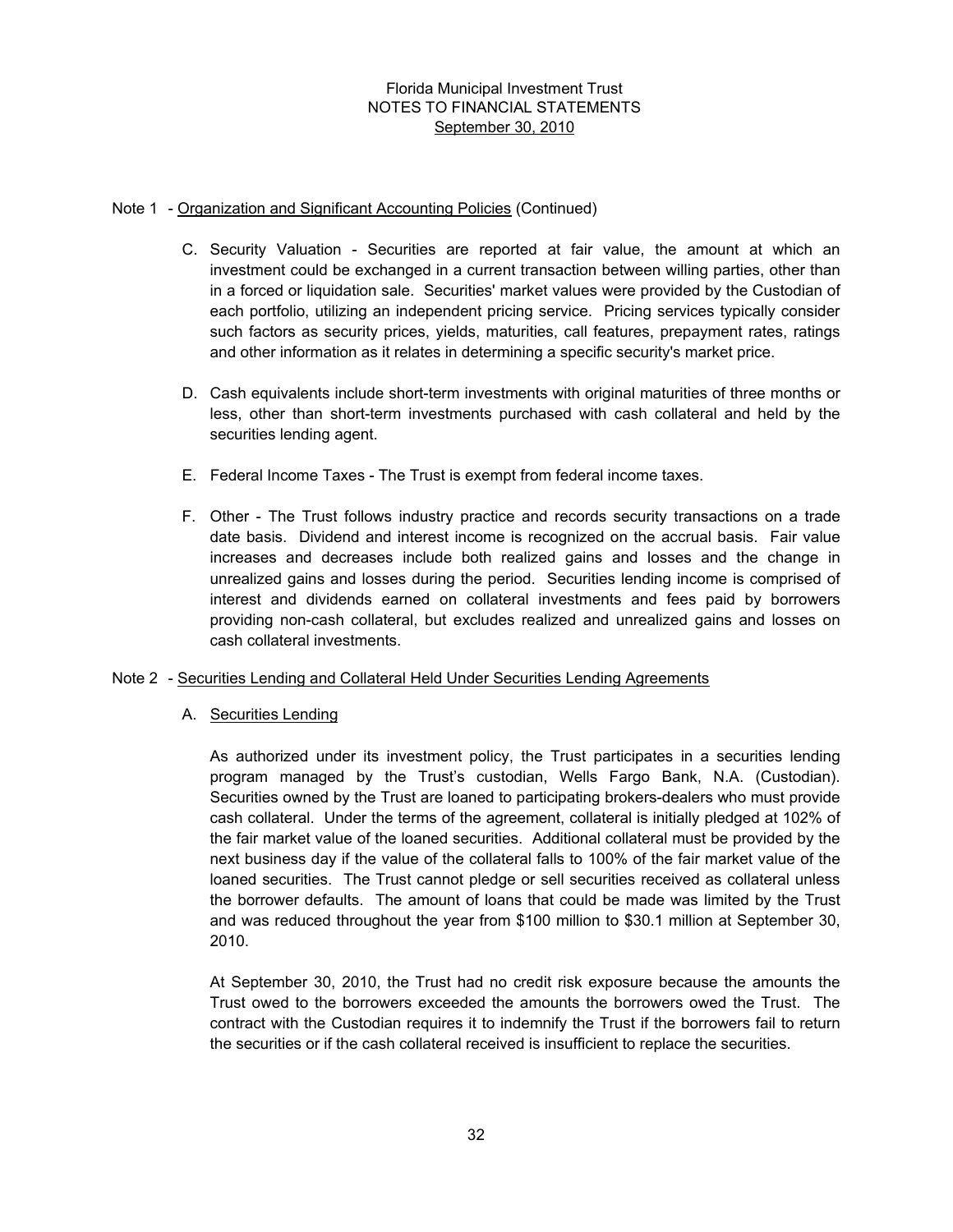## Note 2 - Securities Lending and Collateral Held Under Securities Lending Agreements (Continued)

# A. Securities Lending (Continued)

There were no losses on security lending transactions during the year ended September 30, 2010 resulting from the default of a borrower.

Securities loans are either open-ended with no fixed expiration date, or for a certain term. However, all securities loans can be terminated on demand by either the Trust or the borrower. Since the loans are terminable on demand, the duration of the loans generally does not match the duration of the investments made with the cash collateral.

At September 30, 2010, securities with fair market value of \$30.1 million were on loan, for which borrowers provided cash collateral of \$30.7 million. The fair value of the investments made with the cash collateral was \$30.7 million. The changes in unrealized loss are included in the Trust's statement of changes in net assets as fair value increases and decreases. This amount has been allocated to the six funds and portfolios that participate in securities lending based upon the portfolio balances in the securities lending program as of September 30, 2008.

# B. Collateral Held Under Securities Lending Agreements

Until September 18, 2008, securities lending cash collateral was invested in certain commingled funds operated by the Custodian, the Wells Fargo Collateral Investment for Term Loans Trust and the Wells Fargo Collateral Investment Trust Fund (commingled funds). On September 19, 2008, the Custodian closed the commingled funds. The underlying securities representing the Trust's pro rata share of the commingled funds were transferred to the Trust. The Custodian holds these securities in a separately managed account on behalf of the Trust.

The commingled funds were an allowable investment for the cash collateral. The securities transferred from the commingled funds complied with the investment guidelines of the commingled funds. However, several of the transferred securities did not comply with the investment guidelines of the Trust, due, in part, to various security ratings downgrades. The Trust subsequently amended its investment policy to specifically allow all securities transferred directly to the Trust from the previously owned commingled funds. These investments either matured during the year or were sold at fair market value in September 2010.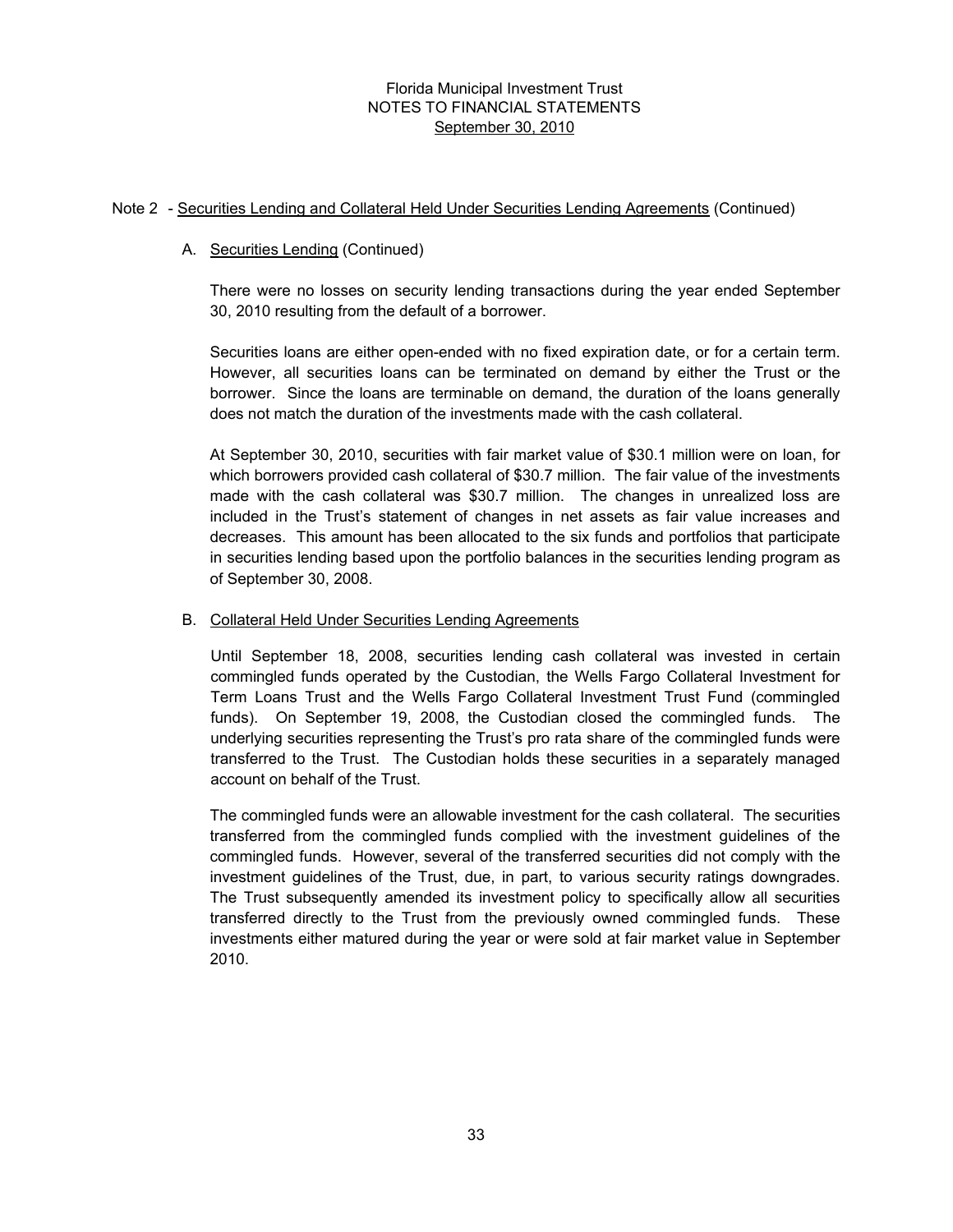## Note 2 - Securities Lending and Collateral Held Under Securities Lending Agreements (Continued)

## B. Collateral Held Under Securities Lending Agreements (Continued)

The following rating information is based on the lowest credit rating provided by Standard & Poor's, Moody's or Fitch. The money market mutual funds are rated AAA. The repurchase agreements are rated AAA or A-1, and the commercial paper is rated A-1. The following table reports securities and repurchase agreements which comprise more than five percent of the market value of the separately managed account as of September 30, 2010.

| Description                                         | Amount    | Percent |
|-----------------------------------------------------|-----------|---------|
| Banc of America Repurchase Agreement<br>\$.         | 4,301,550 | 14.0%   |
| <b>Barclays Capital Repurchase Agreement</b><br>\$. | 4,301,553 | 14.0%   |
| <b>BNP Paribas Repurchase Agreement</b><br>\$       | 4,301,553 | 14.0%   |
| JP Morgan Repurchase Agreement<br>\$.               | 4,301,550 | 14.0%   |
| Morgan Stanley Repurchase Agreement                 | 4,300,000 | 14.0%   |
| Scudder Daily Assets Fund Money Market<br>S         | 3,652,620 | 11.9%   |
| <b>SSGA Prime Fund Money Market</b>                 | 2,007,081 | 6.5%    |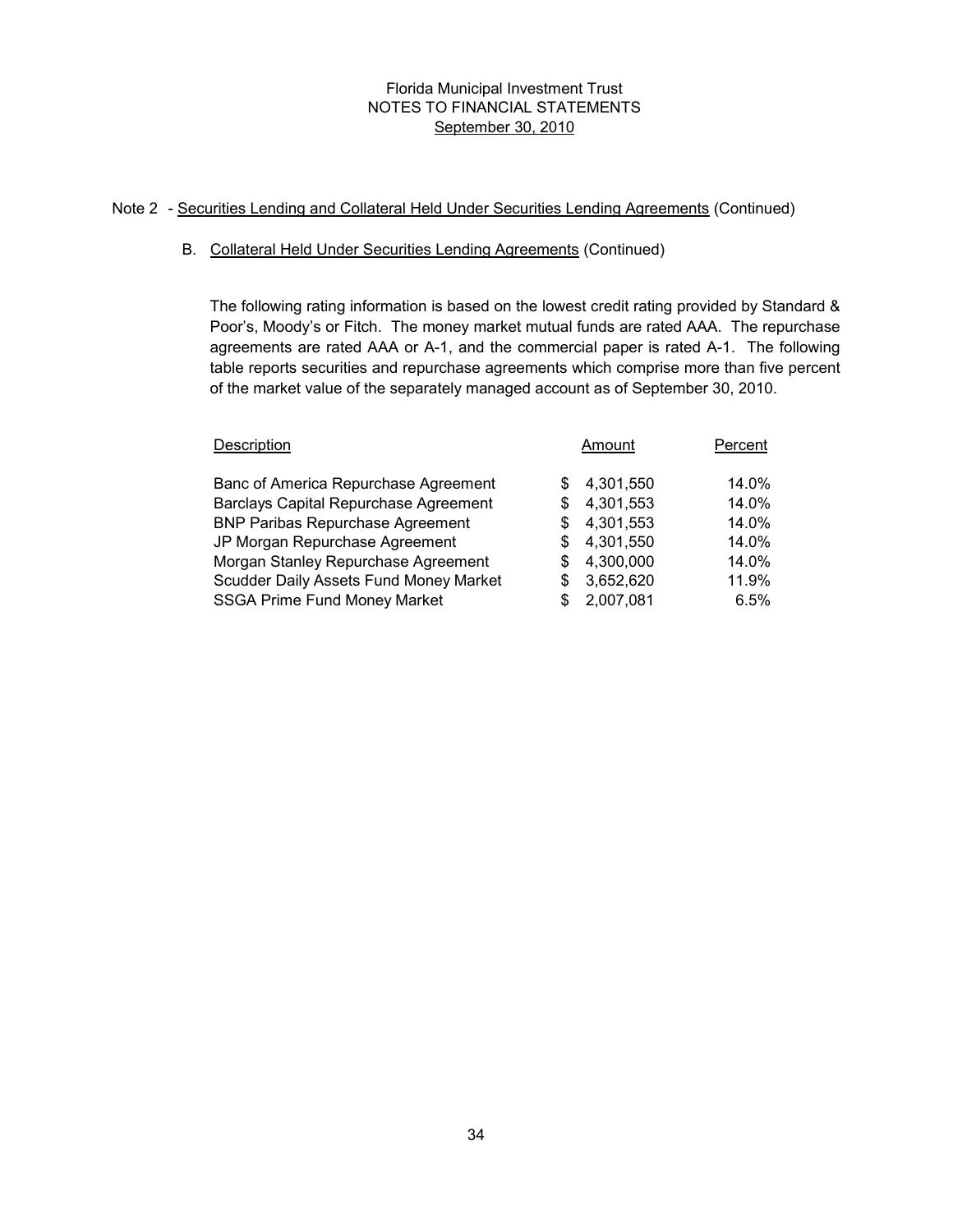## Note 2 - Securities Lending and Collateral Held Under Securities Lending Agreements (Continued)

# B. Collateral Held Under Securities Lending Agreements (Continued)

Information about the amounts and types of investments held in the separately managed account at year-end is included below.

| Shares or<br>Par Value | Description                                           | <b>Fair Value</b> | Weighted<br>Average<br>Maturity<br>(Days) |
|------------------------|-------------------------------------------------------|-------------------|-------------------------------------------|
| 2,306,000              | Commercial Paper, 0.25% to 0.35%;<br>due October 2010 | \$<br>2,306,000   | 1                                         |
| 5,659,701              | <b>Money Market Funds</b>                             | 5,659,701         |                                           |
| 22,759,703             | Repurchase Agreement due<br>October 1, 2010           | 22,759,703        |                                           |
| 30,725,404             | Totals                                                | 30,725,404        |                                           |

## FMIvT Total Securities Lending Collateral

The securities of the separately managed account were allocated to the six funds and portfolios of the Trust that participate in securities lending.

Subsequent to the transfer described above, the Trust provided the Custodian with new investment guidelines covering the investment and reinvestment of cash collateral within the separately managed account. These guidelines restrict the investment of cash collateral to repurchase agreements, money market funds, direct obligations of the United States or obligations that are guaranteed or insured by the United States or its agencies, time deposits issued by domestic banks and commercial paper. These guidelines specify minimum credit ratings, maturity constraints, issuer diversification and liquidity parameters. Furthermore, the Trust instructed the Custodian to maintain at least thirty percent liquidity in the separately managed account to avoid a forced sale of a security at a loss. Investment maturity of newly purchased securities cannot exceed seven days. Cash in excess of the thirty percent limit is being used to recall loans and unwind the securities lending program as rapidly as market conditions allow.

Since September 30, 2010, the Administrator has completed the unwinding of the securities lending program and ceased participation in the program.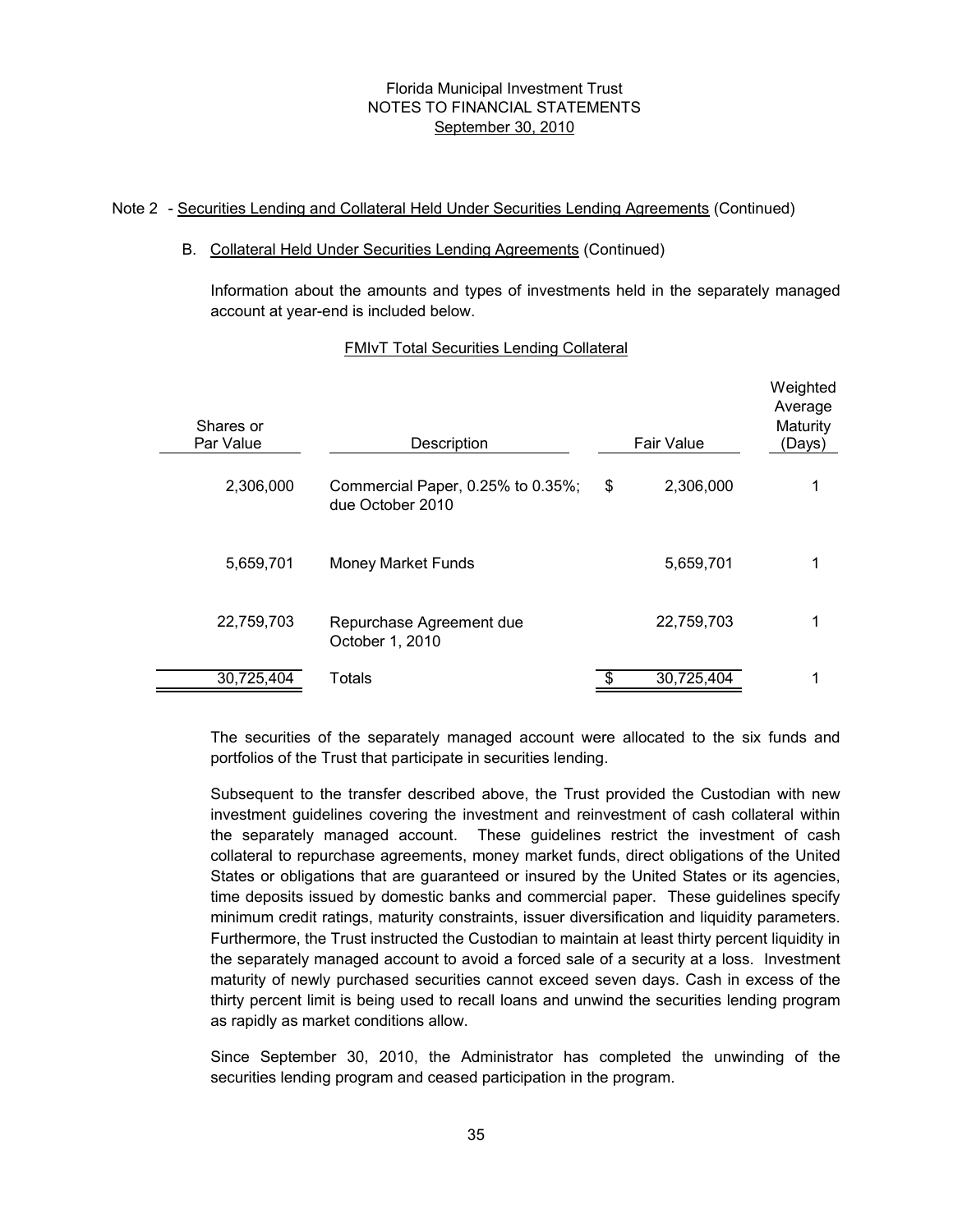#### Note 3 - Investments and Cash and Cash Equivalents

The Board of Trustees adopted an investment policy which identifies various authorized investment instruments, issuer diversification, maturity constraints, investment ratings and liquidity parameters. Authorized investments include obligations of the United States of America and its agencies, corporate debt obligations, asset-backed securities, money market instruments or funds, common stocks, convertible preferred stocks or bonds, repurchase agreements, commercial paper, banker's acceptances, municipal obligations, commingled investment funds, guaranteed investment contracts, certain nonnegotiable certificates of deposit, mortgage obligations and real property located within the state of Florida. Each portfolio's informational statement includes investment guidelines which describe the investments authorized within the portfolio.

*Interest Rate Risk*. Through its investment policy and guidelines, the Trust manages its exposure to fair value losses arising from increasing interest rates by limiting the modified duration of certain bond funds, as follows:

| Fund                                                                                                      | <b>Expected Target Duration</b>                          |
|-----------------------------------------------------------------------------------------------------------|----------------------------------------------------------|
| 0-2 Year High Quality Bond Fund<br>1-3 Year High Quality Bond Fund<br>Intermediate High Quality Bond Fund | $0.5$ to 1.25 years<br>1 to 2.25 years<br>3 to 4.5 years |
| Broad Market High Quality Bond Fund                                                                       | 4 to 5.5 years                                           |

The Expanded High Yield Bond Fund should provide broad exposure to the domestic and European high yield markets through investment in fixed income securities. There is currently no set target duration for this fund.

*Credit Risk*. Except for the Expanded High Yield Bond Fund which is not rated, the investment guidelines of the remaining bond funds state that each fund will seek to maintain a bond fund credit rating from a nationally recognized statistical rating organization (NRSRO), as follows:

| Fund                                | <b>Target Rating</b> |  |  |
|-------------------------------------|----------------------|--|--|
| 0-2 Year High Quality Bond Fund     | AAA                  |  |  |
| 1-3 Year High Quality Bond Fund     | AAA                  |  |  |
| Intermediate High Quality Bond Fund | AAA                  |  |  |
| Broad Market High Quality Bond Fund | AA                   |  |  |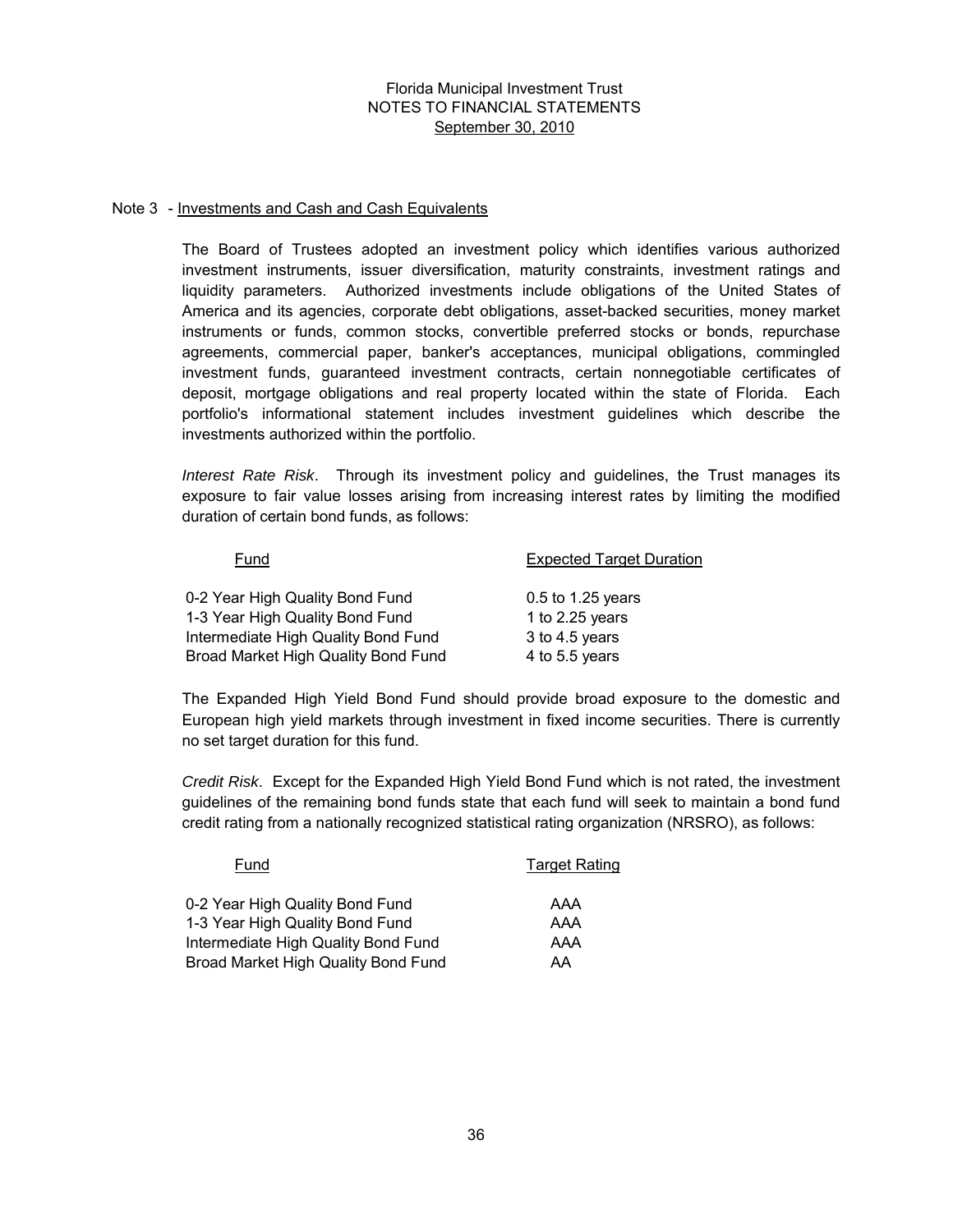#### Note 3 - Investments and Cash and Cash Equivalents (Continued)

Funds having an AAA bond fund credit rating are composed of a preponderance of assets that carry the highest credit ratings from an NRSRO. Funds having an AA bond fund credit rating are composed of a large percentage of assets that carry the highest credit rating from an NRSRO. The 0-2 Year High Quality Bond Fund and the 1-3 Year High Quality Bond Fund may invest in direct obligations issued or guaranteed by the U.S. Government or any of its agencies, money market obligations, asset-backed securities, mortgage securities, including CMOs, and commingled investment funds. Additionally, the 1-3 Year High Quality Bond Fund may invest in securities transferred to the fund from previously owned commingled investment funds. The other funds may invest in corporate bonds issued by any corporation in the United States with at least an A rating and collateralized mortgage obligations having a rating of AAA. The Expanded High Yield Bond Fund may invest in commingled funds that provide exposure to the high yield fixed-income markets in the United States, Canada and Europe.

The following rating information is based on the lowest credit rating provided by Standard & Poor's, Moody's or Fitch. The money market mutual fund included in each fund or portfolio is rated AAA.

0-2 Year High Quality Bond Fund - At September 30, 2010, the fund's investments in assetbacked securities, United States agency obligations, collateralized mortgage obligations and non-agency mortgage backed securities were rated AAA.

1-3 Year High Quality Bond Fund - At September 30, 2010, the fund's investments in assetbacked securities, United States agency obligations, collateralized mortgage obligations and non-agency mortgage backed securities were rated AAA.

Intermediate High Quality Bond Fund - At September 30, 2010, the fund's investments in assetbacked securities, United States agency obligations, collateralized mortgage obligations and non-agency mortgage backed securities were rated AAA. Of the fund's investments in corporate bonds and notes, \$9,113,189 were rated AA and \$6,084,094 were rated A.

Broad Market High Quality Bond Fund - At September 30, 2010, the fund's investments in asset-backed securities, United States agency obligations, collateralized mortgage obligations and non-agency mortgage backed securities were rated AAA. Of the fund's investment in corporate bonds and notes, \$6,358,060 were rated AA and \$3,622,989 were rated A.

Expanded High Yield Bond Fund - At September 30, 2010, the fund's only investment, the OCM Expanded High Yield Fund, was not rated.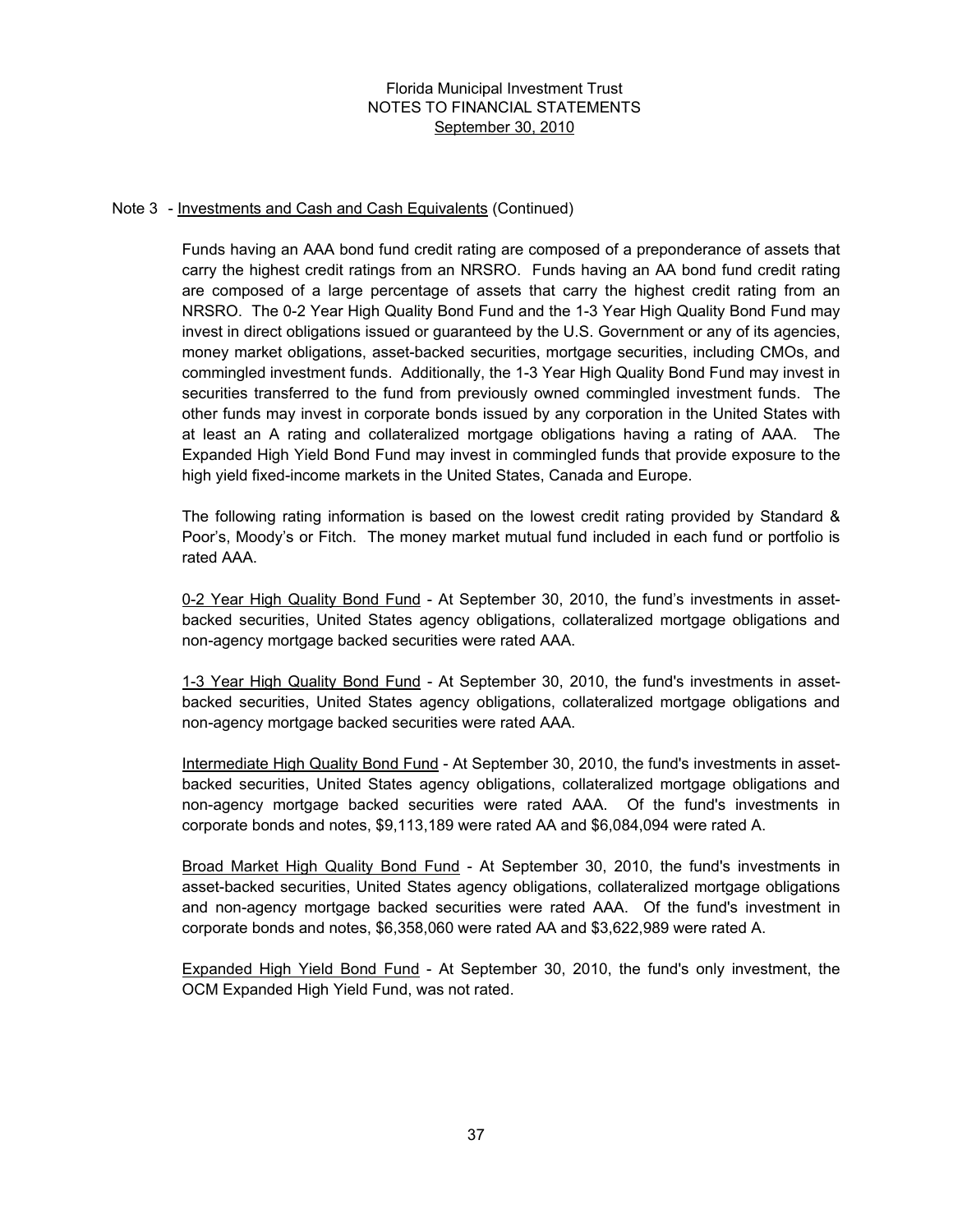#### Note 3 - Investments and Cash and Cash Equivalents (Continued)

*Concentration of Credit Risk*. The investment guidelines of each bond fund limit the amount that may be invested in corporate securities of an individual issuer to three percent at the time of purchase and five percent based on market value. The guidelines also limit the amount that may be invested in an individual trust of asset-backed securities or non-agency collateralized mortgage obligations to five percent of each portfolio. The Trust places no limit on the amount that may be invested in an individual issue of the United States Treasury or of any United States agency.

0-2 Year High Quality Bond Fund – More than five percent of the fund's investments were in securities issued by the Federal Home Loan Mortgage Corporation, the Federal Home Loan Bank and the Federal National Mortgage Association at September 30, 2010. These investments represent 33.51%, 5.64% and 9.63%, respectively, of the fund's total investments. The following individual security comprises more than five percent of the market value of the fund's investments: Federal Home Loan Mortgage Corporation, \$13,195,954, comprising 7.75%.

1-3 Year High Quality Bond Fund - More than five percent of the fund's investments were in securities issued by the Federal Home Loan Mortgage Corporation, the Federal Home Loan Bank and the Federal National Mortgage Association at September 30, 2010. These investments represent 30.47%, 8.42% and 20.29%, respectively, of the fund's total investments. The following individual security comprises more than five percent of the market value of the fund's investments: Federal Home Loan Mortgage Corporation, \$21,681,200, comprising 5.11%.

Intermediate High Quality Bond Fund - More than five percent of the fund's investments were in securities issued by the Federal Home Loan Mortgage Corporation and the Federal National Mortgage Association at September 30, 2010. These investments represent 14.10% and 41.33%, respectively, of the fund's total investments. At September 30, 2010, no individual issue accounted for more than five percent of the market value of the fund's investments.

Broad Market High Quality Bond Fund - More than five percent of the fund's investments were in securities issued by the Federal Home Loan Mortgage Corporation and the Federal National Mortgage Association at September 30, 2010. These investments represent 6.58% and 34.14%, respectively, of the fund's total investments. At September 30, 2010, no individual issue accounted for more than five percent of the market value of the fund's investments.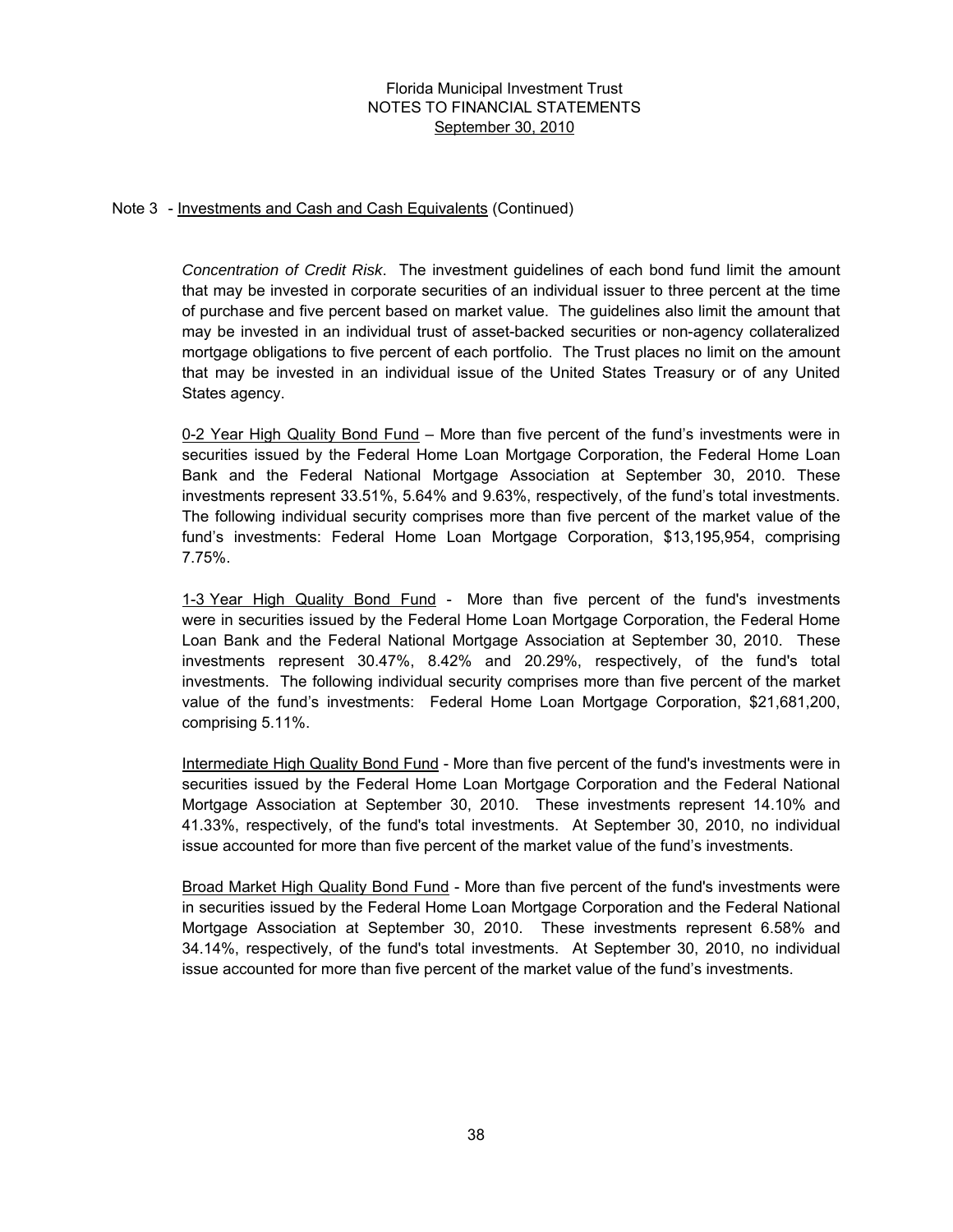# Note 3 - Investments and Cash and Cash Equivalents (Continued)

# 0-2 YEAR HIGH QUALITY BOND FUND **Investments**

| <u></u><br>Shares or<br>Par Value | Description                                                                         | Fair Value       | Modified<br>Duration<br>(Years) |
|-----------------------------------|-------------------------------------------------------------------------------------|------------------|---------------------------------|
|                                   |                                                                                     |                  |                                 |
| 15,000,000                        | United States Treasury Bills, due<br>2011                                           | \$<br>14,994,845 | 0.30                            |
| 9,100,000                         | United States Treasury Notes, 0.875%<br>to 1.00%; due 2011                          | 9,135,336        | 0.57                            |
| 24,075,000                        | United States Agencies, 1.625% to<br>5.50%; due 2011                                | 24,818,184       | 0.82                            |
| 56,737,230                        | United States Agencies - CMOs and<br>Pass-throughs, 3.5% to 6%; due 2011<br>to 2032 | 58,301,887       | 0.78                            |
| 3,922,453                         | Variable Rate Asset-Backed<br>Securities, 0.307% to 0.317%; due<br>2012 to 2013     | 3,914,402        | 0.09                            |
| 45,041,894                        | Fixed Rate Asset-Backed Securities,<br>0.82% to 5.29%; due 2011 to 2016             | 45,379,553       | 0.91                            |
| 153,876,577                       | <b>Total Investments</b>                                                            | 156,544,207      | 0.75                            |
| <b>Cash Equivalents</b>           |                                                                                     |                  |                                 |
| 8,500,000                         | United States Treasury Bills, due<br>2010                                           | \$<br>8,499,240  | 0.06                            |
| 5,160,082                         | Money Market Mutual Fund                                                            | 5,160,082        | 0.10                            |
| 13,660,082                        | <b>Total Cash Equivalents</b>                                                       | \$<br>13,659,322 |                                 |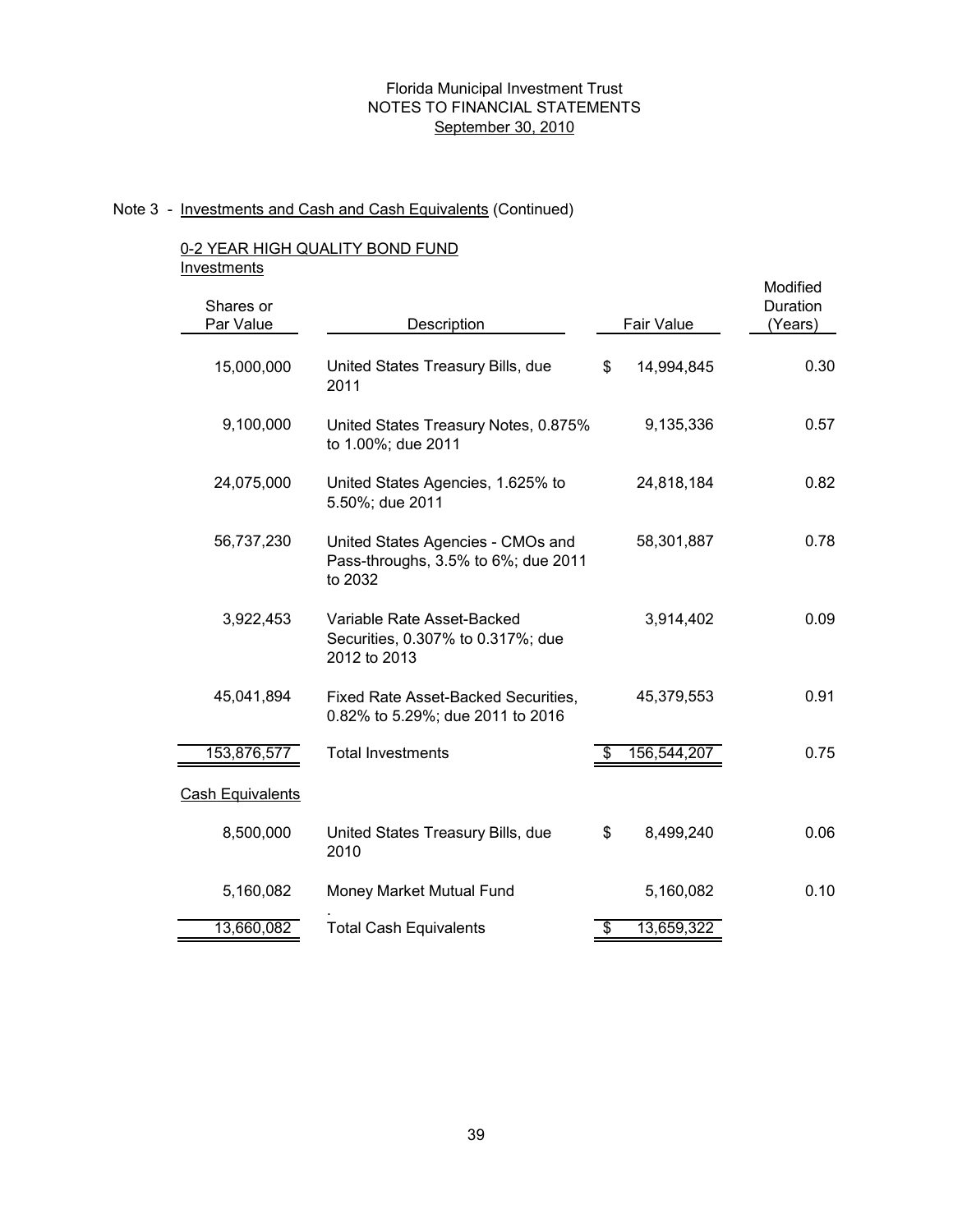# Note 3 - Investments and Cash and Cash Equivalents (Continued)

# 1-3 YEAR HIGH QUALITY BOND FUND **Investments**

| Shares or<br>Par Value  | Description                                                                           | Fair Value         | Modified<br>Duration<br>(Years) |
|-------------------------|---------------------------------------------------------------------------------------|--------------------|---------------------------------|
|                         |                                                                                       |                    |                                 |
| 35,800,000              | United States Treasury Notes, 1% to<br>4.5%; due 2011 to 2012                         | \$<br>36, 135, 872 | 1.16                            |
| 141,040,000             | United States Agencies, 1.125% to<br>5.125%; due 2011 to 2014                         | 145,383,008        | 1.86                            |
| 110,414,512             | United States Agencies - CMOs and<br>Pass-throughs, 1.5% to 5.5%; due<br>2011 to 2033 | 114,071,337        | 1.51                            |
| 135,698                 | Non-Agency Mortgage Backed<br>Securities, 3.75%; due 2018                             | 137,431            | 0.17                            |
| 5,796,362               | Variable Rate Asset-Backed<br>Securities, 0.336%; due 2013                            | 5,776,075          | 0.08                            |
| 118,011,732             | Fixed Rate Asset-Backed Securities,<br>0.7% to 5.14%; due 2011 to 2016                | 118,978,458        | 1.18                            |
| 411,198,304             | <b>Total Other Investments</b>                                                        | 420,482,181        | 1.49                            |
| <b>Cash Equivalents</b> |                                                                                       |                    |                                 |
| 1,750,000               | United States Treasury Bill,<br>due 2010                                              | \$<br>1,749,844    | 0.06                            |
| 2,292,386               | Money Market Mutual Fund                                                              | 2,292,386          | 0.10                            |
| 4,042,386               | <b>Total Cash Equivalents</b>                                                         | \$<br>4,042,230    |                                 |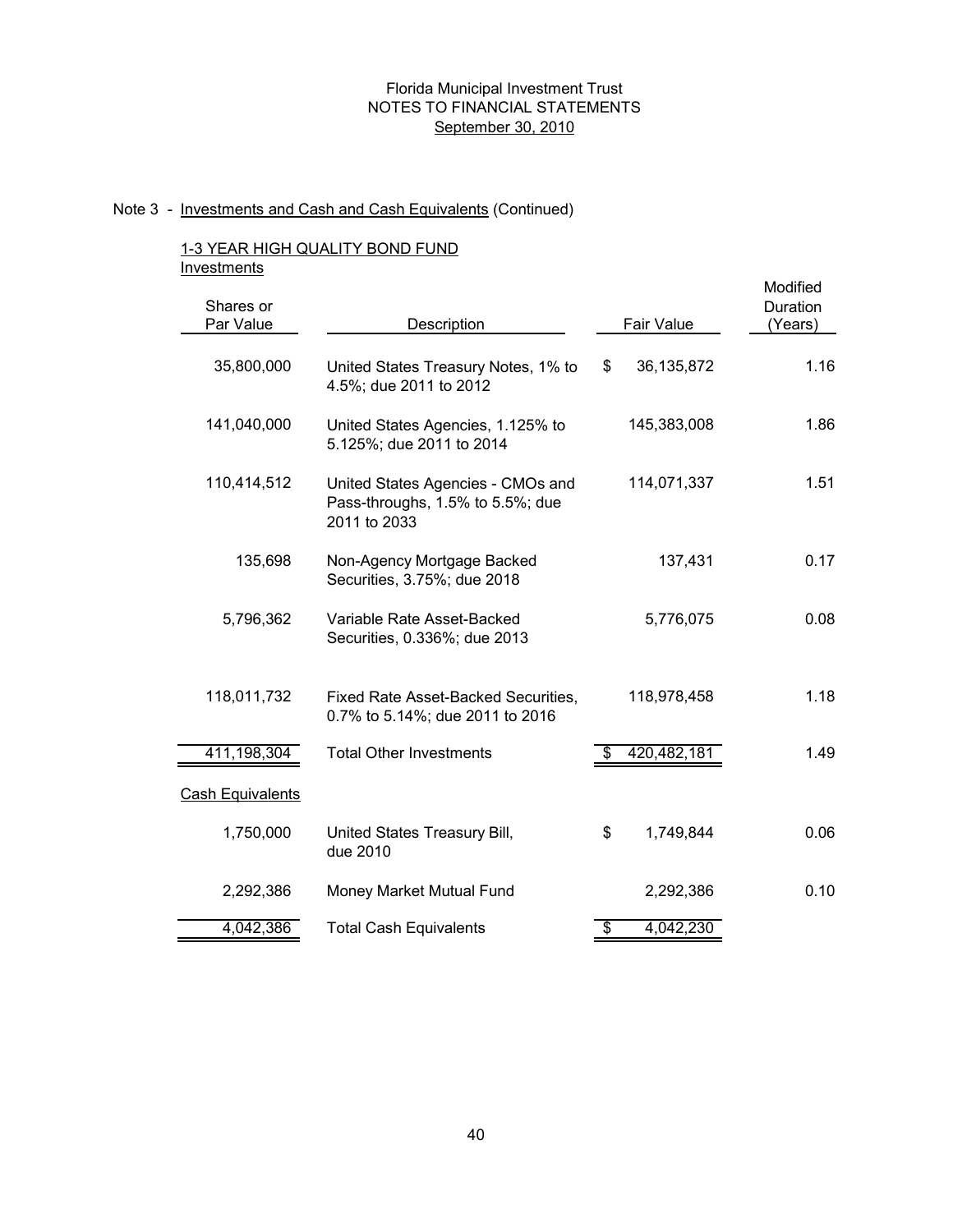#### Note 3 - Investments and Cash and Cash Equivalents (Continued)

# INTERMEDIATE HIGH QUALITY BOND FUND **Investments**

| Shares or               |                                                                                      |                   | Modified<br>Duration |
|-------------------------|--------------------------------------------------------------------------------------|-------------------|----------------------|
| Par Value               | Description                                                                          | <b>Fair Value</b> | (Years)              |
| 41,332,000              | United States Treasury Notes, 1% to<br>4.125%; due 2012 to 2020                      | \$<br>42,854,437  | 3.98                 |
| 49,175,000              | United States Agencies, 1.625% to<br>5.625%; due 2011 to 2017                        | 53,178,336        | 2.56                 |
| 112,723,071             | United States Agencies - CMOs and<br>Pass-throughs, 3.5% to 10%; due<br>2013 to 2039 | 118,124,457       | 2.71                 |
| 800,273                 | Non-Agency Mortgage Backed<br>Securities, 3.75% to 5.5%; due 2017<br>to 2018         | 817,596           | 1.44                 |
| 62,816,010              | Fixed Rate Asset-Backed Securities,<br>0.7% to 5.81%; due 2011 to 2032               | 64,500,947        | 1.97                 |
| 13,595,000              | Corporate Bonds and Notes, 4.875%<br>to 7.375%; due 2012 to 2020                     | 15, 197, 283      | 5.92                 |
| 280,441,354             | <b>Total Other Investments</b>                                                       | 294,673,056       | 2.87                 |
| <b>Cash Equivalents</b> |                                                                                      |                   |                      |
| 4,000,000               | United States Treasury Bill,<br>due 2010                                             | \$<br>3,999,642   | 0.06                 |
| 4,370,611               | Money Market Mutual Fund                                                             | 4,370,611         | 0.10                 |
| 8,370,611               | <b>Total Cash Equivalents</b>                                                        | \$<br>8,370,253   |                      |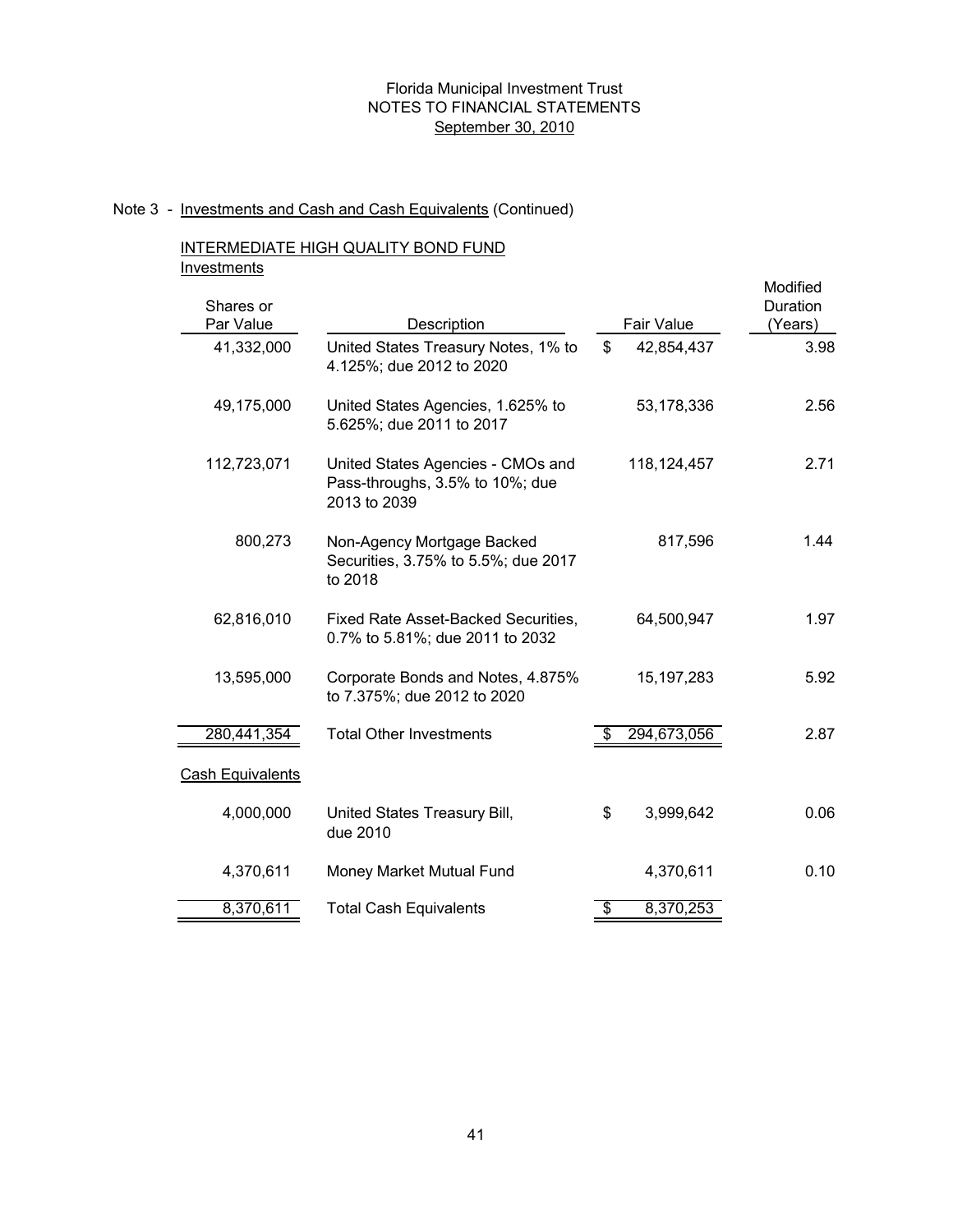# Note 3 - Investments and Cash and Cash Equivalents (Continued)

# BROAD MARKET HIGH QUALITY BOND FUND **Investments**

| Shares or<br>Par Value  | Description                                                                           |                          | Fair Value  | Modified<br>Duration<br>(Years) |
|-------------------------|---------------------------------------------------------------------------------------|--------------------------|-------------|---------------------------------|
|                         |                                                                                       |                          |             |                                 |
| 8,500,000               | United States Treasury Bill, due 2011                                                 | \$                       | 8,496,866   | 0.31                            |
| 19,865,000              | United States Treasury Notes, 1% to<br>5.375%; due 2011 to 2040                       |                          | 21,721,081  | 11.41                           |
| 1,880,000               | United States Treasury Strips, due 2020                                               |                          | 1,439,084   | 9.49                            |
| 7,075,000               | United States Agencies, 4.125% to<br>5.625%; due 2011 to 2014                         |                          | 7,522,967   | 1.80                            |
| 54,469,500              | United States Agencies - CMOs and<br>Pass-throughs, 3.5% to 5.5%; due<br>2013 to 2039 |                          | 57,109,199  | 3.00                            |
| 55,406                  | Non-Agency Mortgage Backed<br>Securities, 3.75%; due 2018                             |                          | 56,114      | 0.17                            |
| 36, 152, 250            | <b>Fixed Rate Asset-Backed Securities,</b><br>0.77% to 5.81%; due 2011 to 2032        |                          | 37,009,740  | 1.63                            |
| 8,920,000               | Corporate Bonds and Notes, 4.875%<br>to 6.625%; due 2013 to 2032                      |                          | 9,981,049   | 6.13                            |
| 136,917,156             | <b>Total Other Investments</b>                                                        | S                        | 143,336,100 | 3.91                            |
| <b>Cash Equivalents</b> |                                                                                       |                          |             |                                 |
| 10,500,000              | United States Treasury Bills, due 2010 \$                                             |                          | 10,498,719  | 0.08                            |
| 3,700,427               | Money Market Mutual Fund                                                              |                          | 3,700,427   | 0.10                            |
| 14,200,427              | <b>Total Cash Equivalents</b>                                                         | $\overline{\mathcal{S}}$ | 14,199,146  |                                 |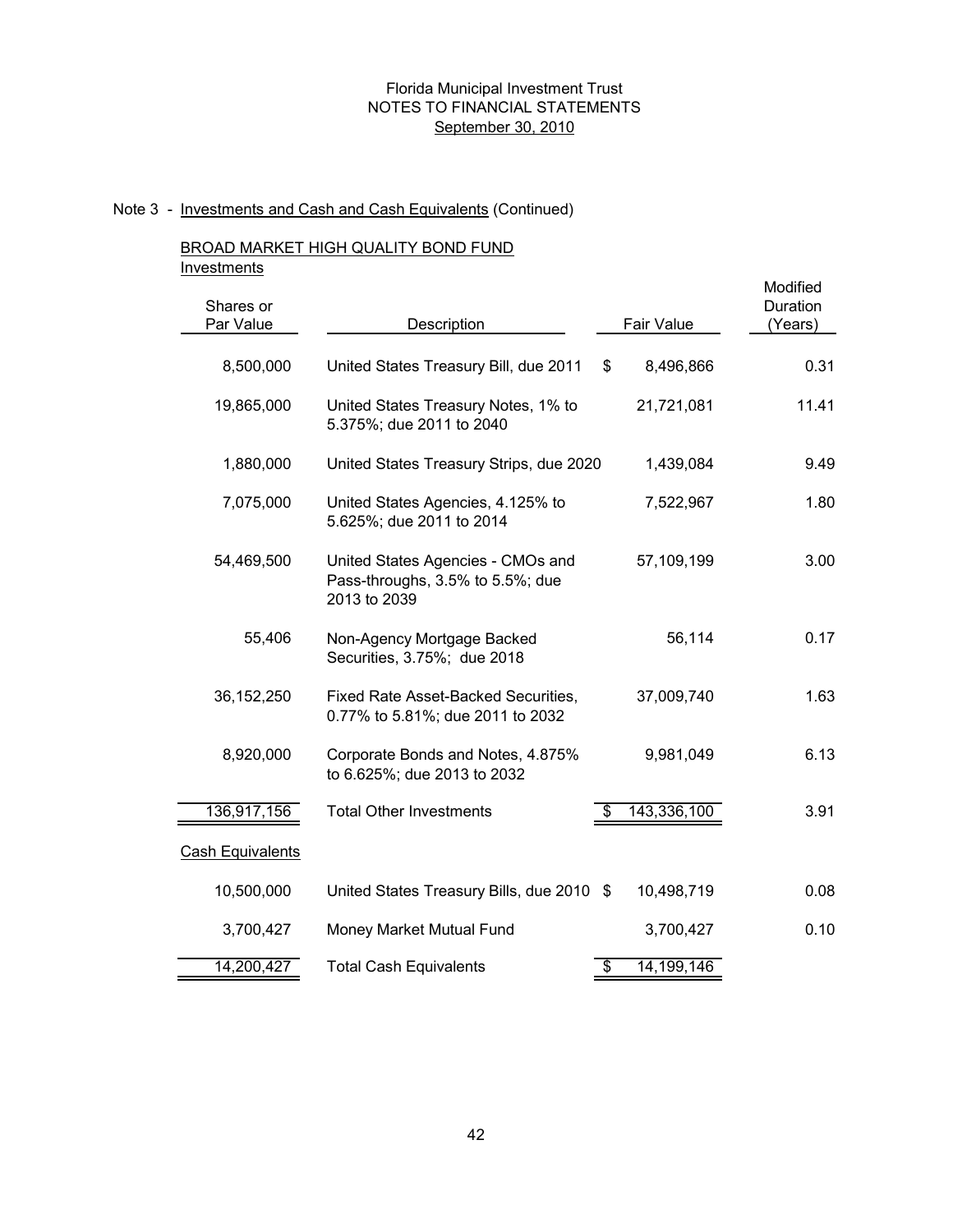# Note 3 - Investments and Cash and Cash Equivalents (Continued)

# EXPANDED HIGH YIELD BOND FUND **Investments**

| <u></u><br>Shares or<br>Par Value | Description                                   |                          | Fair Value | Modified<br>Duration<br>(Years) |
|-----------------------------------|-----------------------------------------------|--------------------------|------------|---------------------------------|
| 612,009                           | <b>Mutual Funds</b>                           | \$                       | 46,329,581 | 3.41                            |
| 612,009                           | <b>Total Investments</b>                      | \$                       | 46,329,581 |                                 |
| <b>Cash Equivalents</b>           |                                               |                          |            |                                 |
| 18,918                            | Money Market Mutual Fund                      | \$                       | 18,918     | 0.10                            |
| 18,918                            | <b>Total Cash Equivalents</b>                 | \$                       | 18,918     |                                 |
| <b>Investments</b>                | <b>HIGH QUALITY GROWTH PORTFOLIO</b>          |                          |            |                                 |
| 679,730                           | <b>Common Stocks</b>                          | \$                       | 30,447,665 |                                 |
| 679,730                           | <b>Total Other Investments</b>                | \$                       | 30,447,665 |                                 |
| <b>Cash Equivalents</b>           |                                               |                          |            |                                 |
| 593,221                           | Money Market Mutual Fund                      | \$                       | 593,221    | 0.10                            |
| 593,221                           | <b>Total Cash Equivalents</b>                 | \$                       | 593,221    |                                 |
| Investments                       | DIVERSIFIED SMALL TO MID CAP EQUITY PORTFOLIO |                          |            |                                 |
| 1,445,966                         | <b>Common Stocks</b>                          | \$                       | 51,139,954 |                                 |
| 1,445,966                         | <b>Total Other Investments</b>                | \$                       | 51,139,954 |                                 |
| <b>Cash Equivalents</b>           |                                               |                          |            |                                 |
| 1,312,510                         | Money Market Mutual Fund                      | \$                       | 1,312,510  | 0.10                            |
| 1,312,510                         | <b>Total Cash Equivalents</b>                 | $\overline{\mathcal{E}}$ | 1,312,510  |                                 |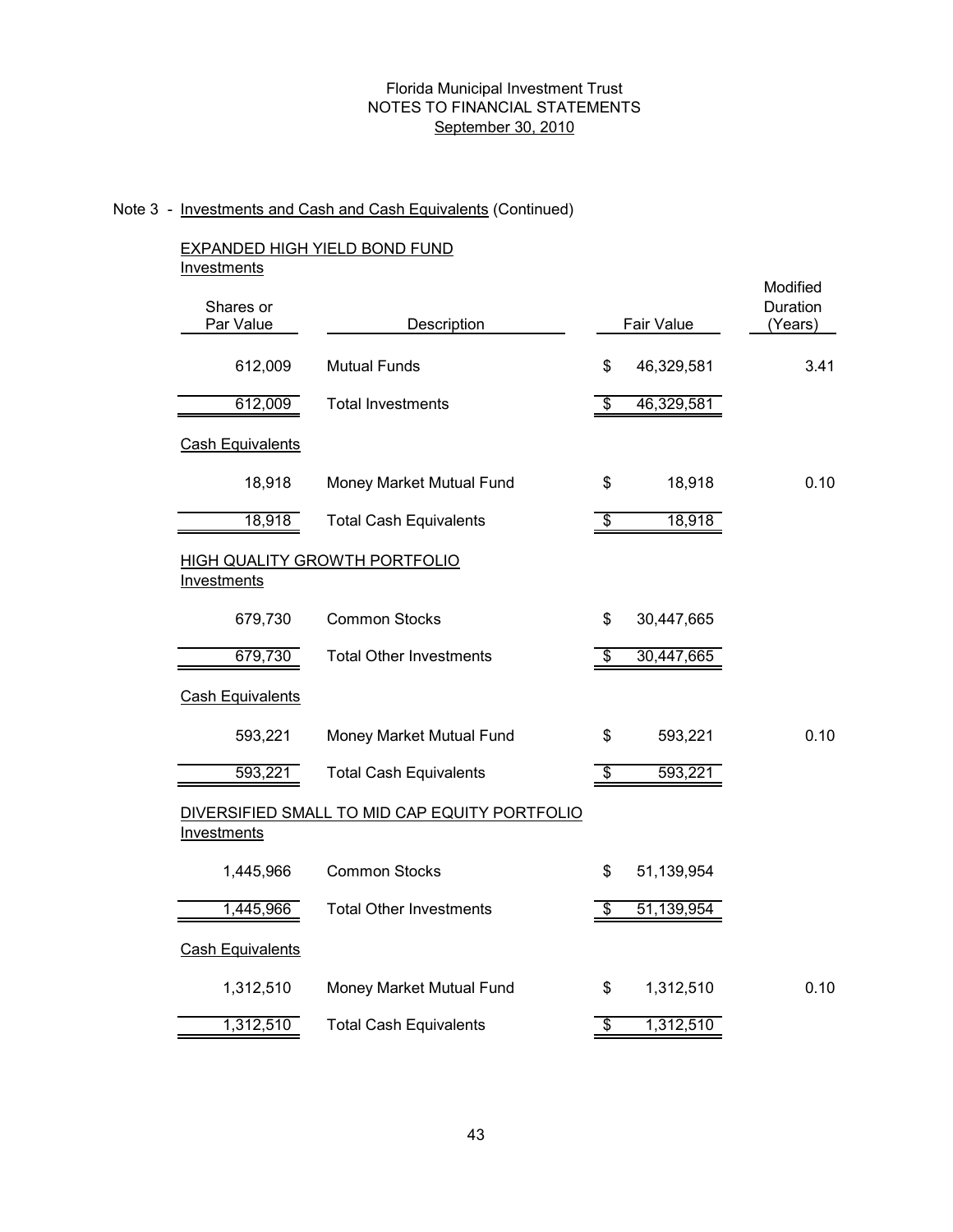# Note 3 - Investments and Cash and Cash Equivalents (Continued)

# RUSSELL 1000 ENHANCED INDEX PORTFOLIO **Investments**

| Shares or<br>Par Value           | Description                            |                 | Fair Value | Modified<br>Duration<br>(Years) |
|----------------------------------|----------------------------------------|-----------------|------------|---------------------------------|
| 9,806,876                        | <b>Mutual Fund</b>                     | \$              | 86,418,042 |                                 |
| 9,806,876                        | <b>Total Investments</b>               | $\overline{\$}$ | 86,418,042 |                                 |
| <b>Cash Equivalents</b>          |                                        |                 |            |                                 |
| 1,387                            | Money Market Mutual Fund               | \$              | 1,387      | 0.10                            |
| 1,387                            | <b>Total Cash Equivalents</b>          | \$              | 1,387      |                                 |
| Investments                      | INTERNATIONAL BLEND PORTFOLIO          |                 |            |                                 |
| 1,948,318                        | <b>Mutual Funds</b>                    | \$              | 43,600,749 |                                 |
| 1,948,318                        | <b>Total Investments</b>               | \$              | 43,600,749 |                                 |
| <b>Cash Equivalents</b>          |                                        |                 |            |                                 |
| 932                              | Money Market Mutual Fund               | \$              | 932        | 0.10                            |
| 932                              | <b>Total Cash Equivalents</b>          | \$              | 932        |                                 |
| Investments                      | LARGE CAP DIVERSIFIED VALUE PORTFOLIO  |                 |            |                                 |
| 1,154,926                        | <b>Common Stocks</b>                   | \$              | 30,177,814 |                                 |
| 1,154,926                        | <b>Total Investments</b>               | \$              | 30,177,814 |                                 |
| <b>Cash and Cash Equivalents</b> |                                        |                 |            |                                 |
| 2,144                            | Cash                                   | \$              | 2,144      |                                 |
| 288,282                          | Money Market Mutual Fund               |                 | 288,282    | 0.10                            |
| 290,426                          | <b>Total Cash and Cash Equivalents</b> | \$              | 290,426    |                                 |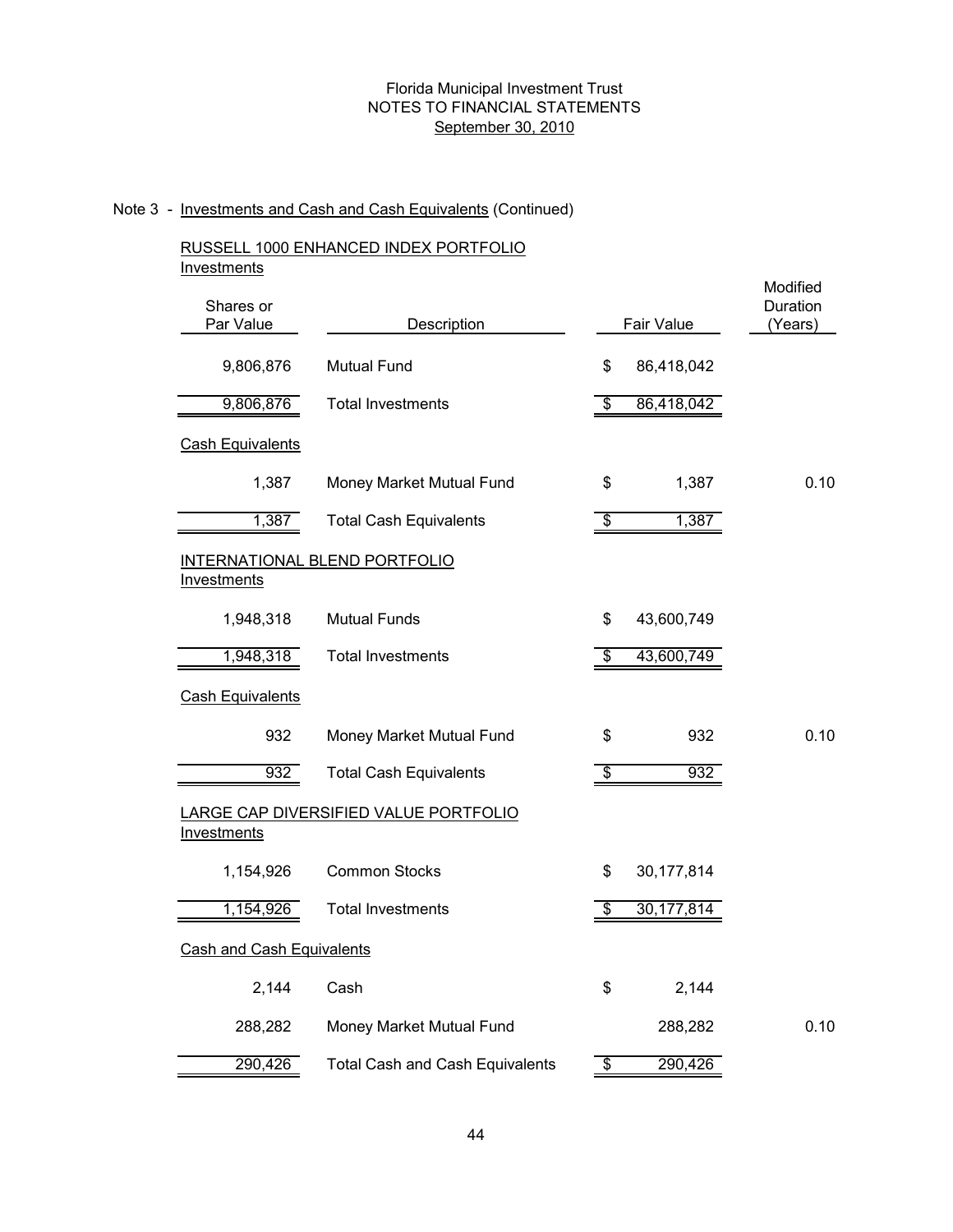#### Note 4 - Shares of Beneficial Interest

The Agreement and Declaration of Trust authorizes the Trustees to issue an unlimited number of shares of beneficial interest, no par value. Sales and redemptions of shares are made only on a valuation date at the net asset value used to report investments. No legally binding guarantees have been provided or obtained to support the value of the shares. The net asset value of the 1-3 Year High Quality Bond Fund and the 0-2 Year High Quality Bond Fund are determined on the 15th day and last business day of each month. The net asset value of the other funds and portfolios is determined on the last business day of each month.

Beneficial interest share transactions for the year ended September 30, 2010 were as follows:

|                                                              | <b>Shares</b>                                     |                                  | Amount                                     |
|--------------------------------------------------------------|---------------------------------------------------|----------------------------------|--------------------------------------------|
| 0-2 Year High Quality Bond Fund                              |                                                   |                                  |                                            |
| Shares Sold                                                  | 4,511,061.124                                     | \$                               | 45,824,467                                 |
| <b>Shares Redeemed</b><br>Net Decrease                       | (5,552,955.874)<br>(1,041,894.750)                | $\overline{\boldsymbol{\theta}}$ | (56,620,276)<br>(10, 795, 809)             |
| 1-3 Year High Quality Bond Fund                              |                                                   |                                  |                                            |
| Shares Sold<br><b>Shares Redeemed</b><br>Net Increase        | 5,634,603.176<br>(4,622,401.422)<br>1,012,201.754 | \$<br>\$                         | 97,806,775<br>(80, 857, 097)<br>16,949,678 |
| <b>Intermediate High Quality Bond Fund</b>                   |                                                   |                                  |                                            |
| <b>Shares Sold</b><br><b>Shares Redeemed</b><br>Net Increase | 1,699,053.412<br>(1, 335, 458.000)<br>363,595.412 | \$<br>\$                         | 33,256,446<br>(26, 248, 858)<br>7,007,588  |
| <b>Broad Market High Quality Bond Fund</b>                   |                                                   |                                  |                                            |
| Shares Sold<br><b>Shares Redeemed</b><br>Net Increase        | 441,227.986<br>(257,698.982)<br>183,529.004       | \$<br>\$                         | 8,392,400<br>(4,972,378)<br>3,420,022      |
| <b>Expanded High Yield Bond Fund</b>                         |                                                   |                                  |                                            |

No shares were sold or redeemed.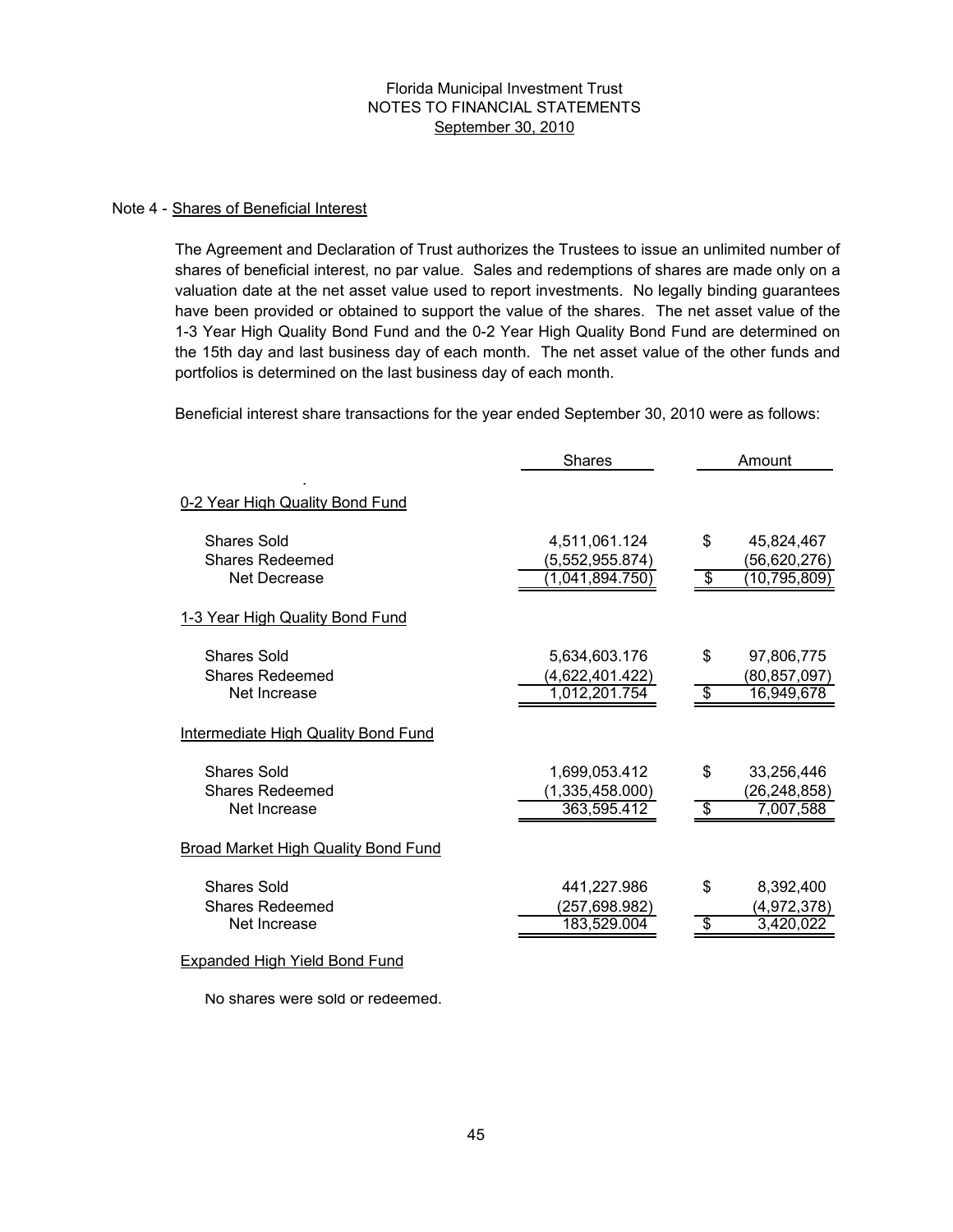# Note 4 - Shares of Beneficial Interest (Continued)

|                                               | <b>Shares</b> |                          | Amount     |
|-----------------------------------------------|---------------|--------------------------|------------|
| <b>High Quality Growth Portfolio</b>          |               |                          |            |
| <b>Shares Sold</b>                            | 390,044.189   | \$                       | 5,131,472  |
| <b>Shares Redeemed</b>                        | (10,901.033)  |                          | (152, 173) |
| Net Increase                                  | 379,143.156   | \$                       | 4,979,299  |
| Diversified Small to Mid Cap Equity Portfolio |               |                          |            |
| <b>Shares Sold</b>                            | 249,623.222   | \$                       | 5,742,292  |
| <b>Shares Redeemed</b>                        | (13, 911.541) |                          | (347,000)  |
| Net Increase                                  | 235,711.681   | \$                       | 5,395,292  |
| Russell 1000 Enhanced Index Portfolio         |               |                          |            |
| Shares Sold                                   | 1,646,957.272 | \$                       | 14,755,834 |
| <b>Shares Redeemed</b>                        | (49,800.751)  |                          | (456, 058) |
| Net Increase                                  | 1,597,156.521 | \$                       | 14,299,776 |
| International Blend Portfolio                 |               |                          |            |
| <b>Shares Sold</b>                            | 1,220,660.300 | \$                       | 12,359,151 |
| <b>Shares Redeemed</b>                        | (3,446.694)   |                          | (33,939)   |
| Net Increase                                  | 1,217,213.606 | \$                       | 12,325,212 |
| <b>Large Cap Diversified Value Portfolio</b>  |               |                          |            |
| <b>Shares Sold</b>                            | 824,056.706   | \$                       | 5,383,448  |
| <b>Shares Redeemed</b>                        | (35, 595.480) |                          | (230, 682) |
| Net Increase                                  | 788,461.226   | $\overline{\mathcal{E}}$ | 5,152,766  |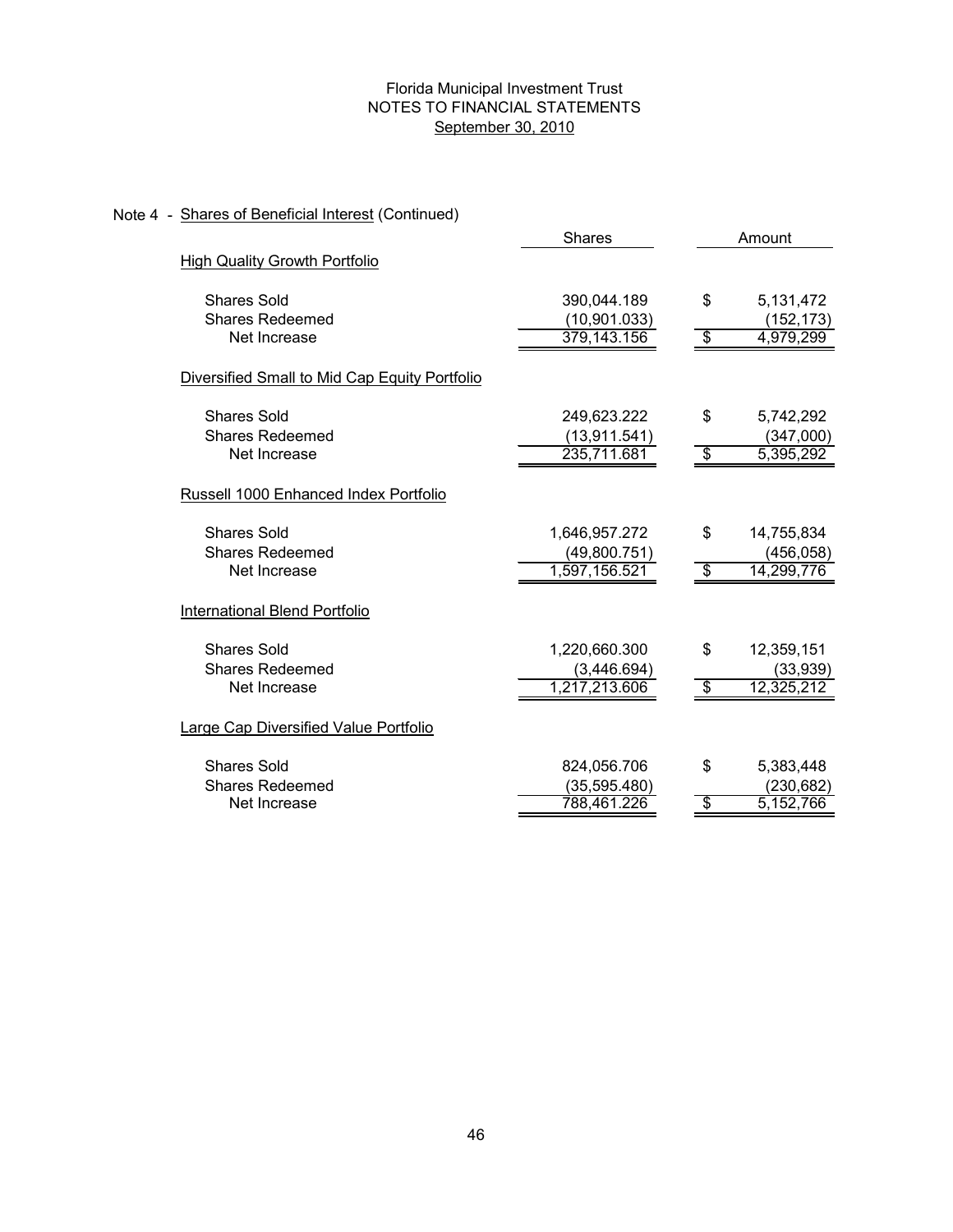#### Note 5 - Related Parties

The League serves as Administrator, Investment Manager, and Secretary-Treasurer of the Trust. The League also serves as Administrator of certain of the Trust's members.

#### Note 6 - Investment Manager and Administrator

The Trust entered into an investment management agreement with the League to direct the investments of certain portfolios for fees of ten to eighty-five basis points of the portfolios' net asset values. The Trust has also entered into an administrative services agreement with the League for fees of ten and one half to fourteen and one half basis points of the portfolios' net asset values.

#### Note 7 - Custodian

Pursuant to an agreement with the Administrator, Wells Fargo Bank serves as Custodian for the Trust.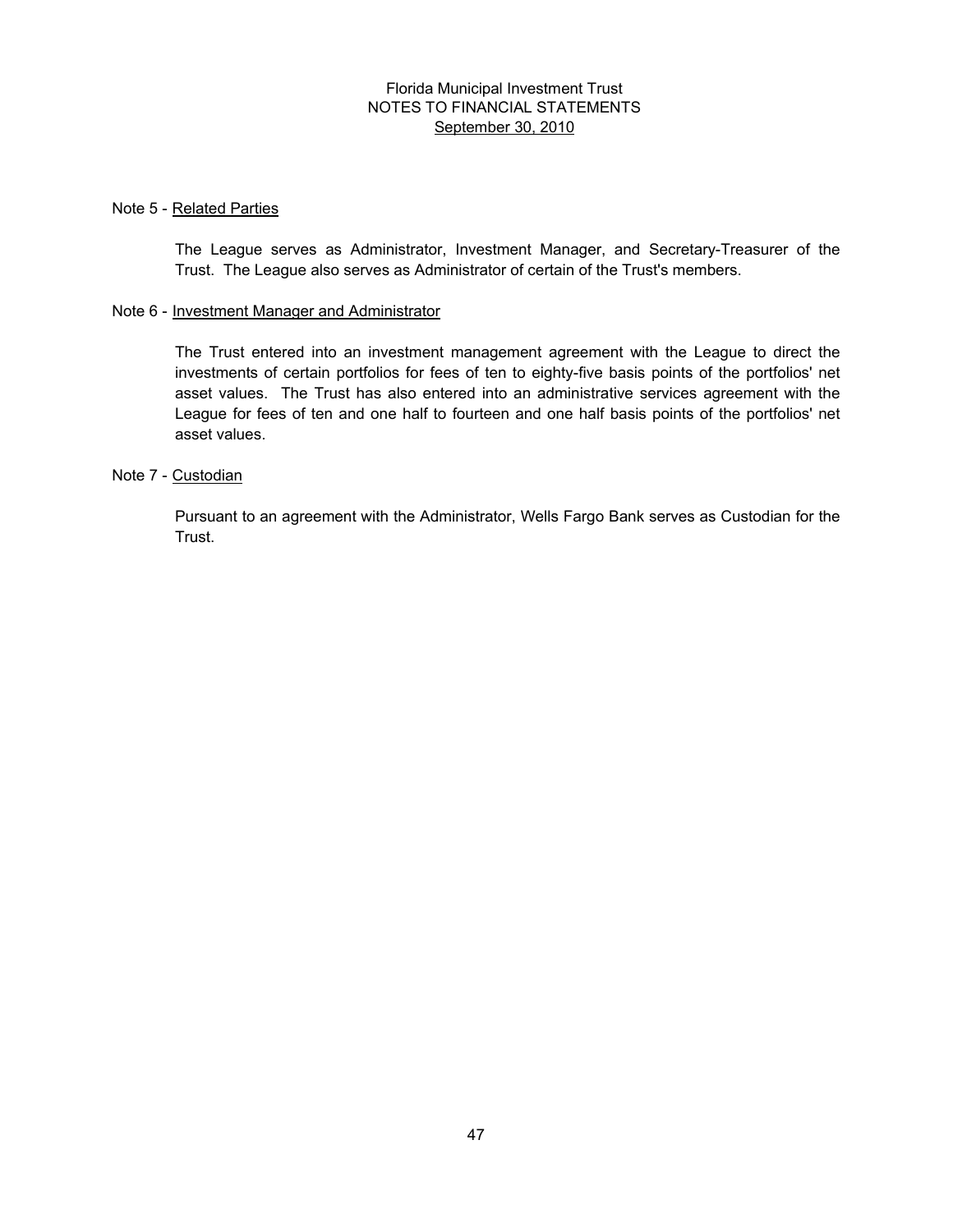#### Florida Municipal Investment Trust COMBINING STATEMENT OF NET ASSETS September 30, 2010

|                                                                                    | 0-2 Year High<br>Quality<br><b>Bond Fund</b> | 1-3 Year High<br><b>Quality Bond</b><br>Fund | Intermediate<br><b>High Quality</b><br><b>Bond Fund</b> | <b>Broad Market</b><br><b>High Quality</b><br><b>Bond Fund</b> | Expanded<br><b>High Yield</b><br><b>Bond Fund</b> | <b>High Quality</b><br>Growth<br>Portfolio |
|------------------------------------------------------------------------------------|----------------------------------------------|----------------------------------------------|---------------------------------------------------------|----------------------------------------------------------------|---------------------------------------------------|--------------------------------------------|
| <b>ASSETS</b>                                                                      |                                              |                                              |                                                         |                                                                |                                                   |                                            |
| Investment in Securities at Fair Value:                                            |                                              |                                              |                                                         |                                                                |                                                   |                                            |
| <b>Collateral Held Under Securities Lending Agreements</b><br>Other Investments    | \$<br>156,544,207                            | 4,200,199<br>\$<br>420,482,181               | \$ 21,338,607<br>294,673,056                            | 2,036,235<br>\$<br>143,336,100                                 | \$<br>46,329,581                                  | 1,016,659<br>\$<br>30,447,665              |
| <b>Total Investments</b>                                                           | 156,544,207                                  | 424,682,380                                  | 316,011,663                                             | 145,372,335                                                    | 46,329,581                                        | 31,464,324                                 |
| <b>Cash Equivalents</b><br>Receivables:                                            | 13,659,322                                   | 4,042,230                                    | 8,370,253                                               | 14,199,146                                                     | 18,918                                            | 593,221                                    |
| <b>Interest and Dividends</b><br>Securities Lending Income                         | 334,490                                      | 1,484,852<br>1,075                           | 1,342,475<br>575                                        | 501,837<br>365                                                 | 836,109                                           | 32,089<br>17                               |
| <b>Securities Sold</b>                                                             |                                              |                                              |                                                         |                                                                |                                                   |                                            |
| <b>Total Assets</b>                                                                | 170,538,019                                  | 430,210,537                                  | 325,724,966                                             | 160,073,683                                                    | 47,184,608                                        | 32,089,651                                 |
| <b>LIABILITIES</b>                                                                 |                                              |                                              |                                                         |                                                                |                                                   |                                            |
| Payables:                                                                          |                                              |                                              |                                                         |                                                                |                                                   |                                            |
| <b>Collateral Held Under Securities Lending Agreements</b><br>Securities Purchased |                                              | 4,200,199                                    | 21,338,607<br>2,952,216                                 | 2,036,235<br>2,227,110                                         |                                                   | 1,016,659                                  |
| <b>Accrued Expenses:</b>                                                           |                                              |                                              |                                                         |                                                                |                                                   |                                            |
| Investment Management Fee Payable                                                  | 48,901                                       | 114,111<br>119,817                           | 74,792<br>78,531                                        | 58,059<br>56,123                                               | 5,693                                             | 30,521                                     |
| Administrative Fee Payable<br>Audit Fee Payable                                    | 51,346<br>10,720                             | 10,720                                       | 10,720                                                  | 10,720                                                         | 16,509<br>10,720                                  | 9,835<br>10,720                            |
| Miscellaneous Accrued Expenses                                                     | 297                                          | 1,986                                        | 2,157                                                   | 405                                                            | 307                                               | 320                                        |
| <b>Total Liabilities</b>                                                           | 111,264                                      | 4,446,833                                    | 24,457,023                                              | 4,388,652                                                      | 33,229                                            | 1,068,055                                  |
| <b>NET ASSETS</b>                                                                  |                                              |                                              |                                                         |                                                                |                                                   |                                            |
| Held in Trust for Participants                                                     | \$170,426,755                                | \$425,763,704                                | \$301,267,943                                           | \$155,685,031                                                  | \$47,151,379                                      | \$31,021,596                               |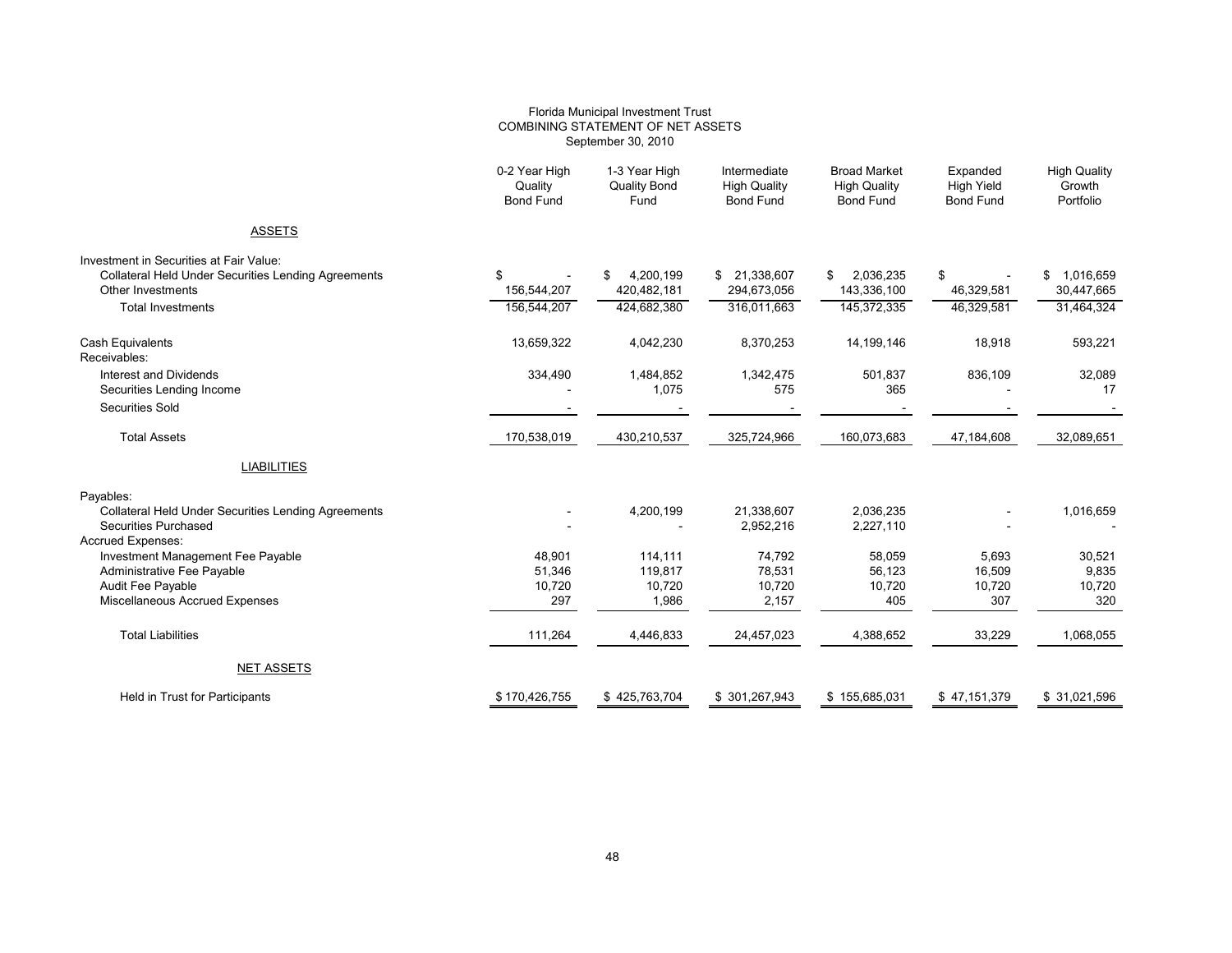#### Diversified Florida Municipal Investment Trust COMBINING STATEMENT OF NET ASSETS September 30, 2010

| <b>ASSETS</b><br>Investment in Securities at Fair Value:<br>2,133,705<br>\$<br><b>Collateral Held Under Securities Lending Agreements</b><br>\$<br>\$<br>\$<br>86,418,042<br>43,600,749<br>30,177,814<br>Other Investments<br>51,139,954 |                                  |
|------------------------------------------------------------------------------------------------------------------------------------------------------------------------------------------------------------------------------------------|----------------------------------|
|                                                                                                                                                                                                                                          |                                  |
|                                                                                                                                                                                                                                          |                                  |
|                                                                                                                                                                                                                                          | 30,725,405<br>S<br>1,303,149,349 |
| 30,177,814<br>53,273,659<br>86,418,042<br>43,600,749<br><b>Total Investments</b>                                                                                                                                                         | 1,333,874,754                    |
| 1,312,510<br>1,387<br>932<br>Cash Equivalents<br>290,426<br>Receivables:                                                                                                                                                                 | 42,488,345                       |
| Interest and Dividends<br>17,405<br>25,815                                                                                                                                                                                               | 4,575,072                        |
| 82<br>31<br>Securities Lending Income                                                                                                                                                                                                    | 2,145                            |
| 11,239<br>166,330<br>Securities Sold                                                                                                                                                                                                     | 177,569                          |
| <b>Total Assets</b><br>54,603,656<br>86,430,668<br>43,601,681<br>30,660,416                                                                                                                                                              | 1,381,117,885                    |
| <b>LIABILITIES</b>                                                                                                                                                                                                                       |                                  |
| Payables:                                                                                                                                                                                                                                |                                  |
| 2,133,705<br><b>Collateral Held Under Securities Lending Agreements</b>                                                                                                                                                                  | 30,725,405                       |
| 153,248<br><b>Securities Purchased</b><br>259,268                                                                                                                                                                                        | 5,591,842                        |
| <b>Accrued Expenses:</b>                                                                                                                                                                                                                 |                                  |
| Investment Management Fee Payable<br>53,430<br>79,411<br>55,828<br>Administrative Fee Payable<br>17,216<br>20,291<br>13,547<br>10,119                                                                                                    | 520,746<br>393,334               |
| Audit Fee Payable<br>10,720<br>10,720<br>10,720<br>10,720                                                                                                                                                                                | 107,200                          |
| 335<br>307<br>293<br>Miscellaneous Accrued Expenses<br>456                                                                                                                                                                               | 6,863                            |
| <b>Total Liabilities</b><br>290,735<br>103,985<br>230,208<br>2,215,406                                                                                                                                                                   | 37,345,390                       |
| <b>NET ASSETS</b>                                                                                                                                                                                                                        |                                  |
| \$52,388,250<br><b>Held in Trust for Participants</b><br>86,139,933<br>\$43,497,696<br>\$30,430,208<br>\$                                                                                                                                | \$1,343,772,495                  |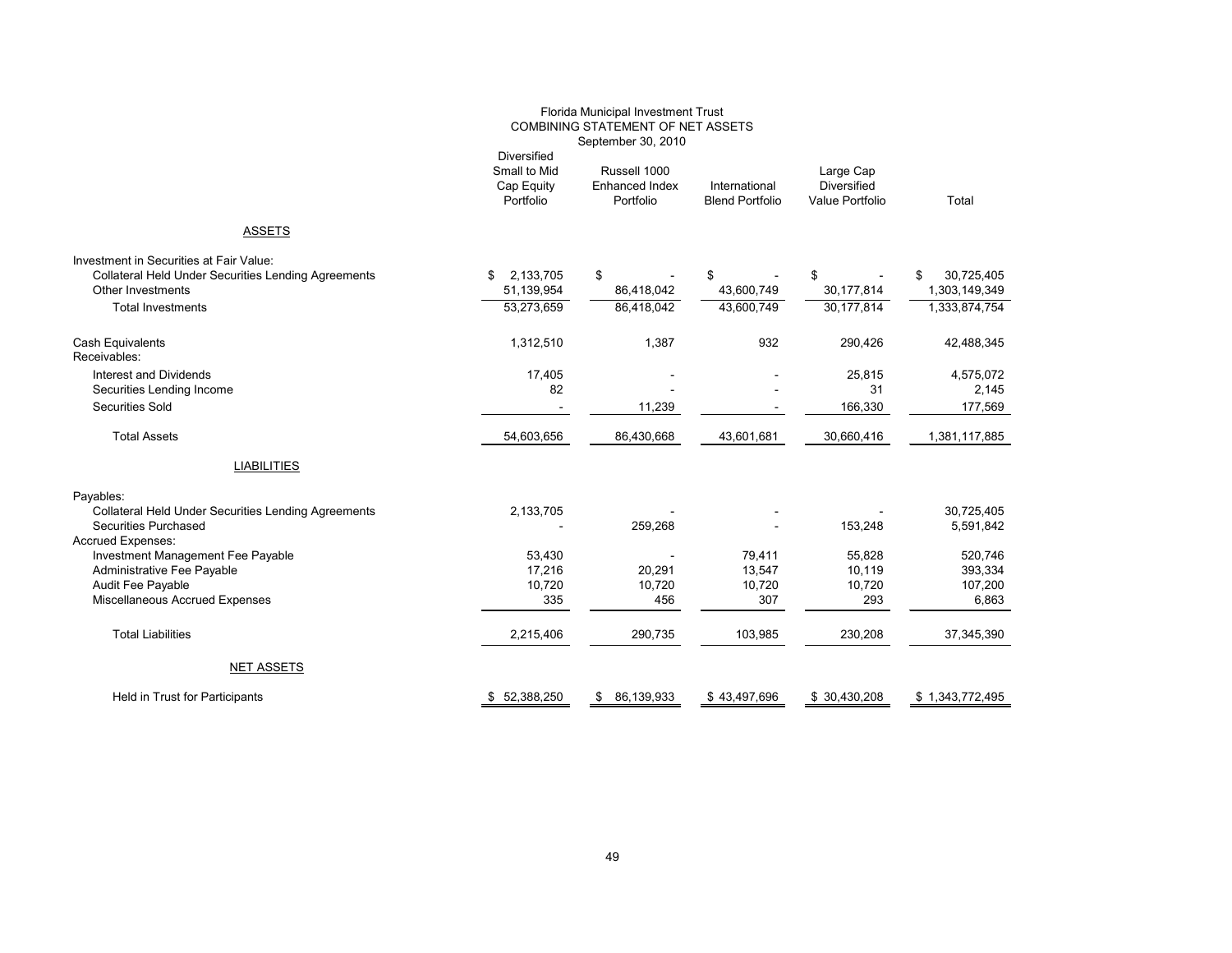#### Florida Municipal Investment Trust COMBINING STATEMENT OF CHANGES IN NET ASSETS For the Year Ended September 30, 2010

|                                                 |    | 0-2 Year High<br><b>Quality Bond</b><br>Fund |    | 1-3 Year High<br><b>Quality Bond</b><br>Fund |    | Intermediate High<br><b>Quality Bond</b><br>Fund | <b>Broad Market</b><br><b>High Quality</b><br><b>Bond Fund</b> | <b>Expanded High</b><br>Yield Bond<br>Fund | <b>High Quality</b><br>Growth<br>Portfolio |            |
|-------------------------------------------------|----|----------------------------------------------|----|----------------------------------------------|----|--------------------------------------------------|----------------------------------------------------------------|--------------------------------------------|--------------------------------------------|------------|
| <b>ADDITIONS:</b>                               |    |                                              |    |                                              |    |                                                  |                                                                |                                            |                                            |            |
| Revenues                                        |    |                                              |    |                                              |    |                                                  |                                                                |                                            |                                            |            |
| Interest and Dividend Income                    | \$ | 5,459,726                                    | S  | 11,081,411                                   | \$ | 10,688,379                                       | \$<br>6,849,380                                                | \$<br>3,292,320                            | \$                                         | 403,562    |
| Securities Lending Income                       |    |                                              |    | 46,075                                       |    | 24,551                                           | 15,537                                                         |                                            |                                            | 578        |
| Fair Value Increases and Decreases              |    | (3, 189, 190)                                |    | 115,771                                      |    | 6,400,256                                        | 3,549,079                                                      | 2,933,583                                  |                                            | 2,225,879  |
| <b>Total Revenues</b>                           |    | 2,270,536                                    |    | 11,243,257                                   |    | 17,113,186                                       | 10,413,996                                                     | 6,225,903                                  |                                            | 2,630,019  |
| Expenses                                        |    |                                              |    |                                              |    |                                                  |                                                                |                                            |                                            |            |
| Securities Lending Expense:                     |    |                                              |    |                                              |    |                                                  |                                                                |                                            |                                            |            |
| <b>Borrower Rebates</b>                         |    |                                              |    | 32,393                                       |    | 17,260                                           | 10,923                                                         |                                            |                                            | 406        |
| <b>Agent Fees</b>                               |    |                                              |    | 456                                          |    | 243                                              | 154                                                            |                                            |                                            | 6          |
| <b>Total Securities Lending Expense</b>         |    |                                              |    | 32,849                                       |    | 17,503                                           | 11,077                                                         |                                            |                                            | 412        |
| <b>Investment Management Fees</b>               |    | 197,958                                      |    | 441,161                                      |    | 291,449                                          | 222,507                                                        | 21,886                                     |                                            | 120,437    |
| <b>Administrative Fees</b>                      |    | 207,273                                      |    | 463,219<br>509                               |    | 305,025                                          | 214,849                                                        | 63,467<br>123                              |                                            | 38,779     |
| <b>Custodian Fees</b><br><b>Audit Fees</b>      |    | 11,714                                       |    | 11,714                                       |    | 11,714                                           | 11,714                                                         | 11,714                                     |                                            | 11,555     |
| <b>Consulting Fees</b>                          |    | 10,888                                       |    | 10,888                                       |    | 10,888                                           | 10,888                                                         | 10,888                                     |                                            | 10,888     |
| Rating Agency Fees                              |    | 8,500                                        |    | 9,000                                        |    | 9,000                                            | 9,000                                                          |                                            |                                            |            |
| General Insurance                               |    | 640                                          |    | 640                                          |    | 640                                              | 640                                                            | 640                                        |                                            | 640        |
| <b>Trustee Fees and Travel</b>                  |    | 1,674                                        |    | 1,674                                        |    | 1,674                                            | 1,674                                                          | 1,674                                      |                                            | 1,674      |
| Production and Merchandising                    |    |                                              |    |                                              |    |                                                  | 29                                                             |                                            |                                            |            |
| Miscellaneous                                   |    | 156                                          |    | 156                                          |    | 156                                              | 157                                                            | 157                                        |                                            | 156        |
| <b>Total Expenses</b>                           |    | 438,803                                      |    | 971,810                                      |    | 648,049                                          | 482,535                                                        | 110,549                                    |                                            | 184,541    |
| Net Investment Income                           |    | 1,831,733                                    |    | 10,271,447                                   |    | 16,465,137                                       | 9,931,461                                                      | 6,115,354                                  |                                            | 2,445,478  |
|                                                 |    |                                              |    |                                              |    |                                                  |                                                                |                                            |                                            |            |
| <b>Beneficial Interest Share Transactions</b>   |    |                                              |    |                                              |    |                                                  |                                                                |                                            |                                            |            |
| Proceeds from Sale of Shares                    |    | 45,824,467                                   |    | 97,806,775                                   |    | 33,256,446                                       | 8,392,400                                                      |                                            |                                            | 5,131,472  |
| Cost of Shares Redeemed                         |    | (56, 620, 276)                               |    | (80, 857, 097)                               |    | (26, 248, 858)                                   | (4,972,378)                                                    |                                            |                                            | (152, 173) |
| Net Increase (Decrease) from Share Transactions |    | (10, 795, 809)                               |    | 16,949,678                                   |    | 7,007,588                                        | 3,420,022                                                      |                                            |                                            | 4,979,299  |
| Total Increase (Decrease) in Net Assets         |    | (8,964,076)                                  |    | 27,221,125                                   |    | 23,472,725                                       | 13,351,483                                                     | 6,115,354                                  |                                            | 7,424,777  |
| DEDUCTIONS:                                     |    |                                              |    |                                              |    |                                                  |                                                                |                                            |                                            |            |
| <b>Net Assets</b>                               |    |                                              |    |                                              |    |                                                  |                                                                |                                            |                                            |            |
| Beginning of Year                               |    | 179,390,831                                  |    | 398,542,579                                  |    | 277,795,218                                      | 142,333,548                                                    | 41,036,025                                 |                                            | 23,596,819 |
| End of Year                                     | S. | 170,426,755                                  | \$ | 425,763,704                                  | S  | 301,267,943                                      | \$<br>155,685,031                                              | \$<br>47,151,379                           | \$                                         | 31,021,596 |